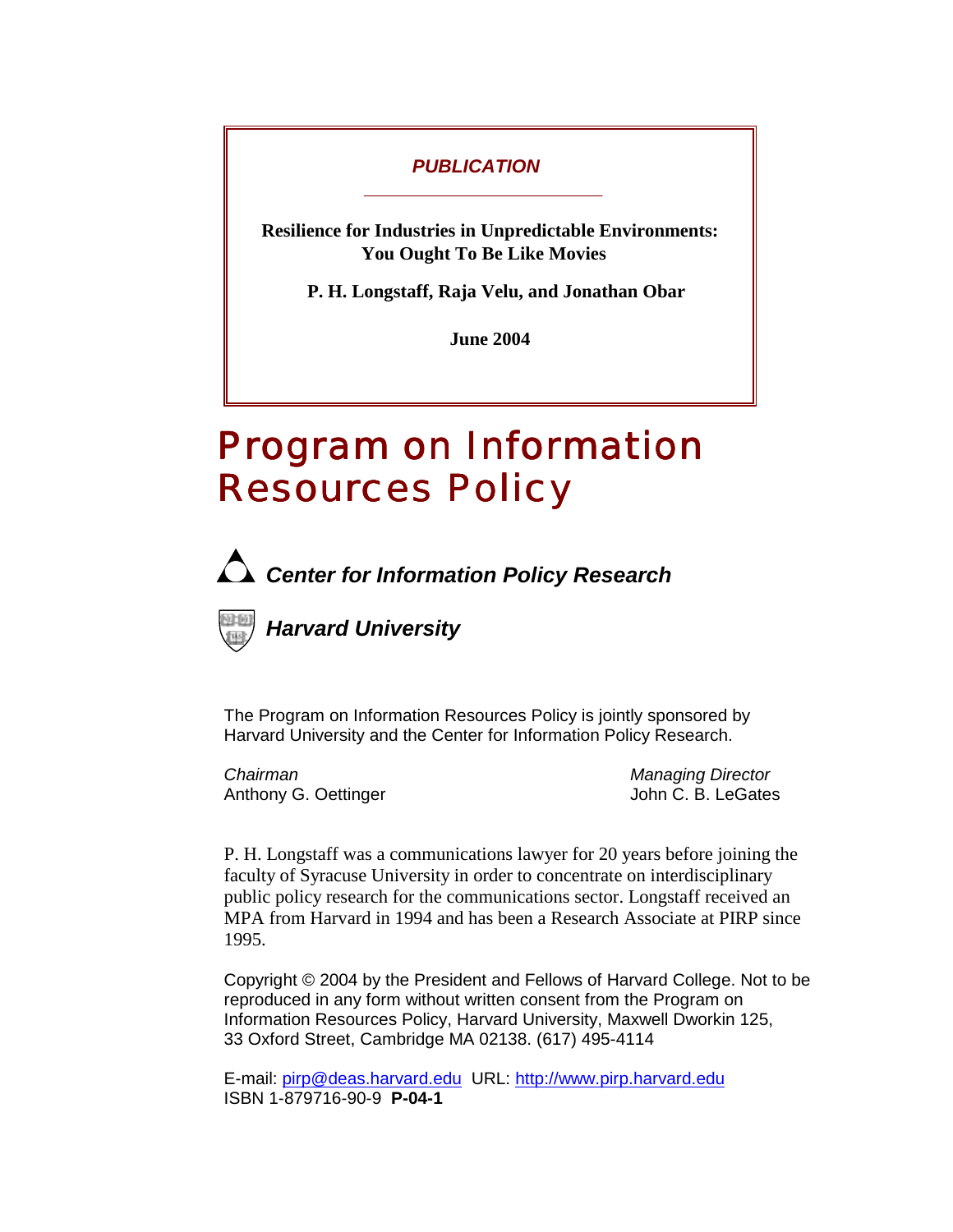**June 2004** 

#### **PROGRAM ON INFORMATION RESOURCES POLICY**

#### **Harvard University Center for Information Policy Research**

#### **Affiliates**

AT&T Corp. Australian Telecommunications Users Group BellSouth Corp. The Boeing Company Booz Allen Hamilton Center for Excellence in Education Commission of the European Communities Critical Path CyraCom International Ellacoya Networks, Inc. Hanaro Telecom Corp. (Korea) Hearst Newspapers Hitachi Research Institute (Japan) IBM Corp. Korea Telecom Lee Enterprises, Inc. Lexis–Nexis John and Mary R. Markle Foundation MITRE Corp. Motorola, Inc. National Security Research, Inc. NEC Corp. (Japan) NEST–Boston Nippon Telegraph & Telephone Corp (Japan)

PDS Consulting PetaData Holdings, Inc. Samara Associates Skadden, Arps, Slate, Meagher & Flom LLP Strategy Assistance Services TOR LLC TransMedia Exchange United States Government: Department of Commerce National Telecommunications and Information Administration Department of Defense National Defense University Department of Health and Human **Services**  National Library of Medicine Department of the Treasury Office of the Comptroller of the **Currency**  Federal Communications Commission National Security Agency United States Postal Service Verizon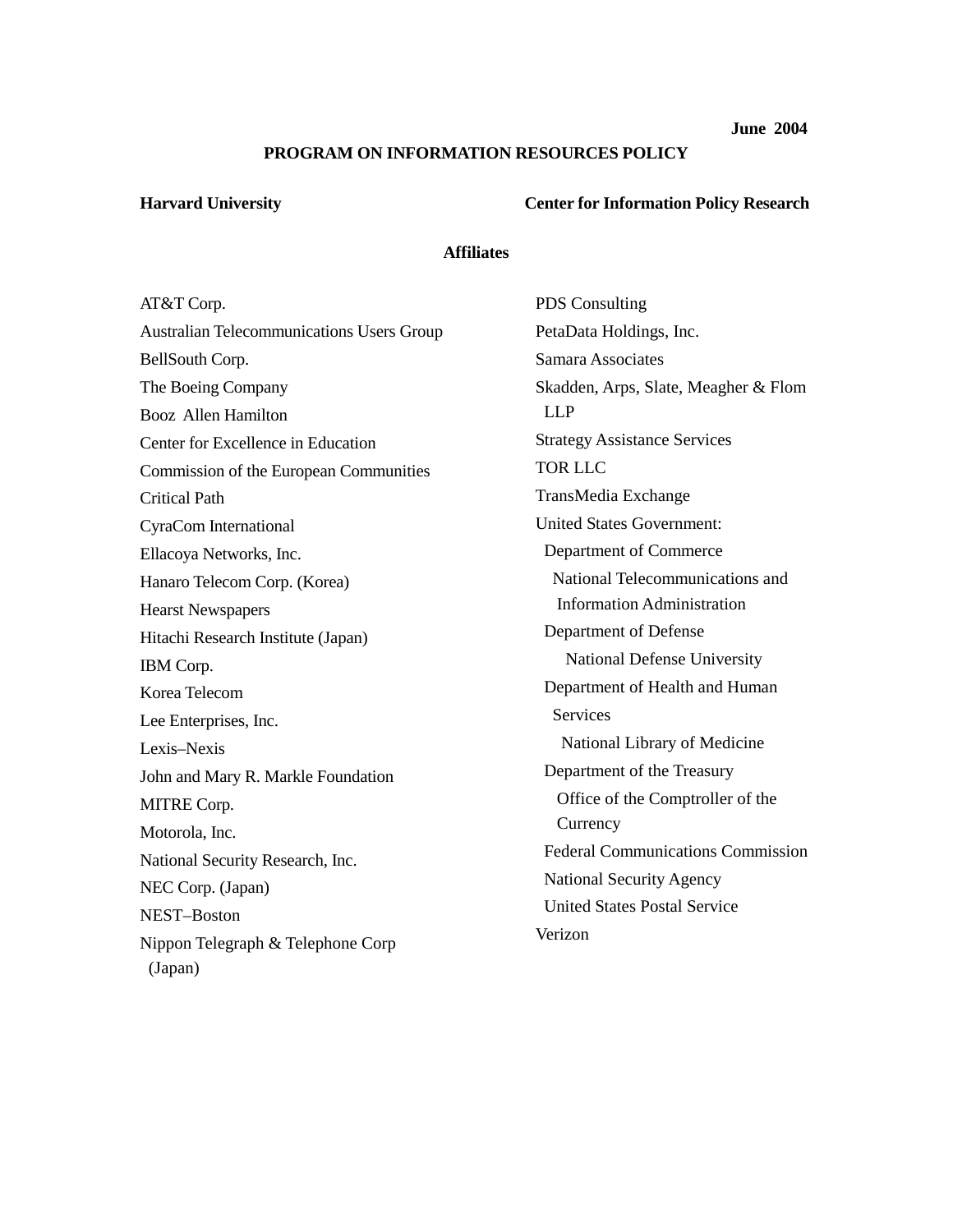#### **Acknowledgements**

The author gratefully acknowledges the time and effort of all the people who reviewed the drafts of this paper and gave helpful and extraordinary thoughtful criticism. Their input truly made it better. These reviewers and the Program's Affiliates, however, are not responsible for or necessarily in agreement with the views expressed here, nor should they be blamed for any errors of fact or interpretation:

Stephen A. Greyser Dean Clemons Mark Nadel Vincent Mosco

Very special thanks go to Dean David Rubin and Vice President Ben Ware at Syracuse University who have supported my work – even when it doesn't look like anything they have ever seen before. They understand risk-taking in unpredictable environments.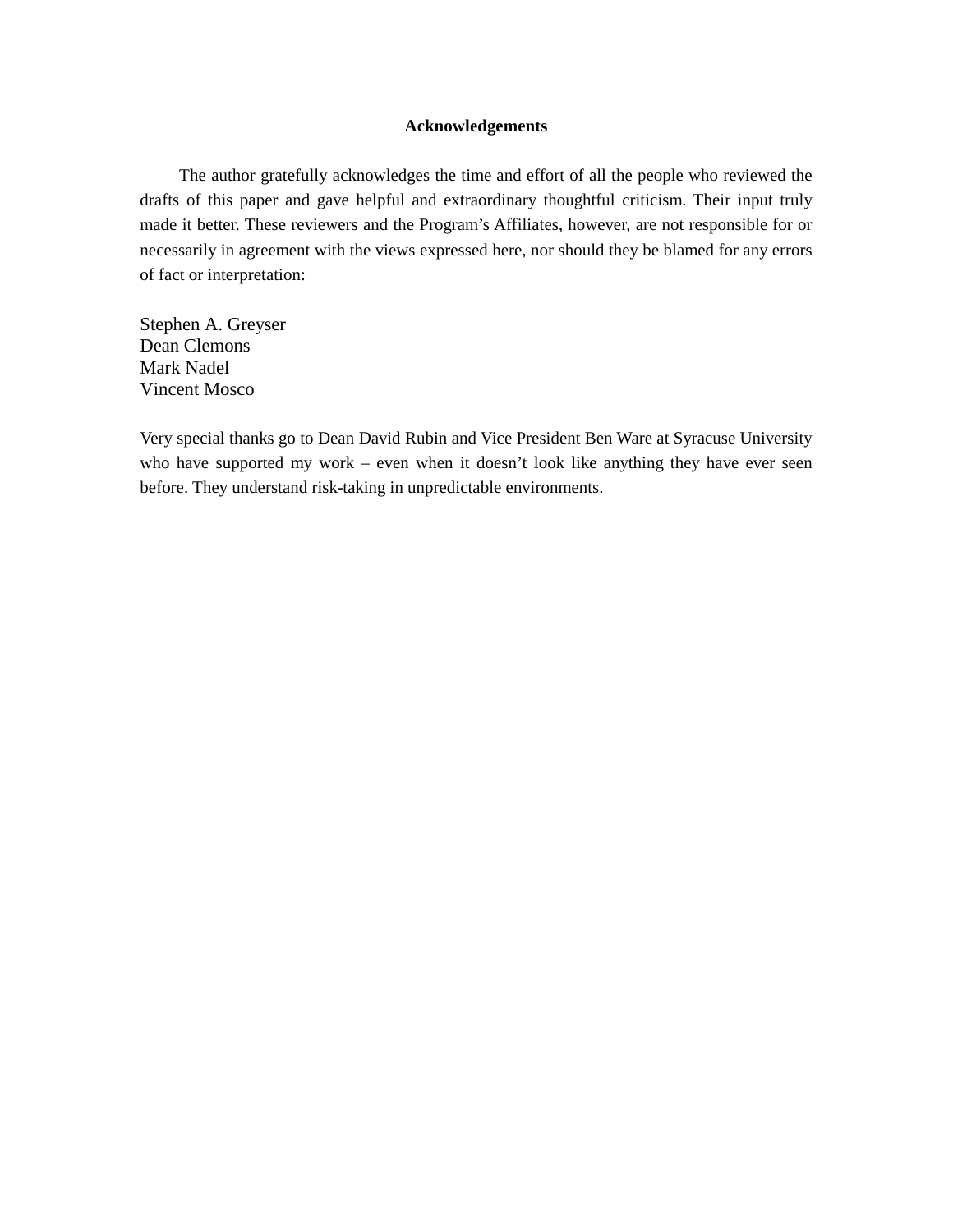## **Table of Contents**

| Intricate Interdependencies<br>Wide variety of Variables<br><b>Nonlinear Effects and Cascades</b><br>Multiple-directional and multi-velocity trajectories<br><b>Adaptation</b><br>Resilience Through Scales of Operation<br>Resilience Through Loose Coupling and Slow Scales<br>Networks, Power Laws and Resilience |
|----------------------------------------------------------------------------------------------------------------------------------------------------------------------------------------------------------------------------------------------------------------------------------------------------------------------|
|                                                                                                                                                                                                                                                                                                                      |
|                                                                                                                                                                                                                                                                                                                      |
| Appendix One: Graphs of Normal and Gamma Distributions<br>40                                                                                                                                                                                                                                                         |
|                                                                                                                                                                                                                                                                                                                      |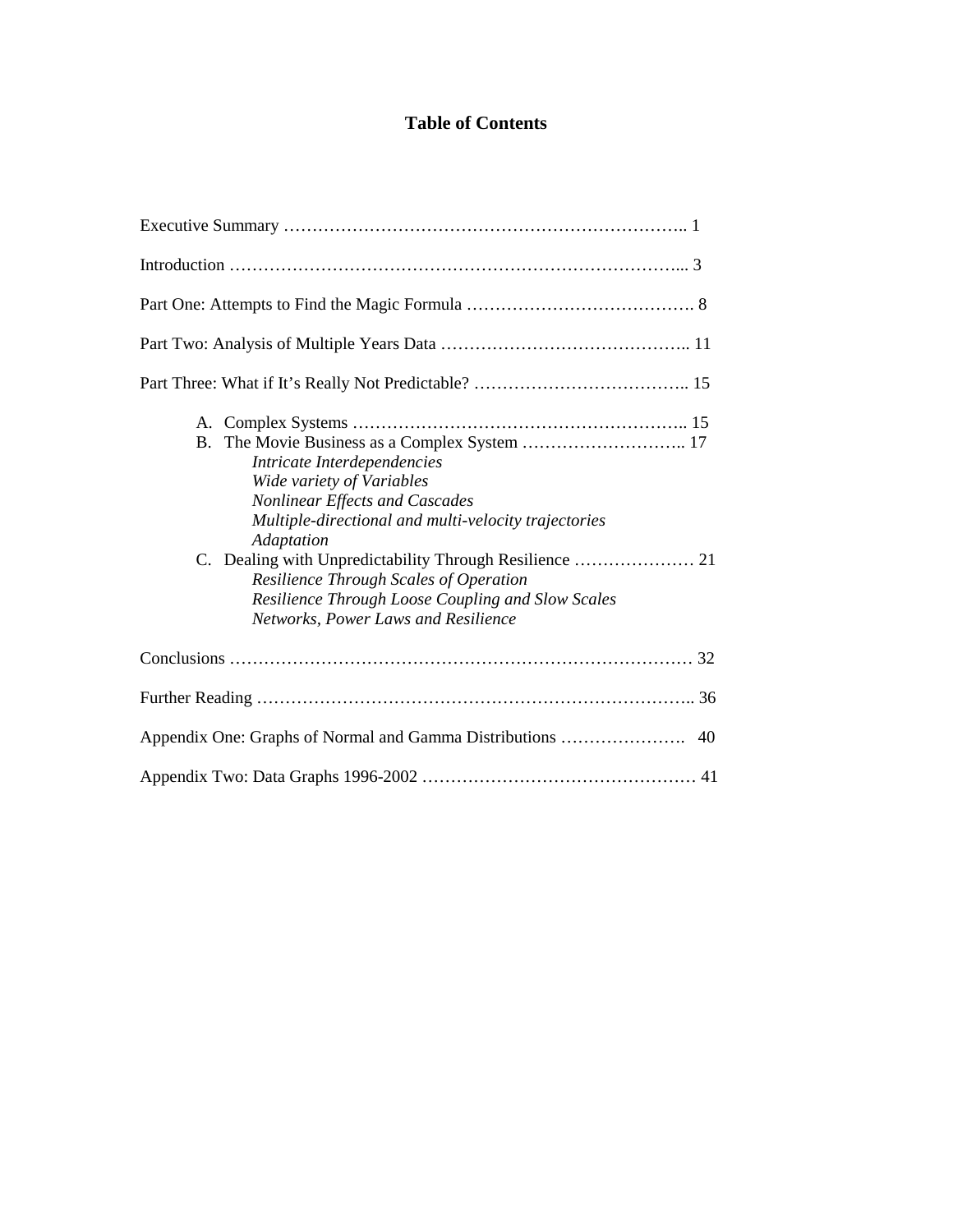# **Resilience for Industries in Unpredictable Environments: You Ought To Be Like Movies**

By P.H. Longstaff Raja Velu Jonathan  $Obar<sup>1</sup>$ 

#### **Executive Summary**

 $\overline{a}$ 

 This paper looks at a puzzle facing many industries: How can they survive and thrive in rapidly changing and unpredictable environments? The ideas in the paper are intended to be useful to many industries and firms. The movie industry is used as an example to test the applicability of some new work being done on resilience in unpredictable systems. This new work is being done in many disciplines, including fields as diverse as mathematics, political science, ecology, and business management. It has revealed the possibility that many kinds of complex, unpredictable systems, particularly those that operate as a network, have some things in common. And, while it may not be possible to predict the individual events (success or failure) in these systems, it may be possible to make some predictions about the kinds of strategies that will make them more resilient over the long term. Previous work has already shown that the U.S. movie industry (often referred to as Hollywood) is one of the least predictable industries in the world (in terms of which movies will be big hits) and it suffers some giant failures every year. Yet it is also one of the most successful and stable industries in the world, accounting for a very large share of U.S. exports every year. What works for the movie moguls may work for other organizations that find themselves in unpredictable environments.

 The paper examines several years of data on movie revenues and finds a power law distribution in each year. The reasons for this and the implications for strategy in similar environments are examined. Rules of thumb are distilled that may be helpful for other industries and firms. These rules appear to be consistent with several widely accepted management theories, making it appear more likely that the rules from other systems will be relevant in developing resilience in business systems.

 Not all businesses have the potential for the big hits that makes the system resilient in the face of many failures. But it will be worth any manager's time to look the ideas presented here in order to discover which ones might work for them. The following ideas are developed in this paper. Business managers will recognize that several things on this list are consistent with well known ideas in management science. This is probably additional evidence that these ideas from other disciplines are not irrelevant to business.

<sup>&</sup>lt;sup>1</sup> P.H. Longstaff is a Research Affiliate at Harvard's Program on Information Resources Policy and a member of the Television, Radio and Film Department at Syracuse University; Raja Velu is a Professor at Syracuse University's Whitman School of Management; Jonathan Obar is a graduate student at Syracuse University.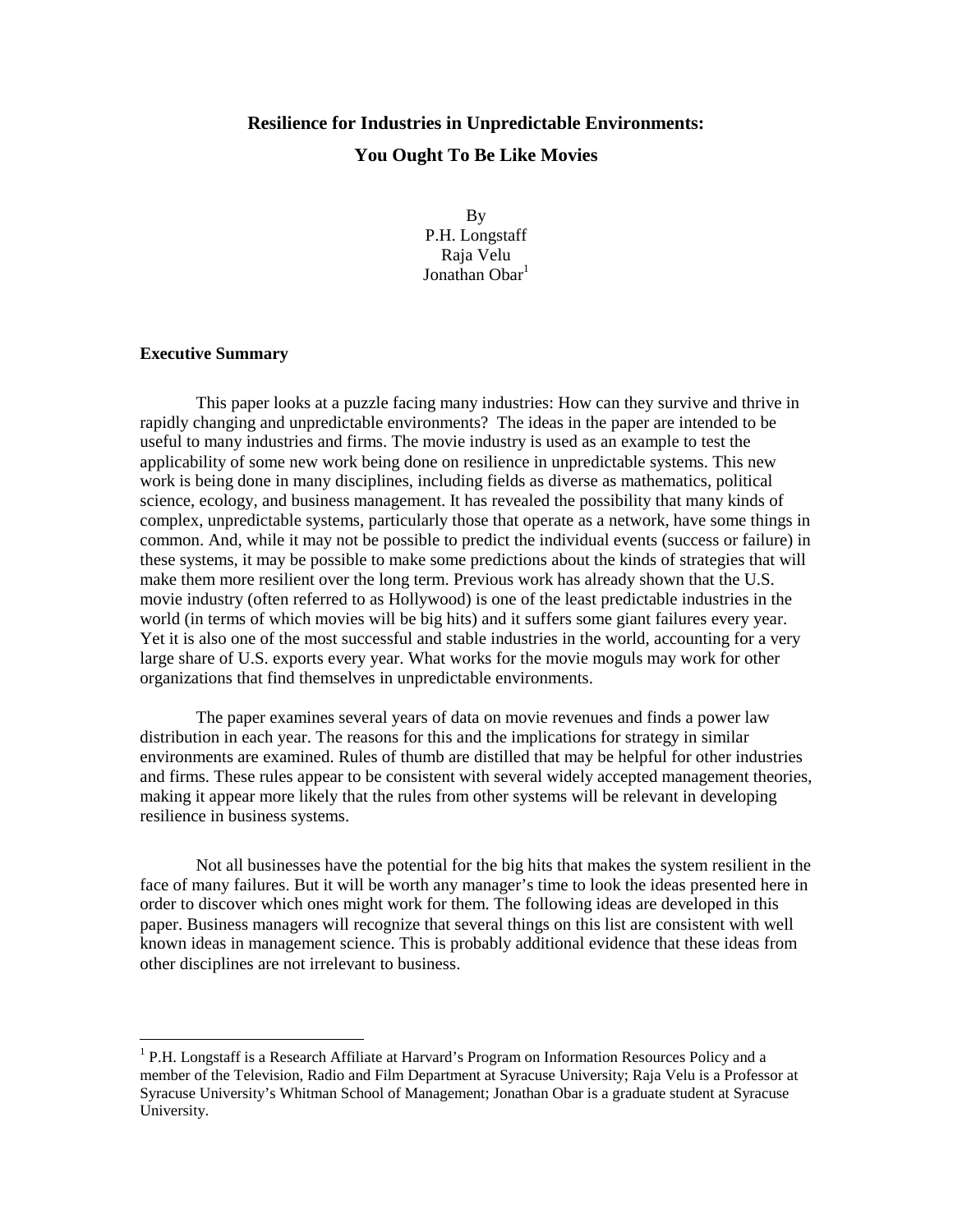- 1. Decide if your business (your industry and/or your firm) is unpredictable by nature or if it is just in an unpredictable phase of its development and stability can be expected to return.
- 2. Acknowledge the unpredictability (either permanent or temporary) and how this changes the definitions of success for the industry, the firms in it, and individuals in those firms. Expand the time scale for measuring success and acknowledge the goal of resilience.
- 3. Throw many seeds and acknowledge that there will be failures. Either throw many of the same kinds of seed in many environments and see where they grow, or, throw many different kinds of seeds and see which ones thrive in a particular environment.
- 4. Set up feedback mechanisms that allow you to distinguish success and failures as early as possible. If the system is likely to have tipping points, decide how you will know them and how you will rush resources to (or from) the tipping system. This is especially important if the system is tightly coupled and subject t cascading failure or runaway success.
- 5. Set up mechanisms that give you maximum adaptability and allow you to invest in success and cut losses on flops. This might include adaptive contracts and contingency compensation.
- 6. Make sure there are weak links to resources outside your business, ones that can be used when the unpredictable happens. These links should be weak enough that they are not be affected by problems in either business. Strong coupling should be used where efficiency is critical, but acknowledge the trade-off in stability and resilience for that function.
- 7. Make sure that people who have to deal with the unexpected have links to many resources. These links should be on multiple scales and not require going through a hierarchy in times of opportunity or danger.
- 8. Make sure that important functions have redundancy, preferably at different scales so that if the function is damaged at one scale it can be picked up at another. This is especially true for any function that acts as a hub.
- 9. Hubs should have diverse connections that allow the people who use them to access many different types of resources – even ones they don't use very often.
- 10. Stay in touch with both the slow and fast parts of the business. The part that changes slowly is just as important as the part that responds to every change in the environment. "The Fast proposes but the Slow disposes."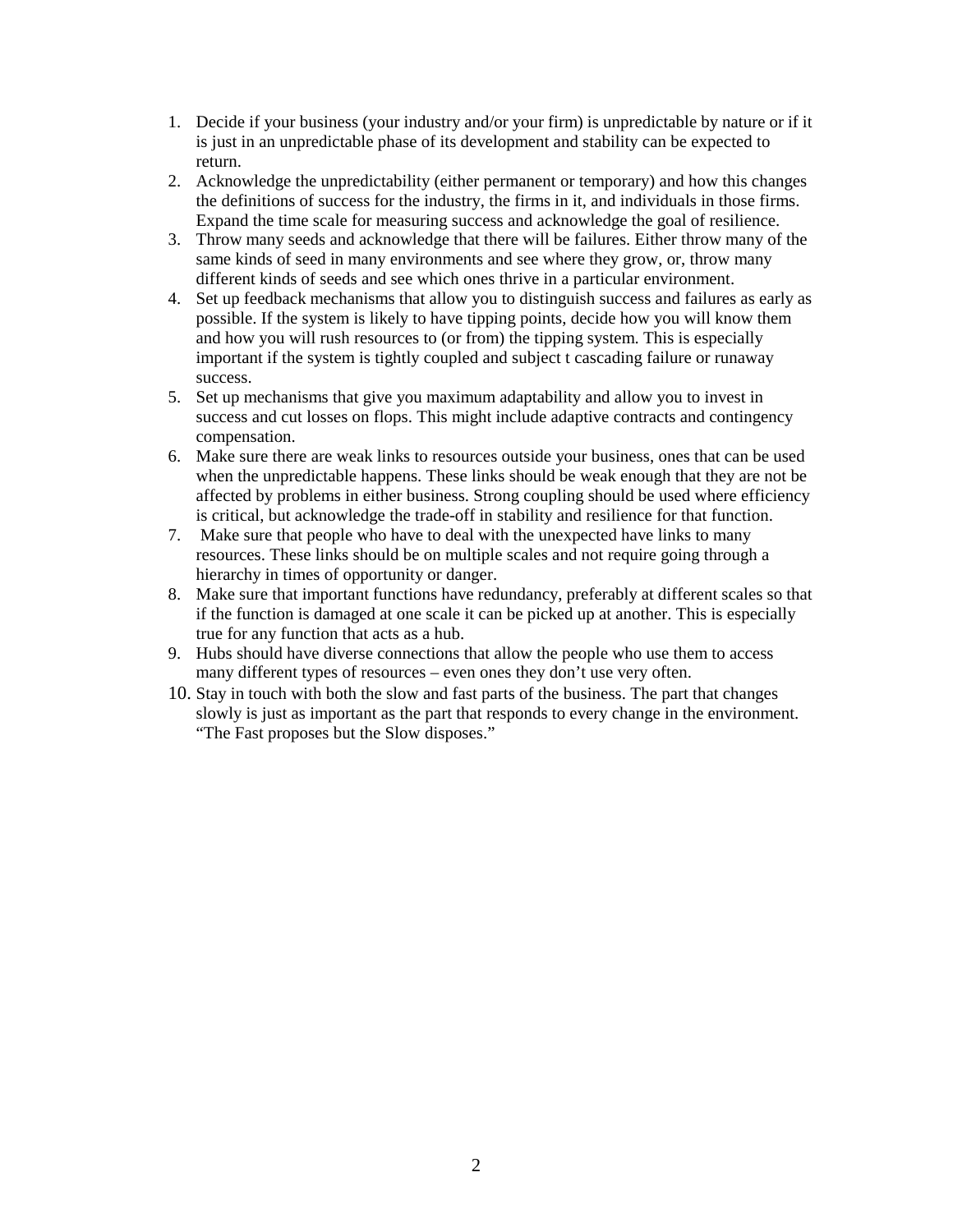#### **Introduction**

 $\overline{a}$ 

 Are there any options for managers who find themselves in a business environment where resources or customer demand are truly unpredictable? In these cases it is hard to develop a strategy that is *robust* (capable of withstanding predictable challenges without losses). The option may be to strive for *resilience* (capable of bouncing back from known *and* unknown challenges that result in losses).

 Nobody knows unpredictability like Hollywood. So the movie industry seems a good place to test some new work being done on resilience in unpredictable, networked systems. This new work is being done in many disciplines (including such diverse fields as mathematics, political science, ecology, and business management) and has revealed the possibility that complex, unpredictable systems, particularly those that operate as a network, seem to have some things in common. And, while you can't predict the individual events in these systems, you may be able to make some predictions about the kinds of strategies that will make them more resilient to failure. Previous work has already shown that the U.S. movie industry (often referred to as Hollywood) has some of the least predictable products in the world (in terms of which movies will be big hits) and it suffers some giant failures every year.<sup>2</sup> Yet it is also one of the most stable and successful industries in the world, accounting for a very large share of U.S. exports every year.<sup>3</sup> What works for the movie moguls may work for other organizations that find themselves in unpredictable environments.

 It's not that people haven't made attempts to find the right formula for success in Hollywood movies, and things like sequels have some predictive power, but even the tried and true can be flops and that goal of predictable investment remains elusive. There are still surprise hits and surprise flops, and there are many more flops than hits. The conventional wisdom in the

 $2^2$  See, e.g., Arthur DeVany and W. David Walls, "Bose-Einstein Dynamics and Adaptive Contracting in the Motion Picture Industry," *The Economic Journal*, Vol. 106, No. 439 (Nov. 1996), pp. 1493-1514. 3

For an overview of how the movie business works, see, e.g., Mark Litwak, *Reel Power: The Struggle for Influence and Success in the New Hollywood*, New York: William Morrow & Co., 1986; Harold L. Vogel, *Entertainment Industry Economics, Fifth Edition*, Cambridge U.K. and New York: Cambridge University Press, 2001.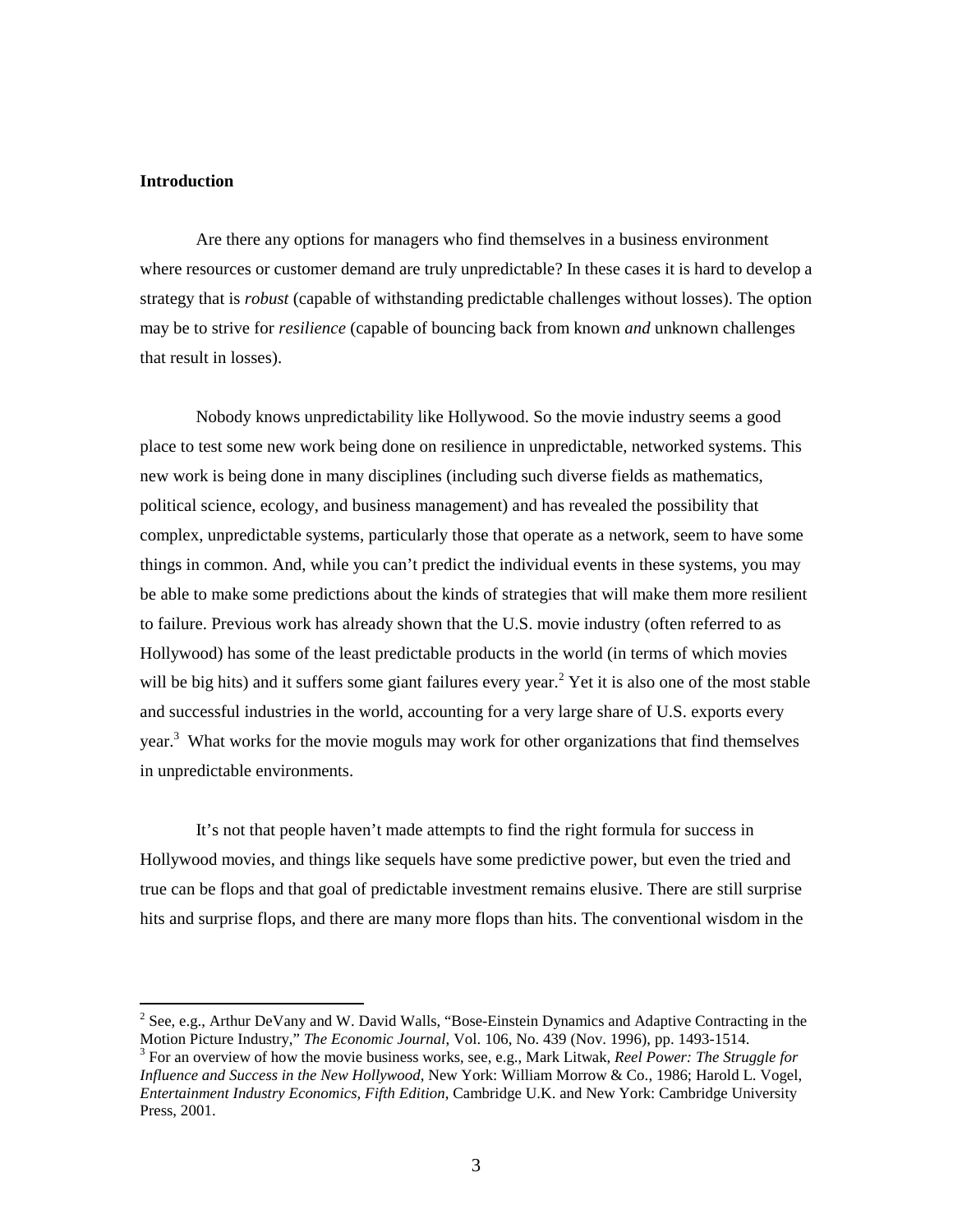industry is that only one movie in ten ever makes a profit.<sup>4</sup> Every experienced Hollywood executive can give many examples of projects they did not predict correctly. These executives have been disappointed by many theories about box office success – theories put forward by both the creative people in the business (directors, writers, etc.) and by business analysts with sophisticated statistical analysis tools. Hollywood moguls are likely to roll their eyes and cut off any presentation that tries to posit predictability in their business. It is not easy for them to explain this unpredictability to investors and the corporate boards who now own most studios. But what they know from hard experience can be demonstrated with statistical analysis and some theories being developed in other hard-to-predict systems. Anyone in the movie business will tell you that theirs is a very complex business, and it turns out that they are right in both the technical and the everyday use of that word.

 This paper is presented in three parts. Readers not particularly interested in statistical analysis, they may want to skip Parts One and Two and go directly to Part Three.

Part One examines the work that has been done in traditional data analysis of Hollywood success (or lack thereof). Part Two uses data from seven years of Hollywood films, examining the budget, revenue and profit from the 125 top budgeted films for the years 1996-2002. It confirms initial work (examining more limited data)<sup>5</sup> that blockbuster movies follow a power law distribution in all years studied. Unlike a "normal" distribution, where there are a few events at the high and low end, with most events in the middle, a power law distribution indicates that extreme events are happening in a very few cases (blockbusters) but there are many more events (other movies) that are not successful and very few events in the middle range.

 Below are two graphs based on 2002 movie data. The graphs represent the budget and revenue distributions. Both indicate that the distributions are not bell-shaped normal curves but look more like a *power law* distribution. In statistics literature this is also characterized as a Gamma distribution (a power law distribution is part of the family of gamma distribution). A power law distribution is often the signature of a "complex" and unpredictable system. A power law pattern is also said to be "the mathematical face of a special architecture, an architecture that

<sup>&</sup>lt;sup>4</sup> This ratio is somewhat misleading because Hollywood accounting methods for "profit" are unusual, but the general idea that most films do not make money seems to be correct.

<sup>&</sup>lt;sup>5</sup> D. Sornette and D. Zajdenweber, "Economic Returns of Research: the Pareto Law and Its Implications," Los Alamos e-print (cond-mat/9809366), September 27, 1998.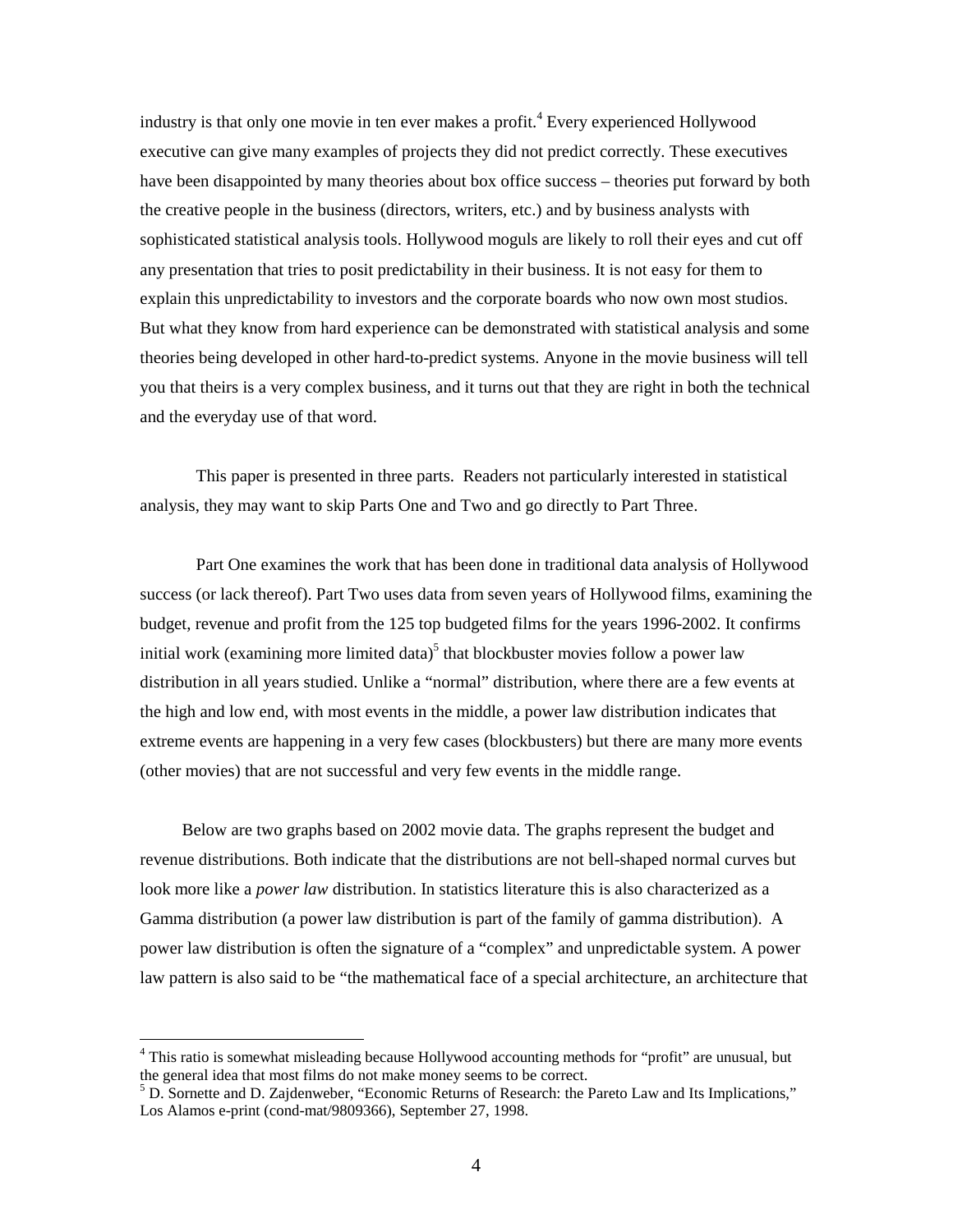is dominated by especially well-connected hubs."<sup>6</sup> These systems are often subject to cascading behavior, where the response of the system is hypersensitive (because of its unstable structure) to individual events that have unpredictable effects on the entire system. This is usually illustrated with the image of a sand pile. Most of the next grains of sand to fall on the pile will stick to the pile, a few may cause a small landslide that collapses part of the structure, and a very few will cause a large landslide that collapses much of the structure.<sup>7</sup> There are some clues from these types of cascading, networked systems that can be useful for managers in an industry subject to a power law distribution – even if these clues do not promise predictability. These clues will be discussed in Part Three.



1

<sup>6</sup> Mark Buchanan, *Nexus: Small Worlds and the Groundbreaking Science of Networks*, New York and London: W.W.Norton & Co. (2002), p. 85.

<sup>7</sup> See, Per Bak, *How Nature Works*, (Oxford: Oxford University Press, 1996).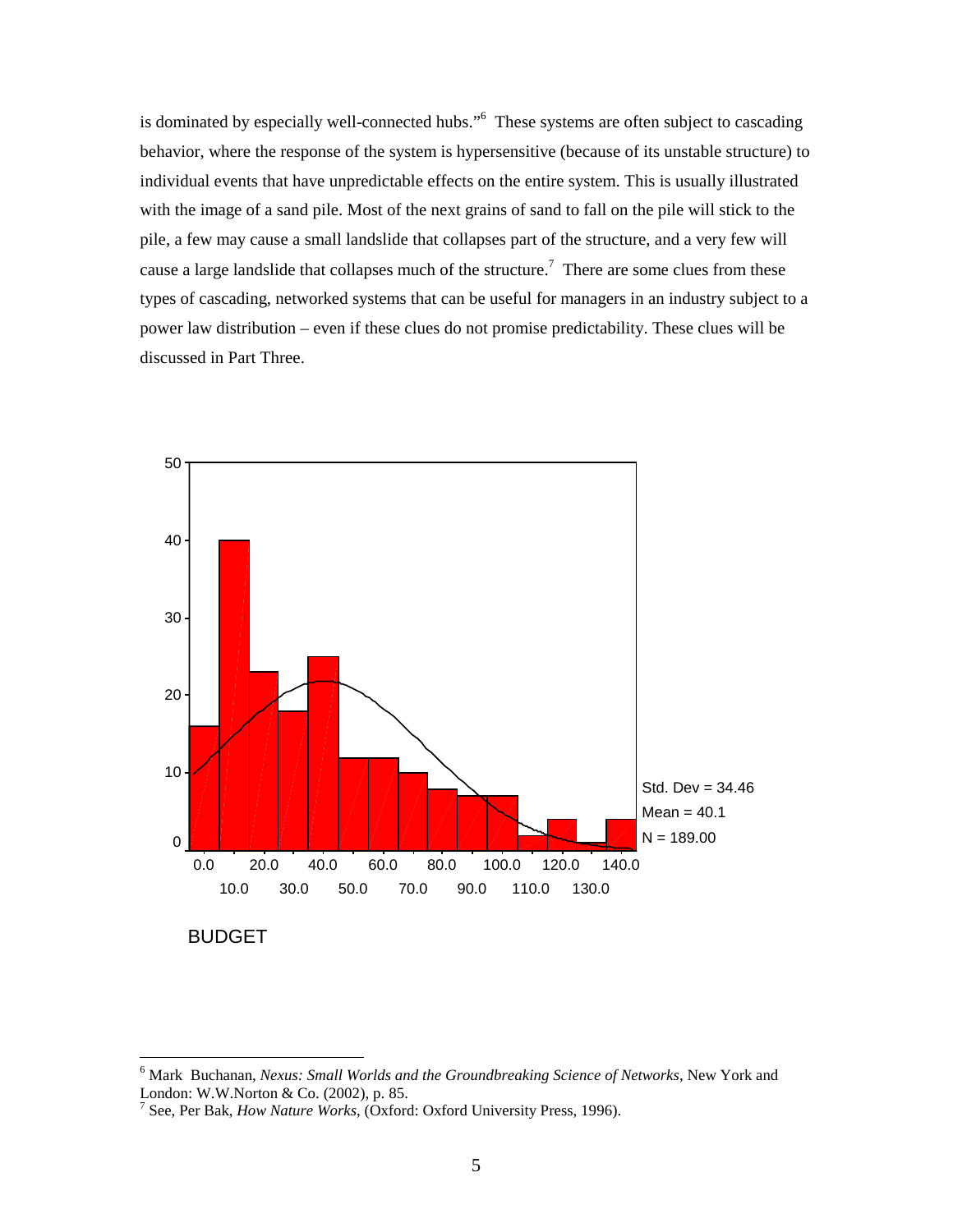

 The results of the data analysis in Part Two indicate that there are a few things that may have some bearing on the slope of the curve in the distribution of movies each year. This section demonstrates that the power law is validated year after year although there is some shift in the cost and revenue over time.<sup>8</sup> Readers who are not interested in the details of this type of analysis may want to skim this section. It must be noted that Hollywood movies are often parts of intellectual property "packages" that seek revenue not only from theatrical release, but from many other uses of the "brand" of the movie, including: home viewing (VHS and DVD), cable, ancillary products, and spin-off books, games, TV shows. In fact, in 2003, Americans spent far more on VHS and DVD rental and sales (\$22.5 billion) than they did at the box office (\$9.2

<sup>&</sup>lt;sup>8</sup> Typical distribution Normal and Gamma distribution families are presented in Appendix One. Note that both distributions are constructed to have the same mean and variance, but their shapes are very different. A Gamma distribution does not have the highest part of its curve in the middle, but at or near the beginning of the graph.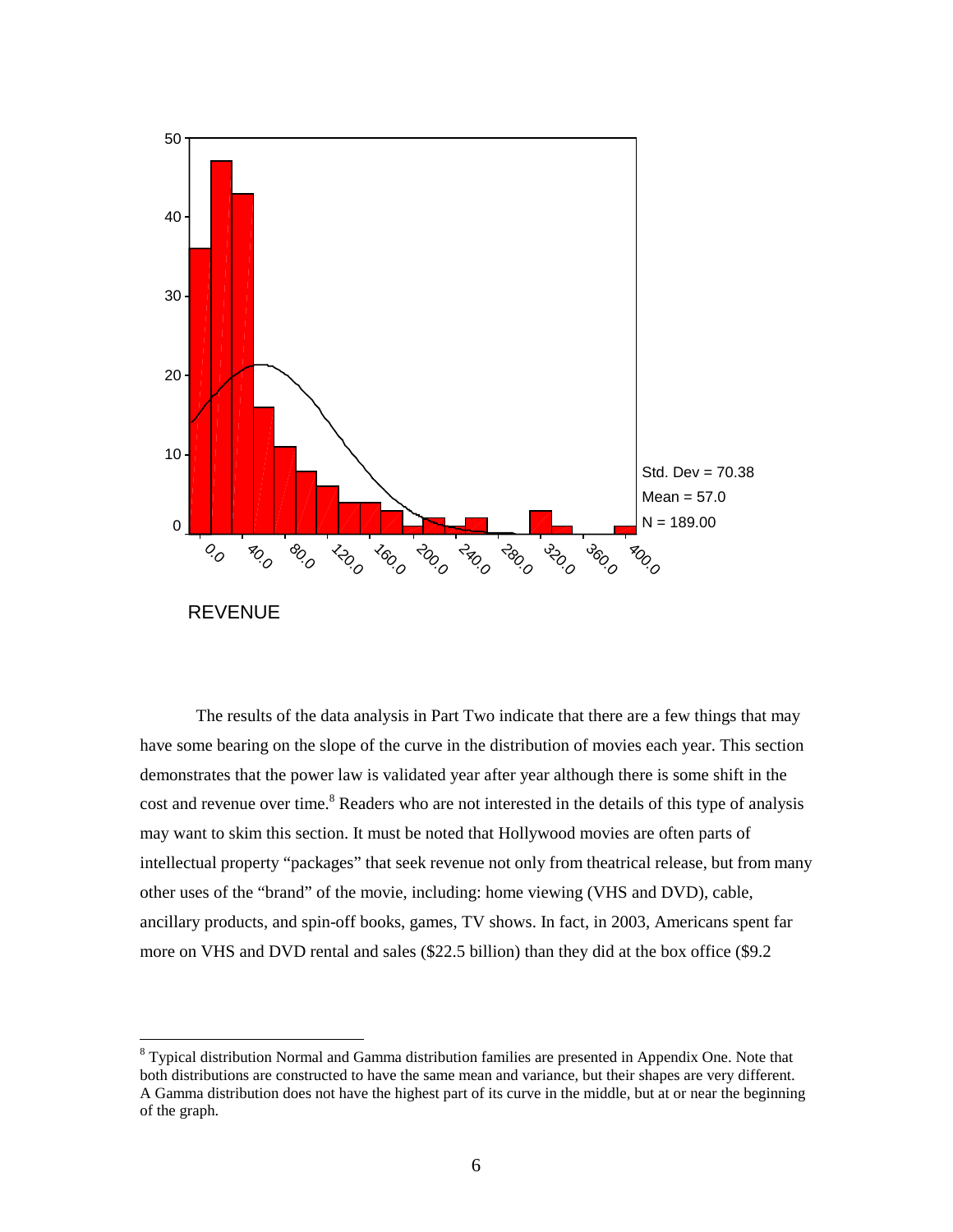billion) and some movies expected to make most of their profits outside the theater.<sup>9</sup> This section looks only at budgets for producing the movie itself and revenue from theaters.

 In Part Three, we will see how the work being done in complex, networked systems can be used to analyze the movie business. This section then distills the ideas from the new work on resilience in complex networks to suggest potential strategies for other industries that must operate in unpredictable systems.

 9 "Romancing the Disc," *The Economist*, February 7, 2004, pp.57-58.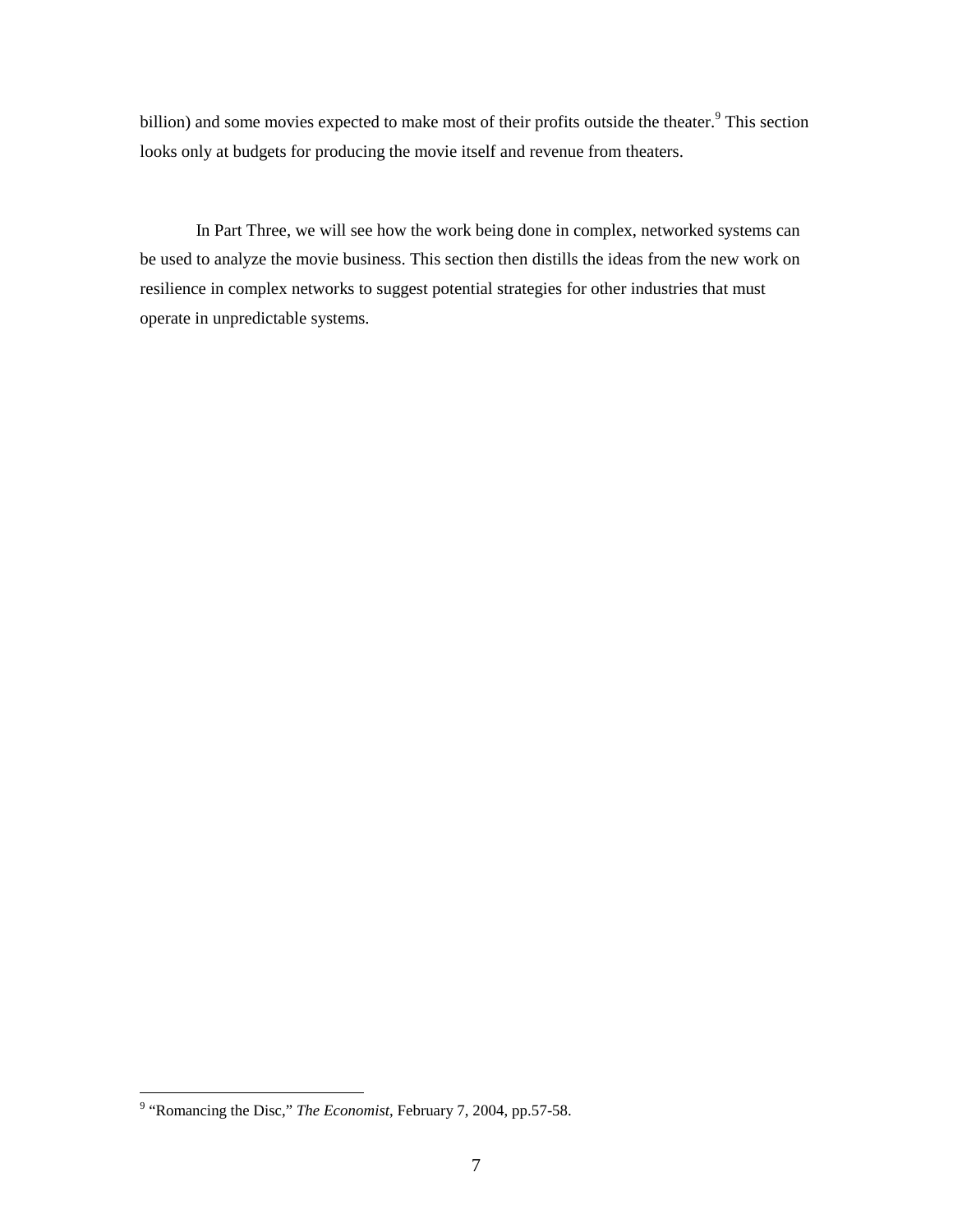#### **Part One**

# **Attempts to Find the Magic Formula for Hollywood Movies**

 Because the possible rewards for finding the right formula for success in the movie industry are so large, many have tried to find it. Like the medieval chemists who tried to turn lead into gold, they have tried many things – but to no avail. Some have attributed success to "flexible specialization<sup>"10</sup> and others have even tried to create formulas in an attempt to predict the revenue potential of a film before it opens. A recent effort – one might even call it heroic – involved an extremely complicated regression model that incorporated genre, MPAA rating, release date and variables relating to the actors. The method was used to try to predict the revenues for 311 films released domestically in 1998.<sup>11</sup> An example of this method:

… a PG-rated drama not released during the summer with one best actor and no top dollar actors, ... its predicted log gross is: .394 - .408 + .308 - .150 + (1)(.400) + (0)(.712)  $= .616$ , and its predicted gross is  $10^{616} = $4.13$  million.<sup>12</sup>

Unfortunately, this model was unable to come even close to predicting actual domestic grosses for most movies. Some of the extreme examples: *There's Something About Mary* was predicted to make \$1.8 million, and it actually made \$176 million; *Godzilla* was predicted to make \$18 million and made \$136 million; and *Saving Private Ryan* was predicted to make \$14 million and made \$216 million. The inability of the model to predict the success of *The Horse Whisperer* was attributed to the inability to incorporate the fact that the film was based on a best-selling novel. The model overestimated the success of *Hurly-Burly* because of the bad reviews that it received; again, something the model could not incorporate. Other predictive failures were attributed to a number of factors: the films were "sleepers," they had positive word-of-mouth feedback, and some were nominated for Oscars.

<sup>&</sup>lt;sup>10</sup> See, Susan Christopherson and Michael Storper, "The City as Studio; The World as Back Lot: The Impact of Vertical Disintegration on the Location of the Motion Picture Industry," in *Studying Culture: An Introductory Reader*, Ed. Ann Gray and Jim McGuigan, new York: Oxford University Press, Second Edition, 1997, pp. 256-275.<br><sup>11</sup> Simonoff, J.S.& Sparrow, I.R. (2000). Predicting movie grosses: Winners and losers, blockbusters and

sleepers. *Chance*, 13(3), pp. 15-24.<br><sup>12</sup> Ibid. p. 9.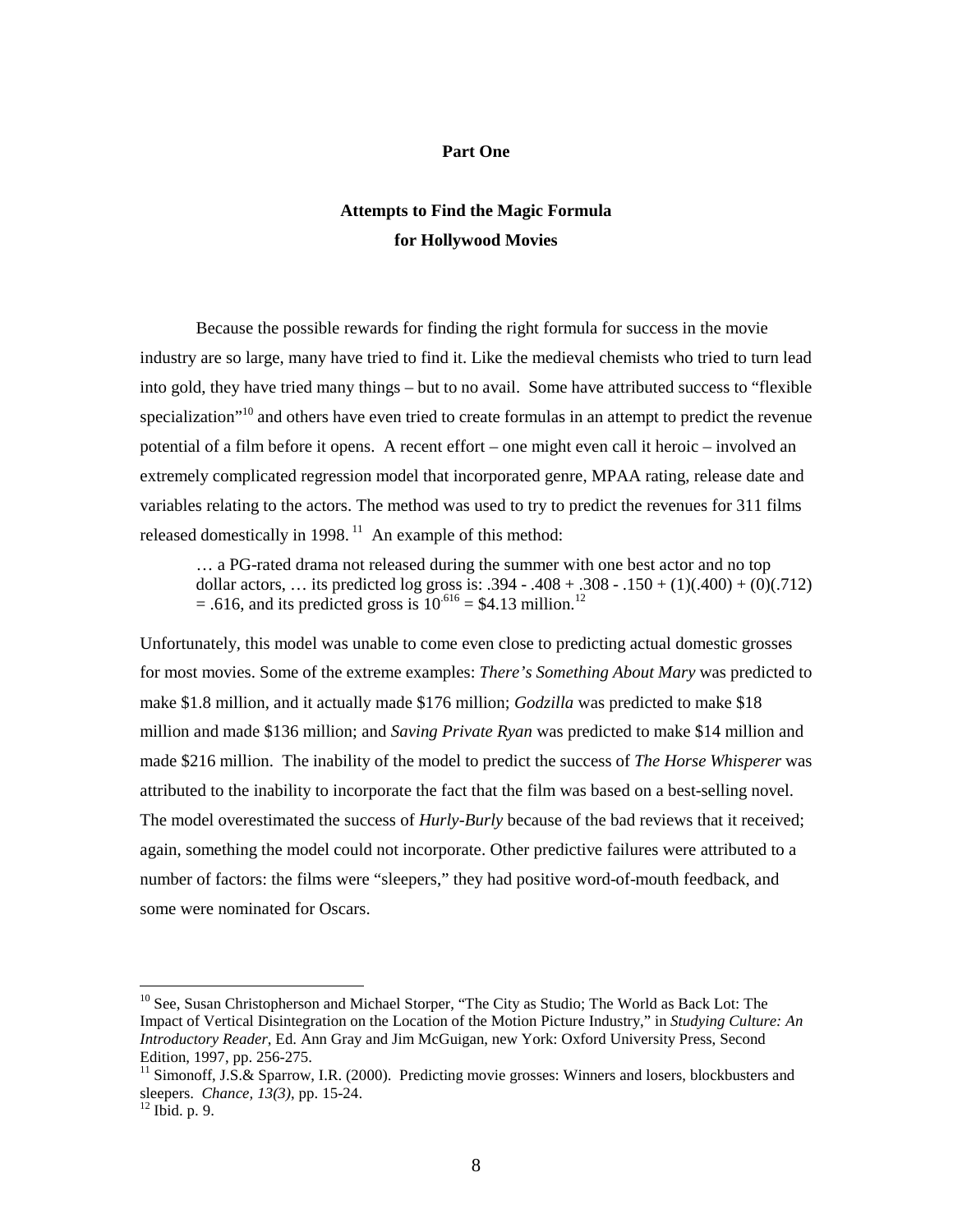Clearly, there are many forces at work in the making of a hit movie and any model that attempts to incorporate all of them would be almost impossibly complex, with no assurance that it had included all of the potential variables. Some who have studied the industry believe that, "There are just so many things that can affect how a movie does, … Everything from the weather to who is in the NBA finals on Friday night can make a movie go in the tank."  $13$ 

 Many studies have focused on the effects of individual variables. For example, Krider and Weinberg<sup>14</sup> examined the effects of release timing on revenue; Ainslie, Drèze and Zufryden<sup>15</sup> examined how competition and choice of actors/directors leads to particular levels of success. Though these studies, and many others like them, have successfully contributed quantitative analyses regarding the specific variables in question, the relationship between the variety of variables involved and the immense collaborative effort that is the Hollywood production, distribution and exhibition process remains a mystery. None of these studies could explain why hundreds of films made each year (many with huge budgets and massive marketing support) fail to become hits, while films with minuscule budgets and unknown actors such as *The Blair Witch Project* (1999 release, budget \$35 thousand) and *My Big Fat Greek Wedding* (2002 release, budget \$5 million) made \$140 million and \$241 million (respectively) domestically.

 DeVany and Walls brought an economics perspective to their analysis of the "stark uncertainty facing the motion picture industry." Their 1996 analysis of 50 Hollywood films exhibited in 1985-86 resulted in this conclusion:

The space of outcomes in which the 50 films vying for audiences in our sample can evolve, is of staggering dimension and the dynamics evolve unpredictably. Star vehicles may have higher initial expectations, but booking patterns and information dynamics produce highly unpredictable distributional dynamics and uneven revenues. The brief tenure of studio heads and the wide use of artist participation contracts is consistent with the profound uncertainty implied by our empirical findings.<sup>16</sup>

<sup>&</sup>lt;sup>13</sup> Tom Gruca, University of Iowa Business School, in interview with Justin Lahart. "Bagged at the box office," *CNN/Money*, June 23, 2003. Online at: money.cnn.com/2003/06/23/markets/movies <sup>14</sup> Krider, R.E. & Weinberg, C.B. (1998). Competitive Dynamics and the Introduction of new products:

The motion picture timing game. *Journal of marketing research*, 35, pp.1-15.<br><sup>15</sup> Ainslie, A, Drèze, X & Zufryden, F. (2003). "Modeling movie choice" Available at:

http://www.anderson.ucla.edu/research/entmedia/moviechoice.pdf

<sup>&</sup>lt;sup>16</sup> DeVany and Walls, note 2, p. 1513.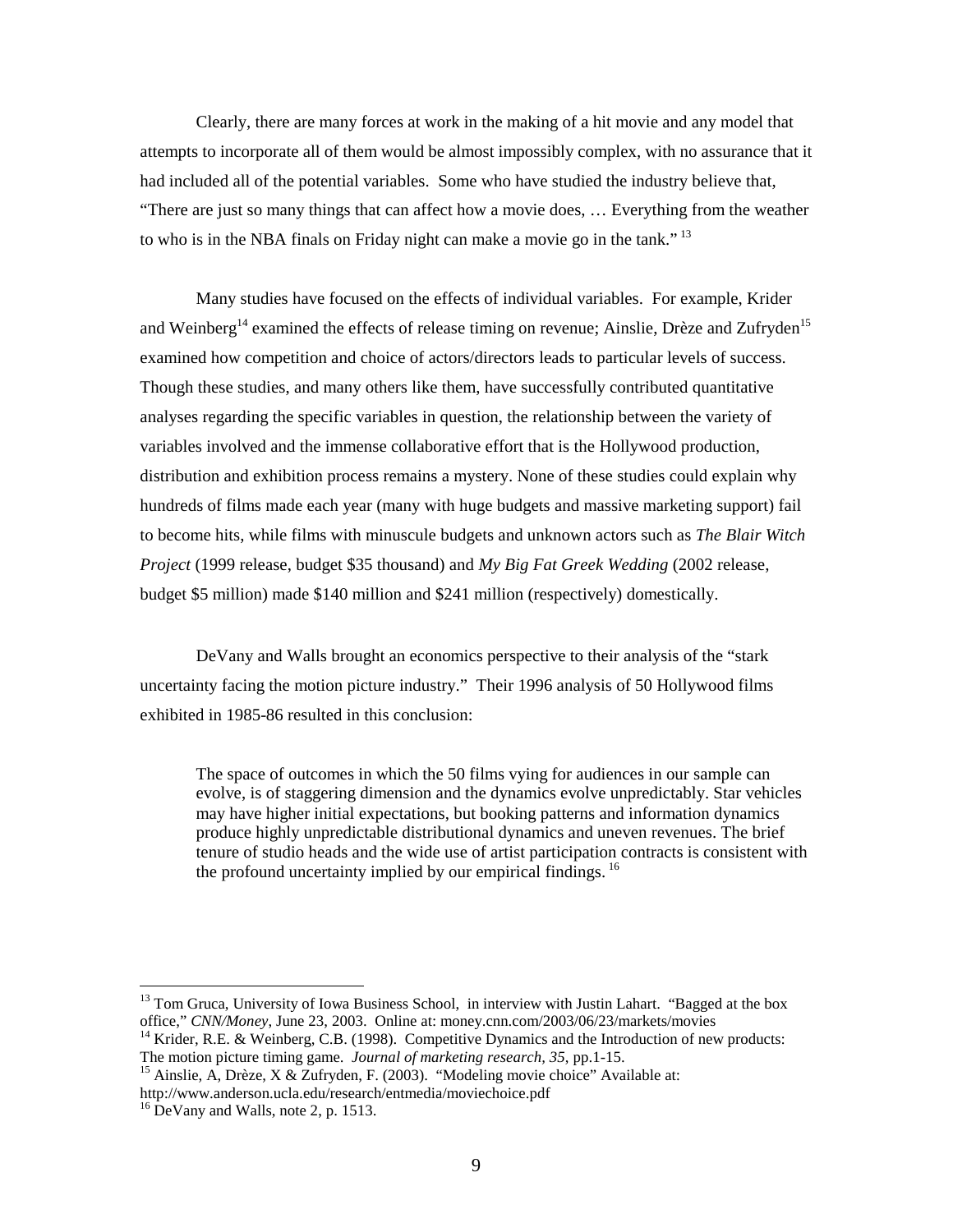Sornette and Zajdenweber<sup>17</sup> also examined this issue and found that a power law distribution existed when applied to the grosses of the top films from 1993. This paper has expanded the number of films studied by DeVany and Walls and looked at a longer time period than that used by Sornette and Zajdenweber. It includes 125 films from the years 1996 to 2002. With this larger data set, we have been able to confirm the previous conclusions about the existence of unpredictability and power law distributions and to establish that the data examined in previous studies did not represent anomalies in the movie business. In Part Three, we look at ways that managers can make use of this information.

 $17$  Sornette and Zajdenweber, note 5.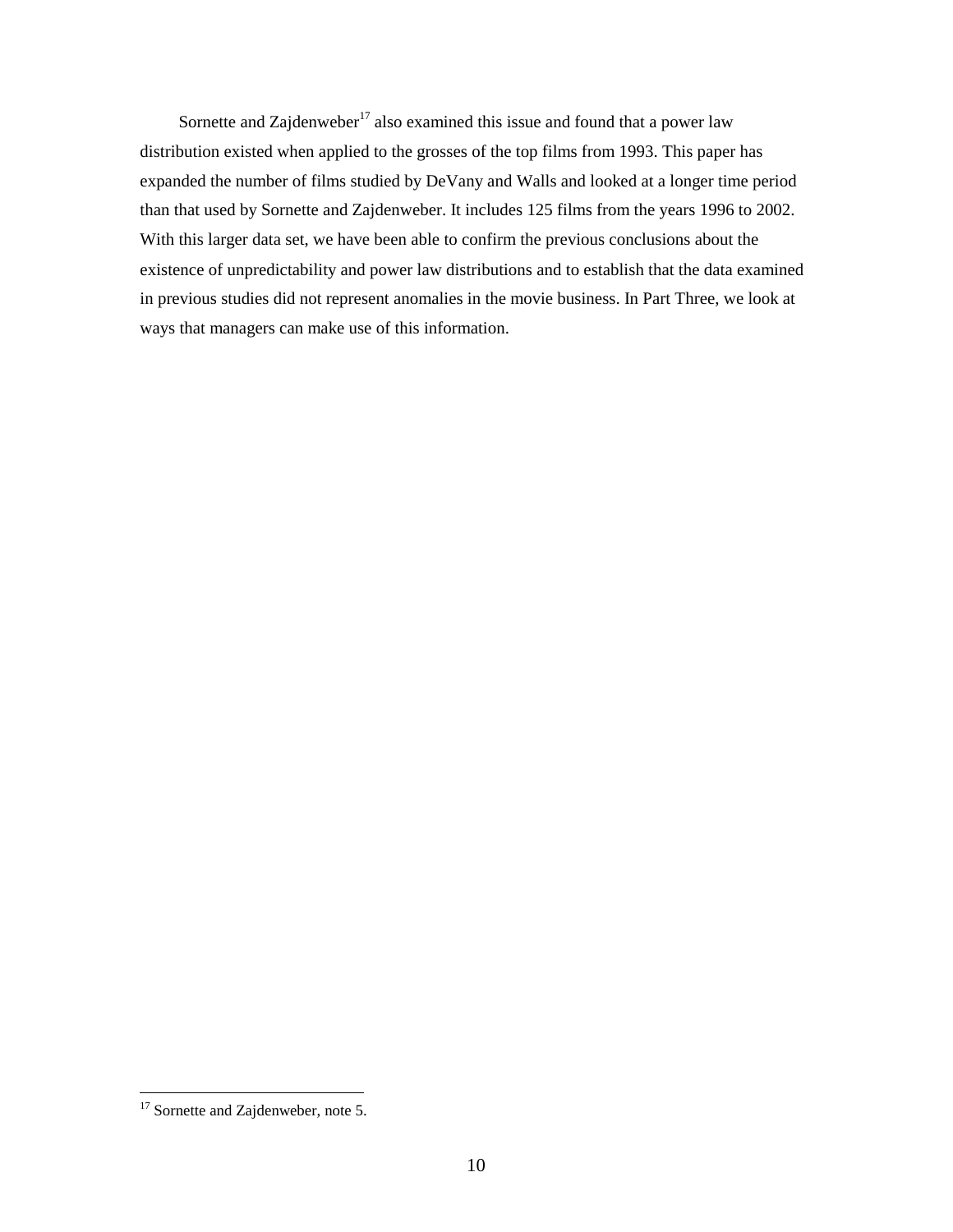#### **Part Two**

#### **Analysis of Multiple Years Data**

In order to make the pattern over the years studied comparable, we consider only top 125 budgeted movies in each year. This subset although smaller in number covers a wide range of budget, from 1ml to 100ml. Table One shows *median* values for each year (half of the sample is higher and half are lower) because, in this kind of data set, the median is considered to be a more robust measure than the *average* because of the spikes in the numbers.

| Year | Budget (ml) | Revenue (ml) | Profit $(\%)$ |
|------|-------------|--------------|---------------|
|      |             |              |               |
| 1996 | 30          | 30           | 20.0          |
| 1997 | 32          | 38           | 5.0           |
| 1998 | 35          | 38           | 7.0           |
| 1999 | 40          | 41           | 1.5           |
| 2000 | 45          | 45           | 1.8           |
| 2001 | 45          | 51           | 10.0          |
| 2002 | 48          | 43           | 13.0          |

Table One: Median Values for Budget, Revenue and Profits for Each Year Studied

Table One demonstrates what is common knowledge in the industry: budgets for making a film have steadily increased and so have the total revenues. But the budgets have increased at much faster pace. In fact, the median budget for a movie has gone up by 60% in the seven year period. The growth of median profits for the top 125 films each year has been erratic.

 While the summary statistics in Table One are informative, they do not tell us if there is any change in the overall distribution during those seven years. As demonstrated in the Introduction of this paper, the year 2002 clearly indicates a distribution that follows a power law. Similar patterns can be seen for all the years. (See Appendix Two.) In statistics literature a Gamma distribution (a power law distribution is part of the family of gamma distribution) allows for the possibility of delayed peaks in revenue. It is typically characterized by two parameters;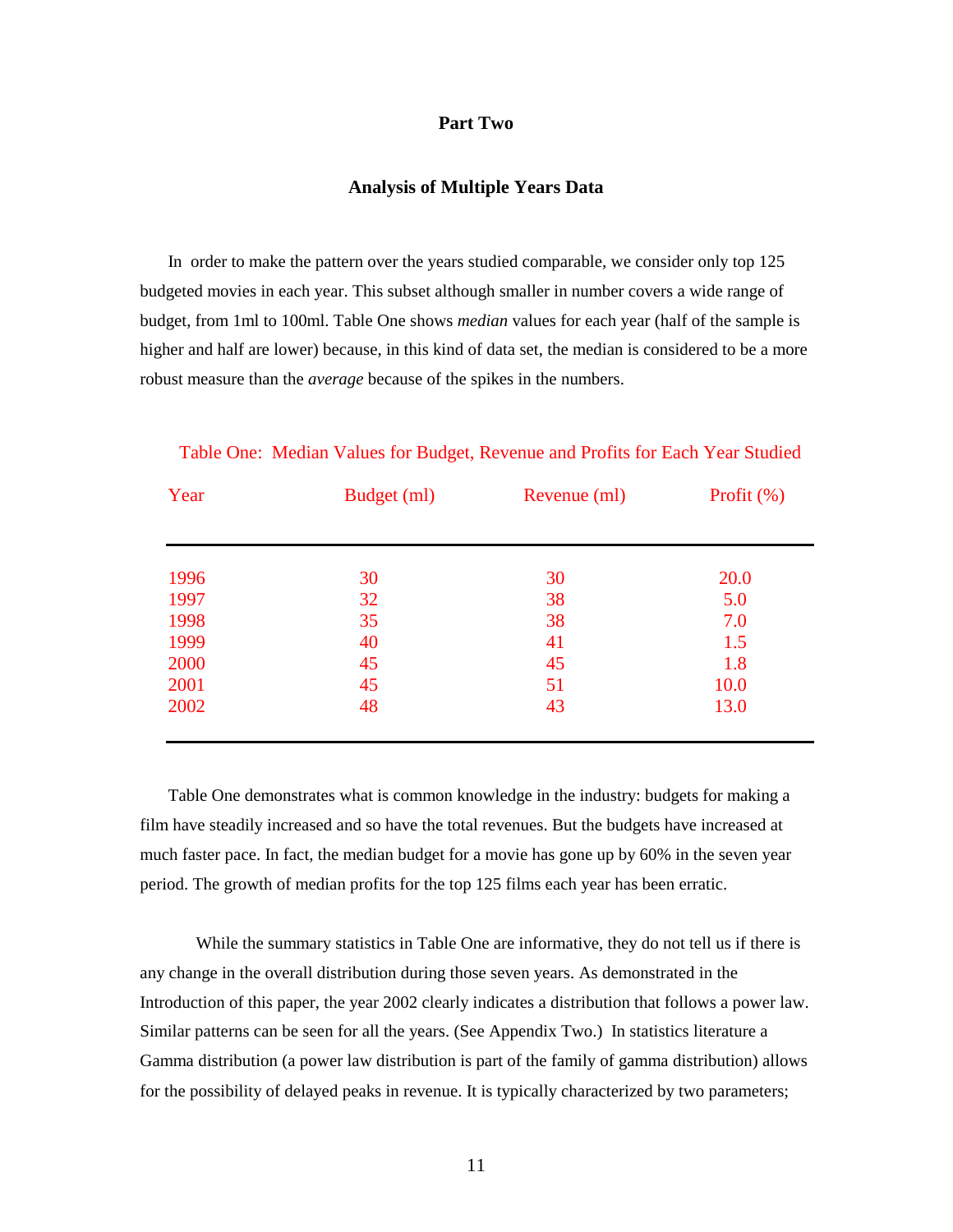one called the "shape" and the other is the "scale." If the shape parameter is closer to one, it implies the exponential power law which results in a distribution that peaks at the beginning and then falls rapidly. The scale parameter indicates size of any peak. When a Gamma analysis is performed on the data set used here, the shape parameter seems to oscillate around one and the change in the scale parameter appears to be rather marginal. This analysis indicates that in spite of chaos in the industry the pattern of revenues is that most of the movies make modest revenues, and the movies with high revenues are generally few in number.

| <b>Year</b> | shape | <b>Scale</b> |  |
|-------------|-------|--------------|--|
|             |       |              |  |
| 1996        | 0.869 | 0.019        |  |
| 1997        | 0.942 | 0.020        |  |
| 1998        | 1.261 | 0.024        |  |
| 1999        | 1.001 | 0.016        |  |
| 2000        | 1.231 | 0.019        |  |
| 2001        | 1.100 | 0.015        |  |
| 2002        | 0.946 | 0.013        |  |
|             |       |              |  |

**Table Two: Parameter Values for Gamma Power Law** 

The above analysis does not help to predict which movies will fall in the tail of the power law distribution. To see if this is possible, we have attempted a different regression analysis than those done in the past. In most previous research, the various factors examined were used to predict movie *revenue*. We consider, instead, the *profit percentage* which is a bottom line measure. The following factors were examined to see if what impact they had on profit percentage:

**Season:** The release time of a movie thought to be an important variable in the success of a movie. For this analysis we lump holiday seasons such as summer and Christmas together and the rest are treated as nonseasons.

**Opening weekend revenue**: It is strongly believed in the industry, this is a strong predictor of the success or failure of the movie. Resources (e.g., marketing) are added to or taken away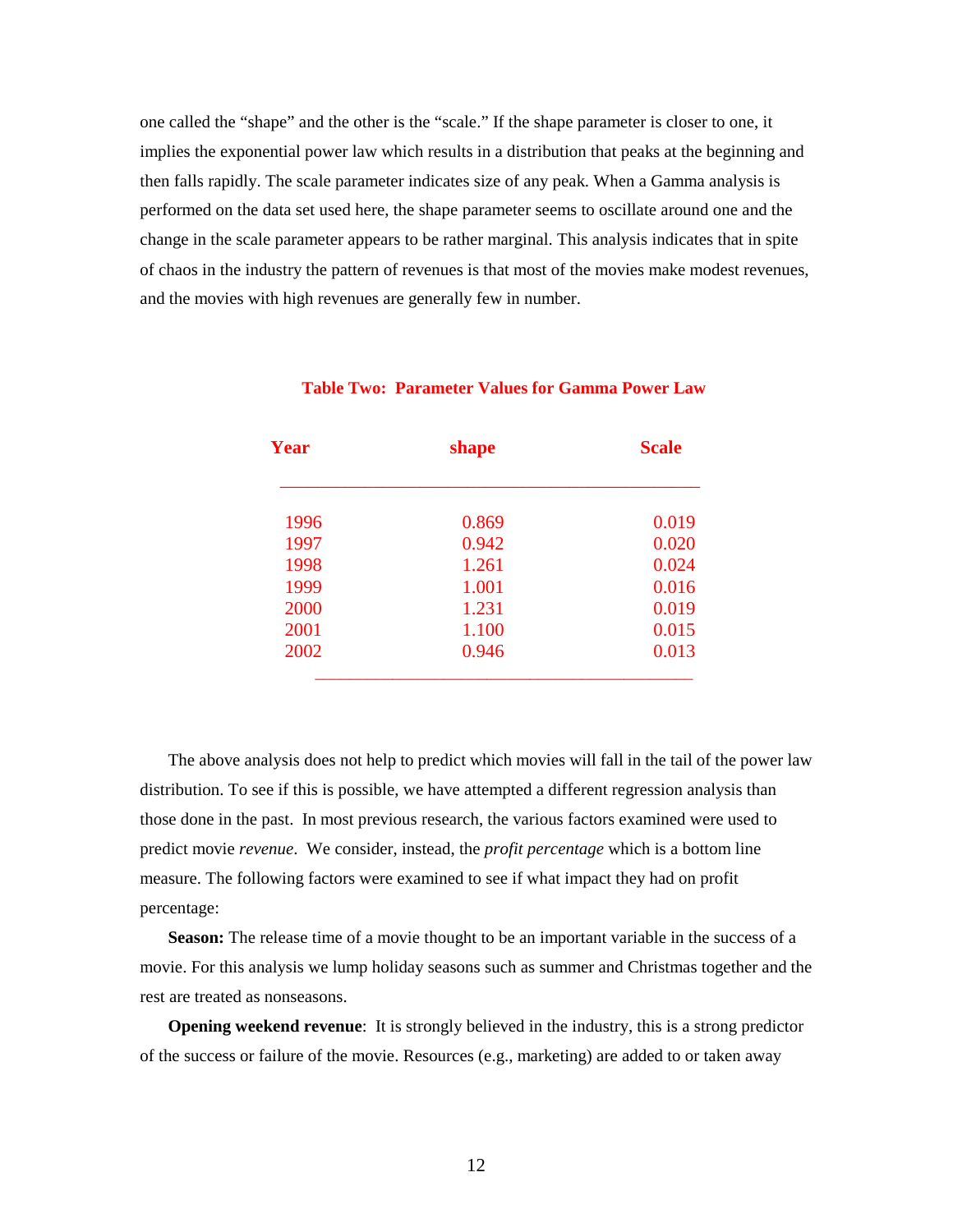from the project based on the first week numbers. We also compute a more revealing financial ratio of this revenue as a percentage of the total budget.

**Number of Screens**: The number of screens the movie is released in during the first week is often a sign of the predicted popularity of the film and the marketing that has been put behind it.

**Number of weeks**: How long the movie stays in theaters depends on not only its own success but on the success of competing movies currently being screened.

**Budget**: We added this variable to the model to see if big budgeted films necessarily provide higher return for the investment.

**Recovery ratio**: In this variable we consider the ratio of first week revenue to the total domestic revenue.

Before we get to the regression results, it is instructive to see if there is any difference in how these variable play out in movies that make profit and movies that do not. For this we look at the "winners" (made profit) and "losers" (no profit) from 2002 and examine each of variables listed above.

|                             | Winner $(117)$ | Loser $(72)$ |
|-----------------------------|----------------|--------------|
| <b>Budget</b>               | $$36.3$ ml     | $$46.3$ ml   |
| Season                      | 45%            | 35%          |
| <b>Opening Week Revenue</b> | 18.7ml         | \$6.6ml      |
| <b>Number of Screens</b>    | 1915           | 1835         |
| Number of weeks             | 17             | 12           |
| <b>Financial Ratio</b>      | 55%            | 13%          |
| <b>Recovery Ratio</b>       | 23%            | 29%          |
|                             |                |              |

Table 3: Summary Statistics for 2002 Winners and Losers

 In general, it appears that losers average bigger budgets; the seasons do matter; a greater percentage of winners are released during the two seasons we identified earlier. There is almost 3:1 ratio in the opening weekend revenue. The number of screens did not matter. The financial ratio which is based on the first week revenue is quite telling. Successful movies recover more than 50% of their budget in the first week. The recovery ratio is almost the same for both winners and losers, indicating that this may not be as predictive as some have assumed.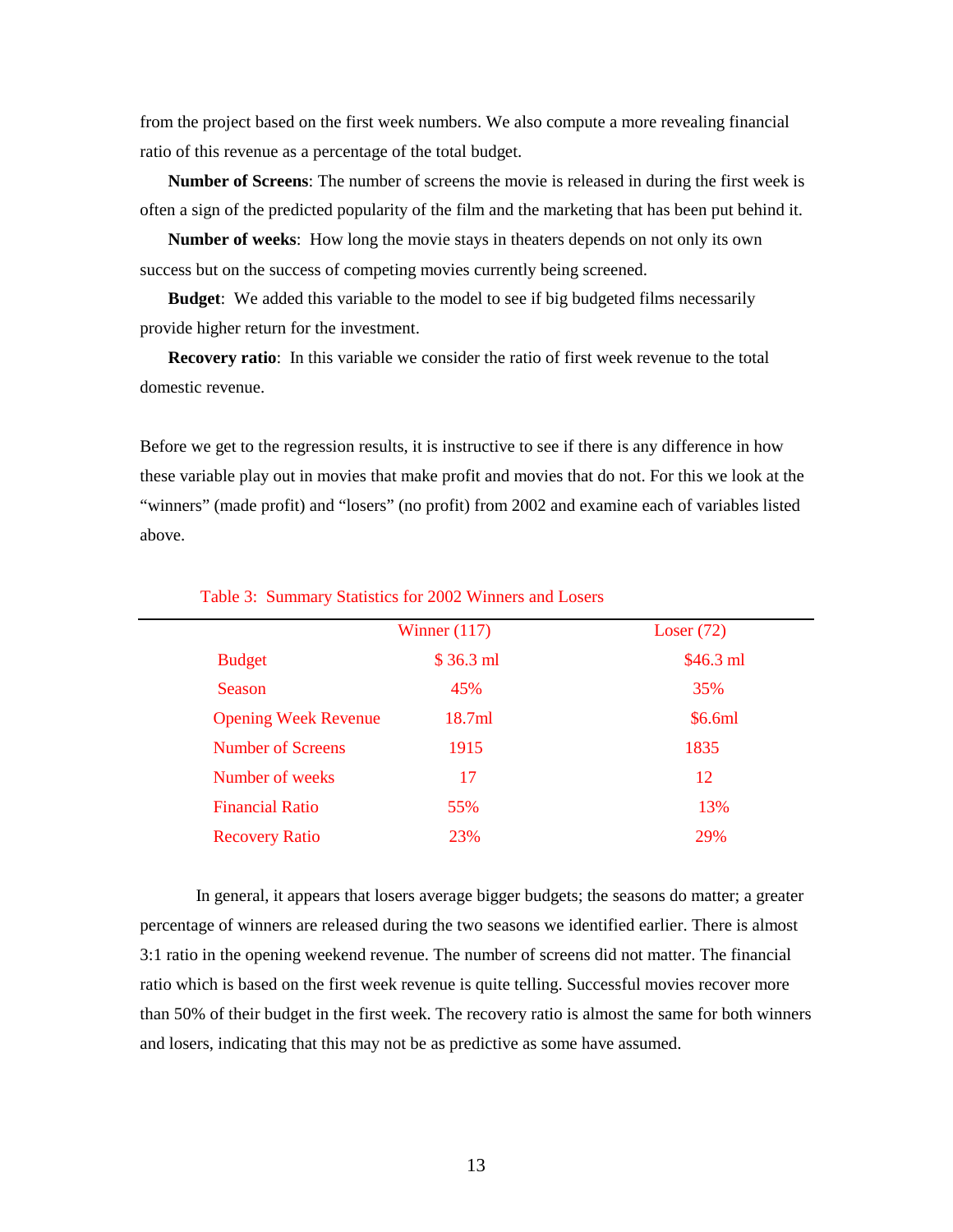While the above analysis indicates there may be some usefulness for each factor individually, their joint effect is what is important in the real world. This can only be measured through a regression analysis.

|                       | $2000(N=191)$ | $2001(N=183)$ | $2002(N=189)$ |
|-----------------------|---------------|---------------|---------------|
|                       |               |               |               |
| Season                | $13.3*$       | $9.32*$       | 12.4          |
| Opening \$            | $3.1*$        | $2.72*$       | 2.78          |
| # of screens          | $-0.002$      | 0.00          | $-0.017$      |
| # of weeks            | $2.07*$       | $2.12*$       | $17.9*$       |
| <b>Budget</b>         | $-0.87*$      | $-0.78*$      | $-3.9*$       |
| <b>Recovery Ratio</b> | 72.8%         | 76.2%         | 17.0%         |

#### Table 4: Regression of Profit percentage on other factors

\* Significant at 5% level

The results indicate that certain factors that are within producer and/or distributor control are likely to affect the profit rate: season of release and how long the film stays in theaters. The number of screens does not appear to matter in the profit rate. Usually higher budgeted movies do not generate a higher profit rate. The recovery ratio (first week revenue to total revenue) indicates the strength of this relationship is lower for the year 2002, mainly because there were several outliers that seem to deviate from the model. In particular the movie "My Big Fat Greek Wedding" which started as a sleeper did very well in the box office eventually.

To conclude, the power law distribution holds for the movie revenues at the aggregate level for all the years studied even though the budget and revenue numbers are increasing. Profits follow a similar power law distribution (see Appendix Two). But the prediction of success of individual movies still is an elusive task, especially for any variables that can be manipulated before releasing the movie.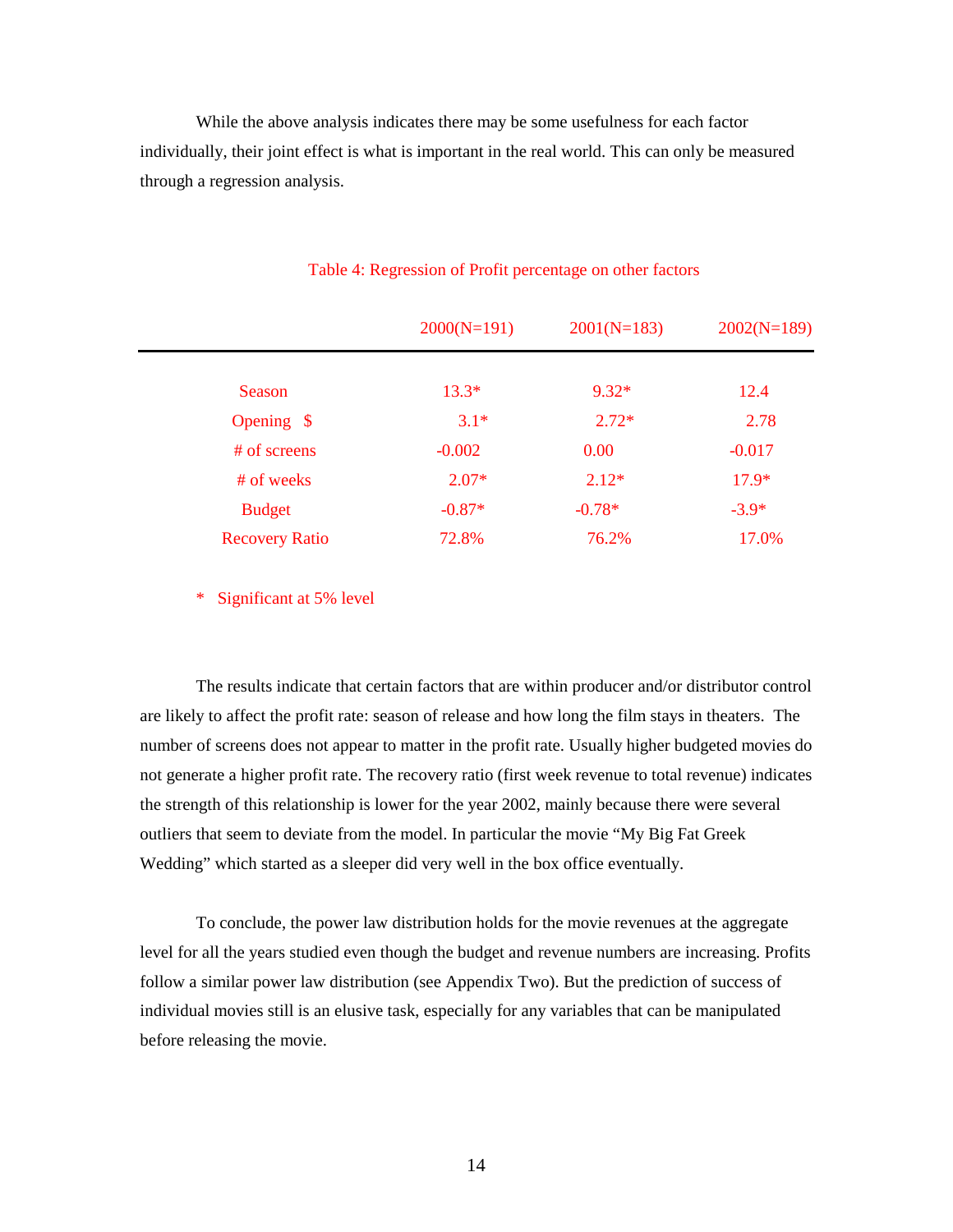#### **Part Three**

#### **What if It's Really Not Predictable? The Movie Business As a Resilient Complex Network**

What if the experienced Hollywood executives are right? What if managers in unpredictable environments let go of the idea that there is some magic management bullet or magic formula that means consistent success? Instead, these managers could assume that their businesses operate in an environment that is so complex that nobody can predict in all cases which product or strategy will be a blockbuster or even make a profit.

This does *not* mean that there are no incompetent business executives – their actions will always be one of the things that make this an unpredictable system. But it may be wise to change a strategy that assumes that successful blockbusters can be "engineered" in advance by omniscient leadership. If the predictability is impossible, then resilience in the face of failure seems imperative. And that is exactly what the movie industry seems to have achieved. In this section we look at how the movie industry fits current ideas about complex, unpredictable systems, but readers from other industries will want to compare the movie business to their own to see where the similarities will offer important insights.

#### **A. Complex Systems**

Systems are said to become "complex" when they have intricate interdependencies among their various parts and many variables operating at the same time. Examples of complex systems include the weather and the spread of disease in a population. Complex systems are also generally nonlinear. The effect of adding something to the system (an infected person or the air disturbed by a butterfly flapping its wings) may diffuse unevenly throughout the system because the other components of the system are not evenly distributed, or the force doing the distribution is not equally strong throughout the system. Think of throwing a handful of buttons on the floor and then connecting them in various ways: some are connected by heavy string, magnets connect some, and others are connected only by dotted lines on the floor. All the red buttons are connected to each other and some of the red buttons are connected to blue buttons. Most (but not all) of the blue buttons are connected to one yellow button while all of the red buttons are connected to another yellow button. The group of buttons is sitting on top of an active earthquake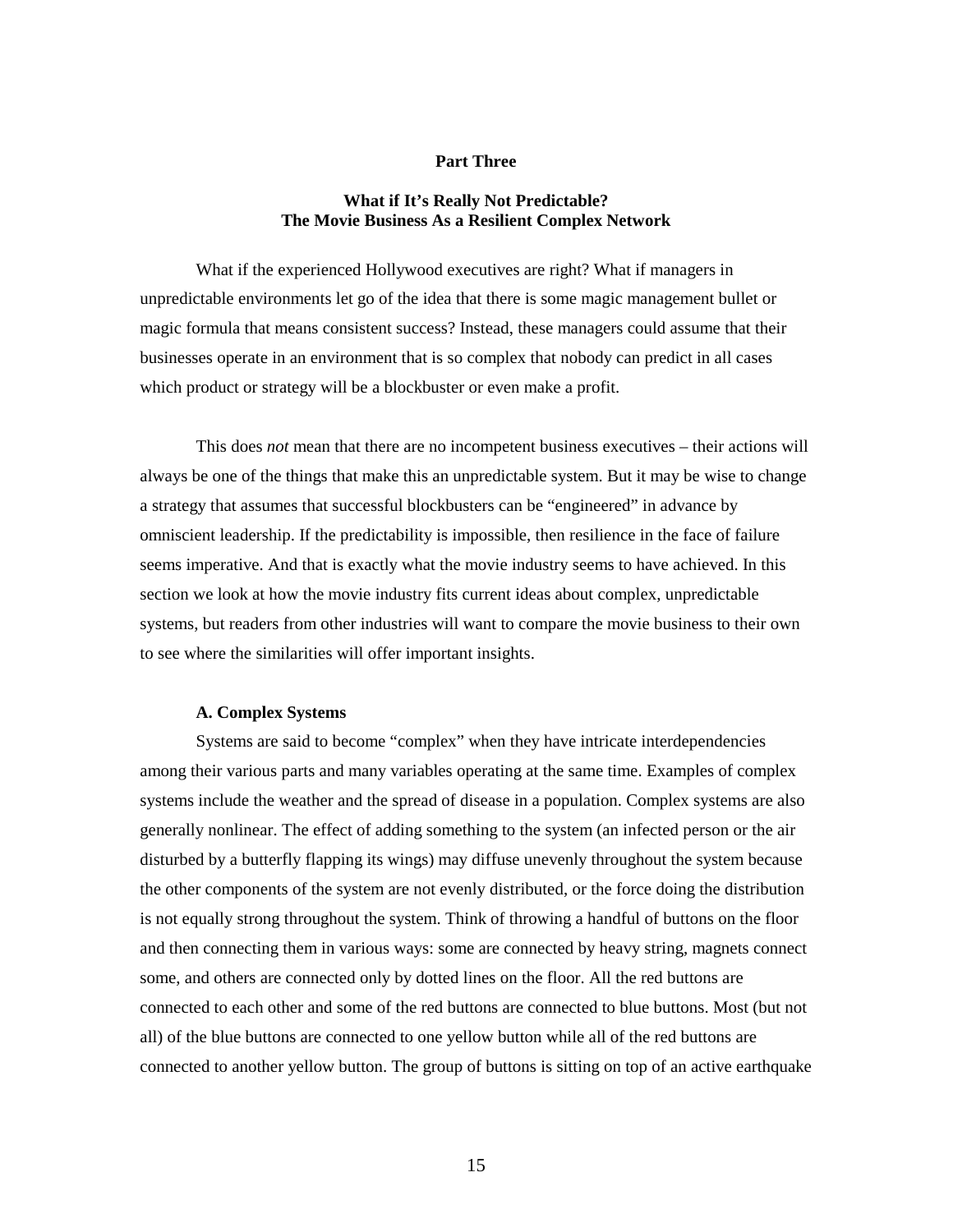area. Could you predict what will happen to any one of the blue buttons if an earthquake hit its vicinity or someone pulled the string at one of the yellow buttons?<sup>18</sup>

Complex systems have another surprising property: adding an element that can be duplicated to the system may cause a shift in the total system that is much greater than the amount added. For example, sending a rumor about a company via e-mail to a friend in that company adds only one piece of information to that company's information system. But, because many agents (employees) in the company are connected via e-mail, the piece of information multiplies in the system as each employee sends it to many others. The phenomenon is typical in systems that are interconnected in a network.

 Some complex systems are *adaptive* or are said to *evolve* when individual agents operate independently in response to forces in their environments via feedback. In some systems the agents can "learn" from one another when some agents obtain more resources and their actions are copied by other agents. In systems where the change is not learnable in the current generation by other agents (for example, the change is a mutation in an organism's genetic structure) it can become prevalent in succeeding generations if the change makes agents who have it more successful, enabling them to leave more offspring (this is evolution by natural selection). For example, a mouse with better hearing is more likely to survive the presence of foxes in her environment and will leave more offspring than other mice. Over many generations these betterhearing offspring will also leave more offspring and gradually the number of mice without the acute hearing will decline.

Management theorists have begun to use these ideas about complexity and unpredictability<sup>19</sup> although theorists like Alfred Chandler have been thinking about firms in turbulent times for quite a while.<sup>20</sup> In what would become one of the more influential business

<sup>&</sup>lt;sup>18</sup> This is an adaptation of the "Buttons and Strings" metaphor used by Stuart Kaufman to explain complex systems in *At Home in the Universe: The Search for the Laws of Self Organization and Complexity*, New York: Oxford University Press (1995), pp. 55-58.

<sup>&</sup>lt;sup>19</sup> Robert Axelrod and Michael D. Cohen, Harnessing Complexity: Organizational Implications of a Scientific Frontier, New York: The Free Press (1999); Ralph D. Stacey, Douglas Griffin and Patricia Shaw, Complexity and Management: Fad or Radical Challenge to Systems Thinking? London and New York: Routledge (2000); Peter Schwartz, Inevitable Surprises: Thinking Ahead in a Time of Turbulence, New York: Gotham Books (2003)

<sup>20</sup> See, e.g., Alfred Chandler, *Strategies and Structure: Chapters in the istory of American Industrial Enterprise*, Cambridge MA: MIT Press, 1962; Charles Perrow, *Normal Accidents: Living with High-Risk Technologies*, Princeton NJ: Princeton University Press, 1984.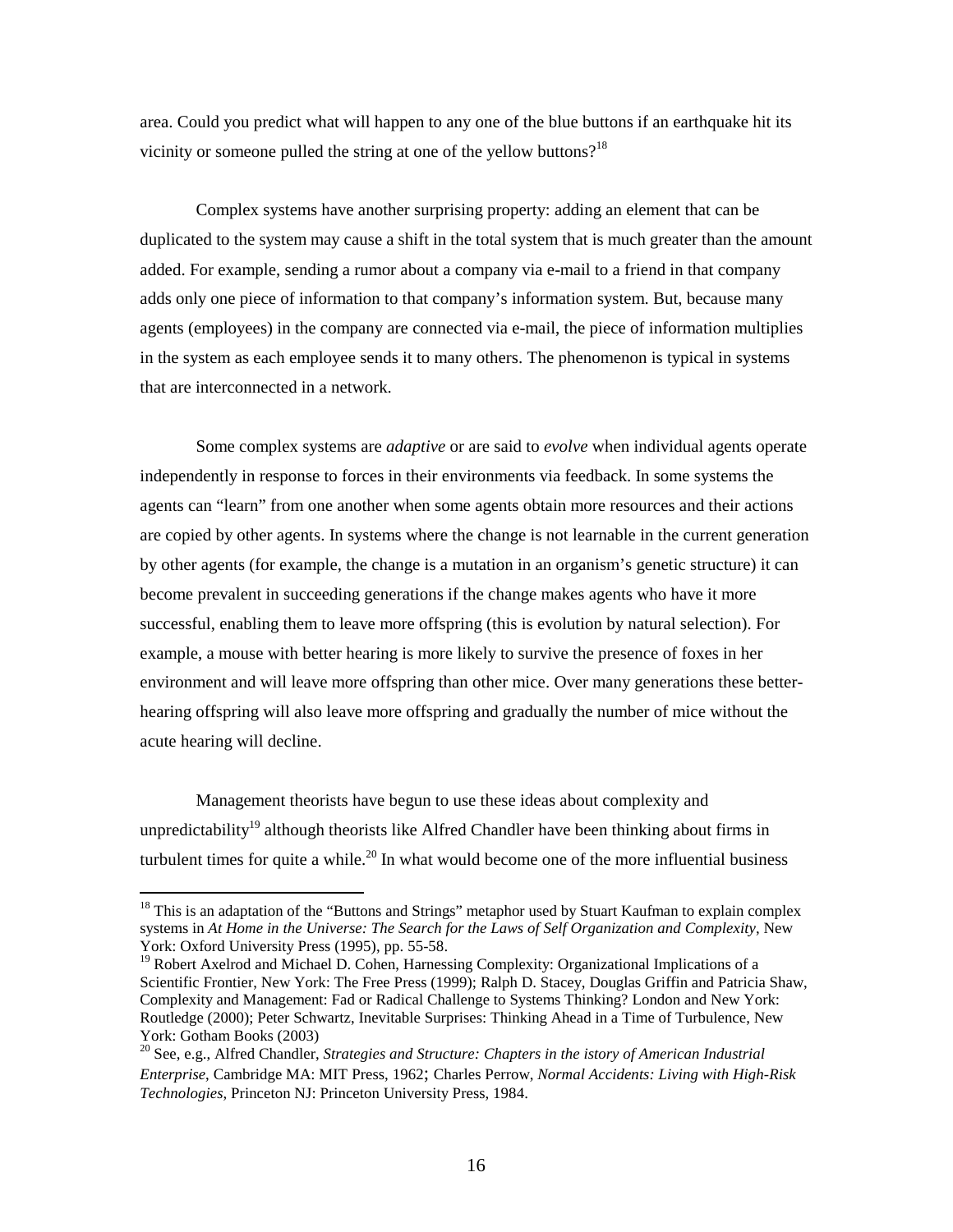books of the late twentieth century, Peter Senge suggested that businesses must learn to adapt to change by creating "learning organizations." 21 But he knew it wouldn't be easy.

Business and other human endeavors are also systems. They, too, are bound by invisible fabrics of interrelated actions, which often take years to fully play out their effects on each other. Since we are part of that lacework ourselves, it's doubly hard to see the whole pattern of change. $^{22}$ 

Senge set out to destroy "the illusion" that the world is created by separate, unrelated forces and to develop understanding of *dynamic complexity* where cause and effect "are not close in time and space and obvious interventions do not produce the expected outcome."<sup>23</sup> Subsequent writers, such as Robert Louis Flood, have expanded on this idea, expanded the evidence against predictability in complex business situations, and warned of the consequences for assuming that these processes are capable of being controlled.

 An 'A caused B' rationality is a source of much frustration and torment in people's lives. If a difficult situation arises at work, then an "A causes B' mentality sets up a witch-hunt for the person or people who caused the problem.<sup>24</sup>

And yet, many people in organizations that operate in complex systems continue to operate with this mentality. They believe that if they just look harder they will find the right formula for success. If their situation is truly complex and unpredictable, this quest will be doomed in many cases and it will take energy away from finding a strategy for resilience in the face of inevitable failures.

#### **B. The Movie Business as a Complex System**

It is certainly true that all industries are becoming more complex as they become more interconnected and the forces working on them become more global than local, but the movie industry exhibits the classic characteristics of complex systems more than most.<sup>25</sup> What makes the movie business complex? It has intricate interdependencies, many variables, nonlinear inputs, and adaptation.

<sup>21</sup> Peter Senge, *The Fifth Discipline: The Art and Practice of Learning Organizations*. Doubleday: New York (1990), p. 7. For earlier work in the same vein, see, Chris Argyris, *Integrating the Individual and the Organization.* Wiley: New York (1964).<br><sup>22</sup> Ibid. p. 364.

<sup>23</sup> Ibid. p. 364.

<sup>&</sup>lt;sup>24</sup> Robert Louis Flood, Rethinking The Fifth Discipline: Learning Within the Unknowable, Routledge: London and New York (1999), p. 84. See, also, Scott Snook, Friendly Fire: The Accidental Shootdown of U.S. Black Hawks Over Northern Iraq, Princeton, NJ: Princeton University Press (2000).

<sup>25</sup> For a discussion of the communications sector as a complex system, see, Longstaff, P., *The Puzzle of Competition in the Communications Sector: Can Complex Systems be Regulated or Managed?*" Program for Information Resources Policy, Harvard University, July, 2003.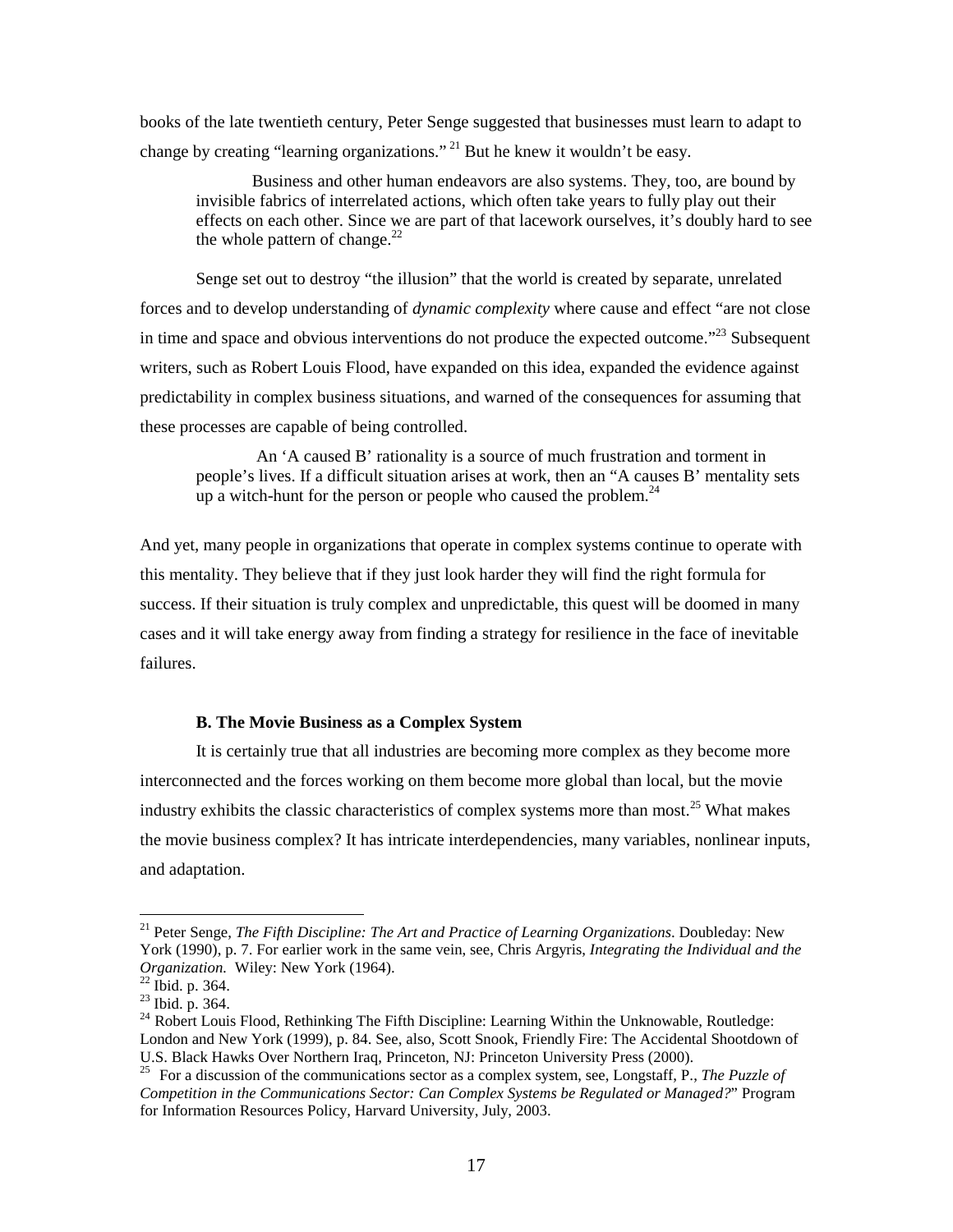#### *Intricate Interdependencies*

 Like the button system described above, some of the connections in the movie business are strong and generally ongoing (directors and stars to their agents, producers to distributors) but most of the connections are weak because movies (at least since the demise of the studio system) are made as individual projects with people and firms attaching themselves to a project for a limited period of time. During the project's life all the players depend on one another and failure of one will affect the entire project. Many of these projects are connected to other projects where the participants are working simultaneously, have worked, or will work soon. Innovations or problems in one can spread to all of them rather quickly. At the level of the communications sector, all the communications industries (movies, cable, TV, print, etc) are increasingly linked together by their need to compete for several scarce resources, principally the time, attention and money of consumers. Indeed, some have predicted that they will all "converge" into one industry.<sup>26</sup> Thus any new movie will not just compete with other movies but with all the other options that potential moviegoers have for their free time. On the other hand, movie producers depend on other media to distribute advertising and marketing.

#### *Wide Variety of Variables*

The success of any particular firm or particular industry depends on a wide variety of variables, a few of which the firms or industries have some control over but many of which they have little or no control over. In the last twenty years the movie business has been buffeted by changes in the technologies they depend on for both production and distribution. Globalization and changes in U.S. demographics have made their audience much more diverse and increased the variables that operate on each film. Other uncontrollable variables for film producers include: the other movies in theaters at the same time, the "mood" of the public (if they are nervous about the economy or a terrorist attack they may not go to see movies that are not uplifting), and the weather on opening weekend (good weather may make more people choose to be outdoors). Some variables can be controlled (stars, budget, release date, etc.) but, as the research noted

<sup>&</sup>lt;sup>26</sup> Although convergence is not *a fait accompli*, it is undeniable that increased competition has made all the formerly distinct industries look hungrily at each other's customers and in that sense they are now "linked" in ways they were not before. At the same time, each firm is linked to many other systems such as equipment and content suppliers as well as many layers of government. In addition, globalization links many more of these industries and firms to each other, making the system even more complex. For the forces pushing the industry together and pulling it apart, see P.H. Longstaff, *The Communications Toolkit*: *How To Build Or Regulate Any Communications Industry.* MIT Press: Cambridge MA (2002). Chapters 7 and 8.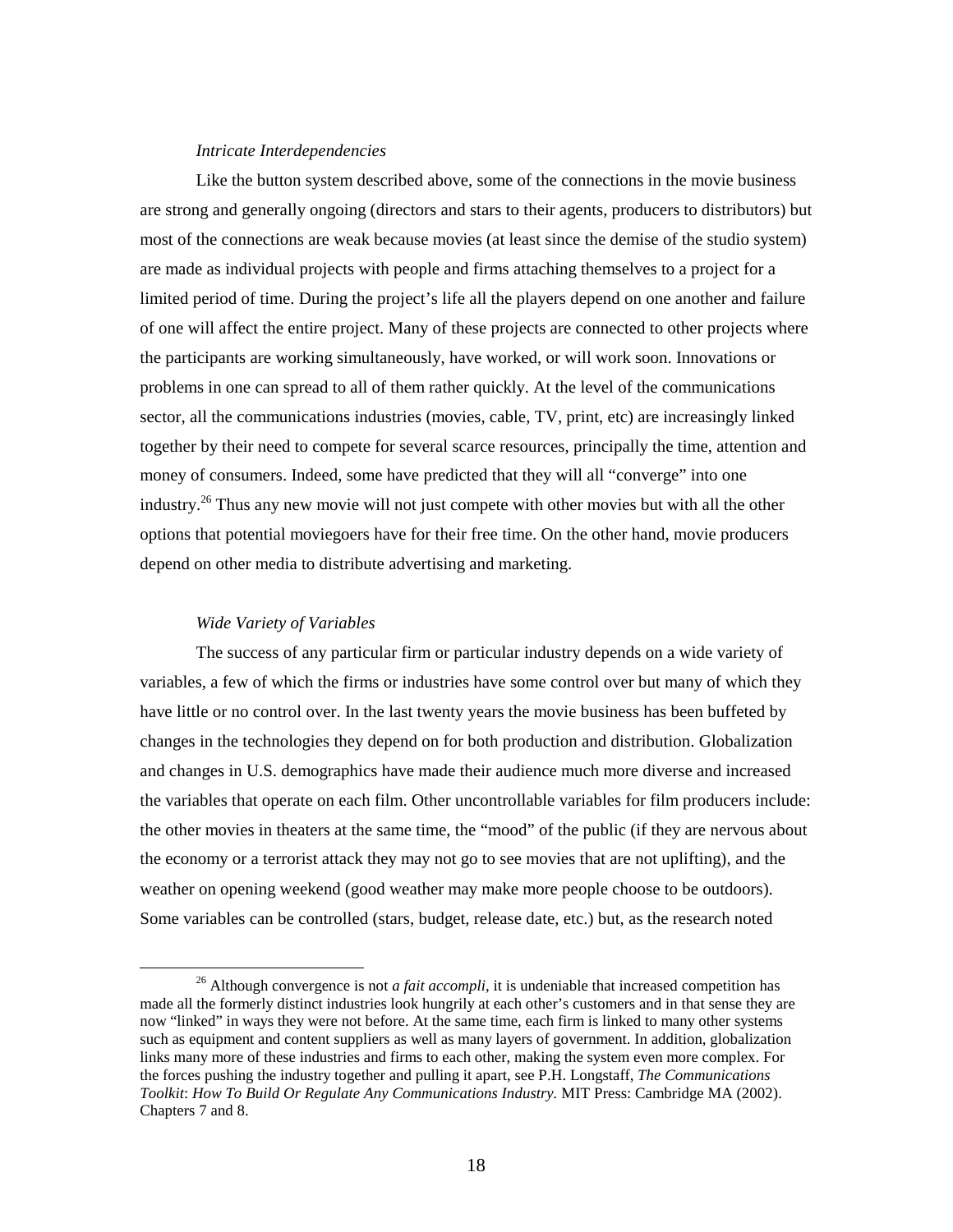above and the experience of many producers show, manipulation of these variables does not give consistently predictable results.

#### *Nonlinear Effects and Cascades*

When forces changing the system do not add up in a simple systemwide manner, we say they are nonlinear. Adding something to the system may mean it changes by more than the amount added. This is particularly true for the success of a particular film since it depends heavily on recommendations of critics and "word of mouth" marketing. One popular national critic can have a great impact on the number of people who decide to see a movie, as can many wellconnected local moviegoers.<sup>27</sup>

There is a growing body of work that looks at systems that *cascade* at unpredictable points. Things such as epidemics and fads are examples of cascades in a system. In some systems, a cascade is the *tipping point* of the system – something that moves it from one state into another.<sup>28</sup> In fact there may be two tipping points in many networked systems. The first is when a system develops enough connections so that local islands of connections merge into a larger network where large cascades are possible. As the network increases, the cascades become larger and more likely until the *second* tipping point where the cascades become smaller and rarer because there is *too much connectivity*. The second tipping point is said to be a dilution effect and it happens when the individuals in the network are connected to so many people that any one of the connections does not have a great enough influence. Each individual is said to "tip" (decide to see a movie, for example) when a certain *fraction* of its neighbors makes this choice, not a certain *number* of them. If I have more people to whom I look for clues on movies or fads, it will take more of them to get me to join the bandwagon. $^{29}$ 

At first glance, this information about the operation of these cascading networked systems seems to indicate that there may be some way to figure out the best place to nudge them in order to make them tip your way – to make your movie the one that beats the odds to become a

 $\overline{a}$ 

28 For a discussion of how this works in marketing, see, Malcolm Gladwell, *The Tipping Point: How Little Things Can Make a Big Difference*, Boston: Little, Brown and Company (2000).

 $27$  This was noted by DeVany and Walls, see note 3.

<sup>29</sup> There are a number of accessible books on this idea. See, e.g., Duncan J. Watts, *Six Degrees: The Science of a Connected Age*, New York and London: W.W. Norton & Co., 2003; Steven Strogatz, *Sync: The Emerging Science of Spontaneous Order*, New York: Hyperion (2003) esp, Chapter 10; Mark Buchanan, *Nexus: Small Worlds and the Groundbreaking Science of Networks*, New York and London: W.W.Norton & Co. (2002); Mark Buchanan, *Ubiquity: The Science of History …Or Why the World is Simpler Than We Think*, New York: Crown Publishers (2001).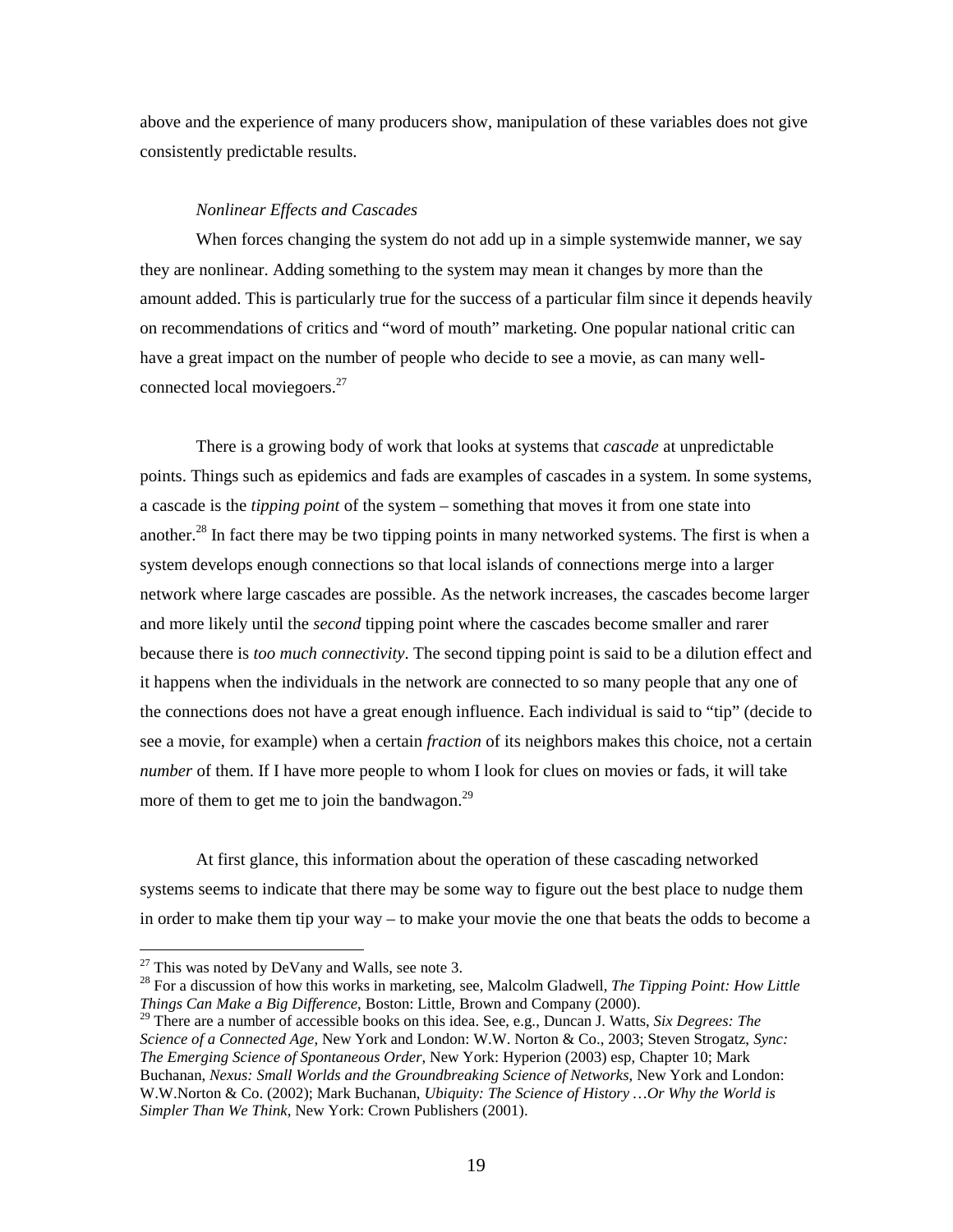hit. But, while it may be important to know the amount of connectivity of a simple system in order to predict the likelihood of tipping, it is important to remember that if the system is adaptive and has many variables working on it, the likelihood of predicting a cascade that will tip the system is not high. This is true particularly when other people also have this information and are trying to nudge the system their way.

#### *Multiple-directional and multi-velocity trajectories*

The environment into which any particular film is born is complex at both the macro and micro levels. At the level of the communications sector, the growth rates or velocity of growth for the various industries that compete with movies are clearly not the same. The movie business (like print and broadcast) shows some signs of being a "mature" business that cannot look forward to much growth in its current markets. But it competes (for customer time and attention) with much faster-growing industries in cable, satellite, and gaming. This does not mean that these more mature industries will die, but it means that any financial opportunities that depend on rapid growth will be less available to them – even as they feel compelled to compete with the fastergrowing industries. The system is made even more complex by a divergence in time frames: as the industries in the communication sector evolve faster to keep up with changes in their environments, other processes (policy making, business formation) move relatively more slowly and have difficulty keeping up with the changes.

#### *Adaptation*

Movie projects exist in a highly competitive environment with individual films living and dying in a relatively short period of time. Since the people working on films are highly interconnected, the ideas about why certain projects died early (or were never born) travel quickly through the system and others adapt their strategies based on their view of what works and what doesn't. The fact that there is often disagreement about what made a project fail means that this adaptation is not uniform and not predictable. DeVany and Walls note that "contingency rich" contracts help the movie business to maintain an ability to adapt to changing demand conditions, particularly contracts between distributors and exhibitors that allow everyone to take advantage of a movie that is becoming a hit while limiting the exposure of distributors who have signed up for a flop. $30$ 

<sup>&</sup>lt;sup>30</sup> DeVany and Walls, note 3 at p. 1497.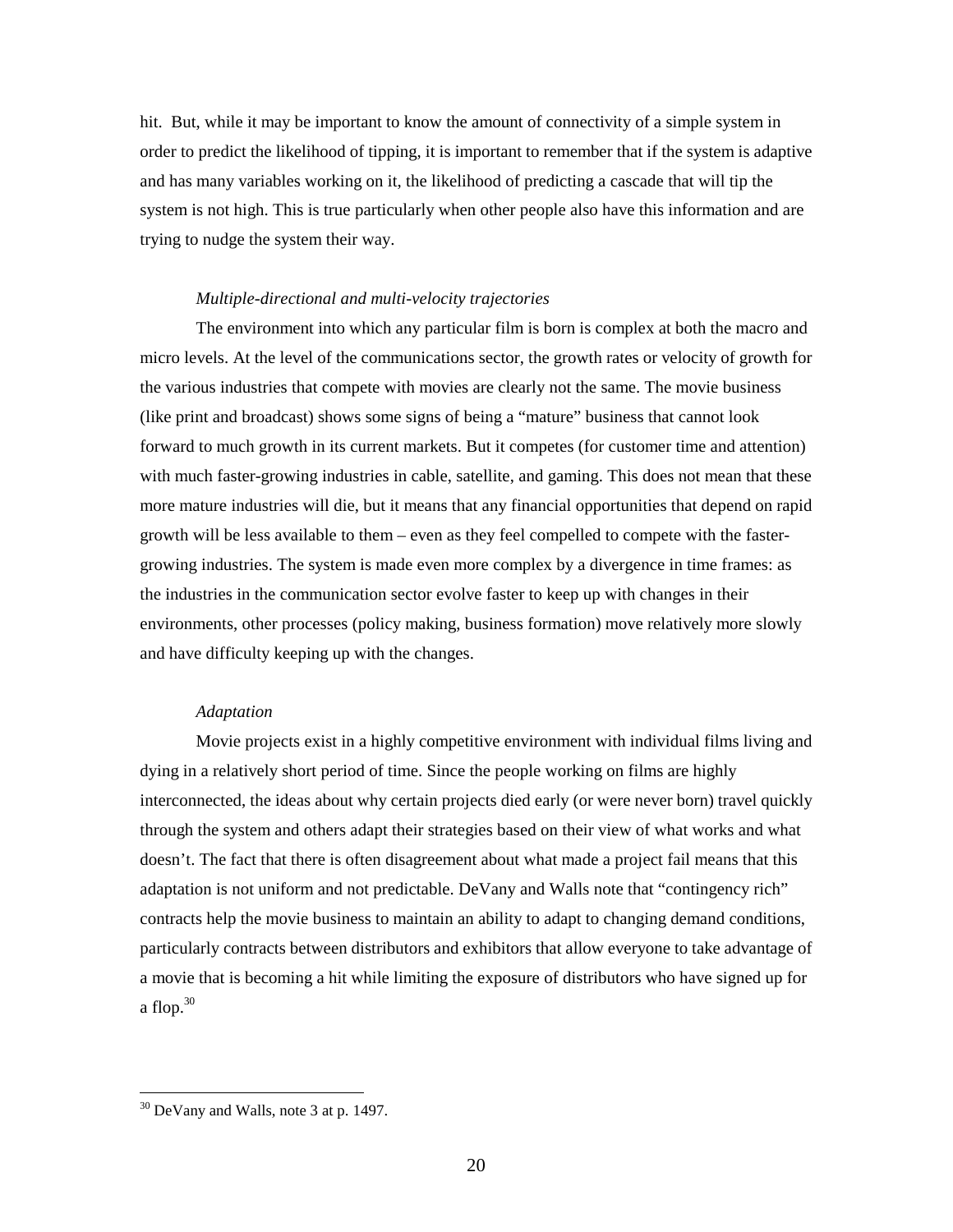So how does the movie industry manage to thrive and prosper when it is so unpredictable? The answer seems to be that this industry has (without anybody planning it) developed a resilience to the failures it deals with every day.

#### **C. Dealing With Unpredictability Through Resilience**

 When confronted with a danger, the best strategy may be to develop a *robust* system that will keep the danger out or act as a buffer to keep the system from being affected by it. This is a good strategy if you know the nature of the danger(s) you are likely to face. If you are likely to be threatened by an army with spears and swords, building a wall around your city will act as a buffer and stop harm to those within. While there will be some temporary defensive measures put in place in case of attack, sooner or later the city will return to normal. But building a wall (literally or figuratively) may also keep out other things (like water and food to the besieged city) and keep those who are protected from taking advantage of opportunities outside the protected area.

 When an individual or group (species, business organization) must operate in an environment where resources and dangers are unpredictable, one strategy for survival is to develop *resilience*. 31 Since they don't know what dangers are out there, they can't develop a single strategy for robustness – walls would not be appropriate because they would deprive the individuals of access to other resources they might need for unknown dangers. If a system with unpredictable danger/opportunities is attacked or deprived of resources, it must be able to bounce back to its previous state. Since they don't know what the dangers will be, they often don't know what will work to make the danger go away. In these cases adaptability and access to a variety of resources seem to be key for developing resilience.

In systems with unpredictable environments the members of the group try many things and hope that some of them will be able to survive whatever challenges or surprises they encounter. For example, birds often lay many eggs, but only a few hatch and fewer still survive to maturity. Businesses often develop many products in prototype form but abandon them if they do not meet

<sup>&</sup>lt;sup>31</sup> There is a growing body of work that looks at resilience. See, e.g., Lance H. Gunderson, "Adaptive Dancing: Interactions Between Social Resilience and Ecological Crises," *Navigating Social-Ecological Systems: Building Resilience for Complexity and Change*, Cambridge UK and New York: Cambridge University Press, 2003; C. Folke, F. Berkes, and J. Colding, "Ecological Practices and Social Mechanisms for Building Resilience and Sustainability," *Linking Social and Ecological Systems: Management Practices and Social Mechanisms for Building Resilience*, ed. Berkes and Folke, Cambridge: Cambridge University Press, 1998.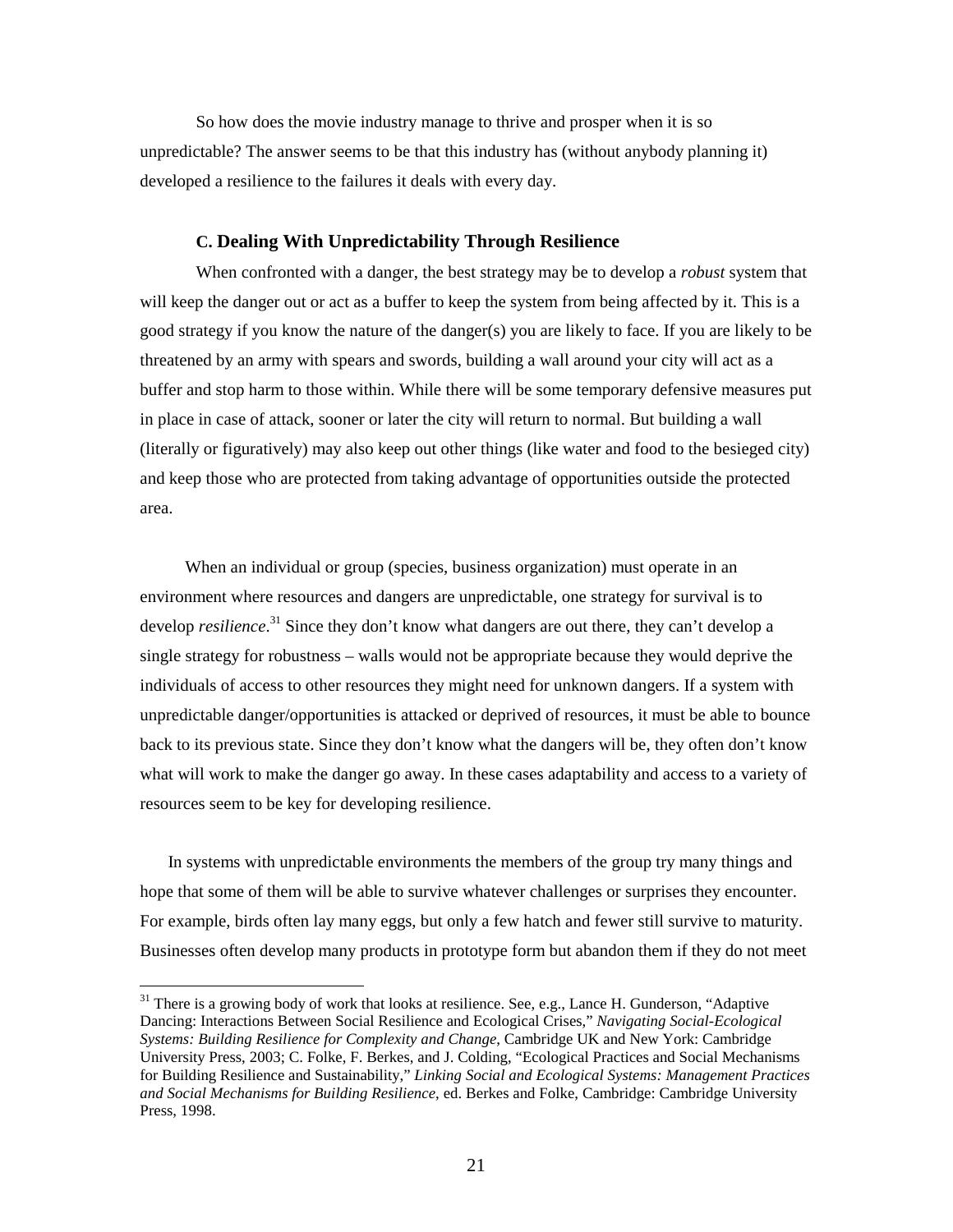specific targets. Thus, both *a limited investment in large numbers of the same thing* and *diversity in the things tried* can be tools for resilience. It should be noted at the outset that survival using these strategies does not necessarily involve anything even close to *stability* in the short-term fortunes of the individuals of that species or firms in that industrial sector.<sup>32</sup> This strategy requires a willingness to accept many failures and/or to deal with the same challenge in different ways. This *should not* be interpreted to mean that some of the many eggs laid or the many different products developed are somehow inherently "fitter" than the others. All of the eggs were alike and all of the products had many unknowns in their development. A few eggs and a few products survive because they were lucky enough to find themselves in exactly the right environment for them to thrive. No one could have predicted which eggs or which products would be so lucky. In a more predictable environment, it may be possible to select the fittest eggs or products for extra support (as animals in more predictable or less dangerous environments often do by giving extra care to the healthiest infants).

The movie business would seem to be a perfect example of resilience in action. As noted above, movie producers operate in an environment with many unpredictable variables. The production part of the industry is not concentrated into large or permanent organizations, but consists of many independent operators who come together for specific movies and then move on to the next project. The industry is constantly experimenting with new ideas, looking for the next hit. And for every movie that is released there are many more projects that did not reach maturity. They were shelved or abandoned when it became clear that it was impossible to put together the right resources. Other movies were made but never released in theaters because it was determined that this would not be profitable, and they are released in secondary markets such as DVD or sold to cable. Instability at the level of the individual movie does not mean that there is instability at the level of the industry. Even though there are many failures, the industry survives because of a few big successes. This is made possible, in part by the adaptive contracts noted above and by the industry practice of *contingent compensation*. The people in the business (actors, directors, suppliers) make some money for their contributions and may be entitled to more (sometimes *much* more) if the movie becomes a hit. If the movie does not turn a profit it is only the investors who gambled on net profits who walk away with nothing. But, like those who bet on other

 $32$  There remains a serious debate in biological science about the relationship between diversity and stability. Some argue that diversity enables stability because it acts as insurance: if there is a danger it is more likely that a system will recover if it contains species with various strategies or tolerances. On the other hand, some experiments have indicated that low diversity systems recover more biomass faster. See, Shahid Naeem, "Biodiversity: Biodiversity Equals Instability?" *Nature*, Vol. 416, (2002) pp. 23-24.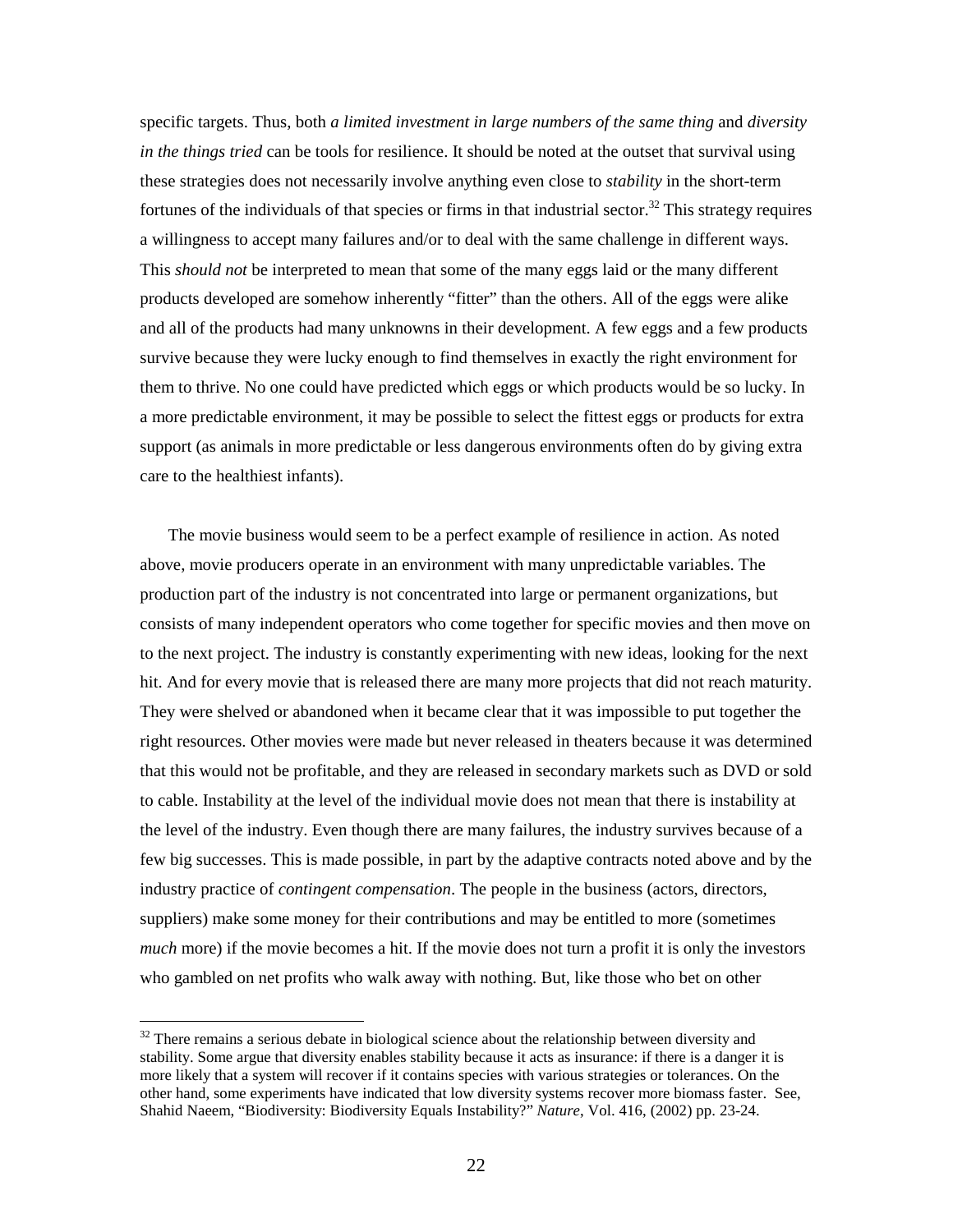unpredictable events such as horse races (or who lay many eggs or develop many projects), these investors take their losses as just one try in a bigger game and wait for a big hit.

In recent years, many businesses have been told that they can build resilience by developing "a broad portfolio of breakout experiments with the necessary capital and talent"<sup>33</sup> from which there will be winners and losers. "Most experiments *will* fail. The issue is not how many times you fail, but the value of your successes when compared with your failures."<sup>34</sup> The movie industry seems to be a good example of this advice in action, but a view of resiliency on a larger time scale is often difficult for investors and executives from more traditional businesses where profits and losses are calculated on a quarterly basis.

#### *Resilience Through Scales of Operation*

 In systems that operate at more than one scale, resiliency may operate at each scale and across the scales. There might be different time scales or different size scales at work in the same system. For example, in the human body, the immune system acts first at a local scale to confront an infection by sending a variety of forms of immune cells (within-scale resiliency through diversity or redundancy). But if this response is not successful, the system responds by "scaling up" its response and inducing fever. When similar *functions* (even if not similar *mechanisms*) operate across-scales it makes the system more resilient because they are redundant – if one fails the other will go into action.

 In the movie business, most challenges are dealt with first at the individual film level. If the challenge is too big for that level or persists in spite of attempts at that level, the industry scales up through several organizations that represent the interests of types of players (producers, directors, actors, technicians, etc.) and if a challenge that threatens the industry cannot be dealt with at that level, the industry comes together in temporary coalitions of these organizations.

#### *Resilience Through Loose Coupling and Slow Scales*

 Many authors have noted that slower parts of systems act as resilience mechanisms for the faster parts because they can "remember" how to handle certain surprises. In return the faster parts of the system give the slower parts information about changes taking place and allow it to

<sup>33</sup> Gary Hamel and Lisa Valikangas, "The Quest for Resilience," *Harvard Business Review, September 2003,* pp. 52-63, at p.54. 34 Id. at p.60.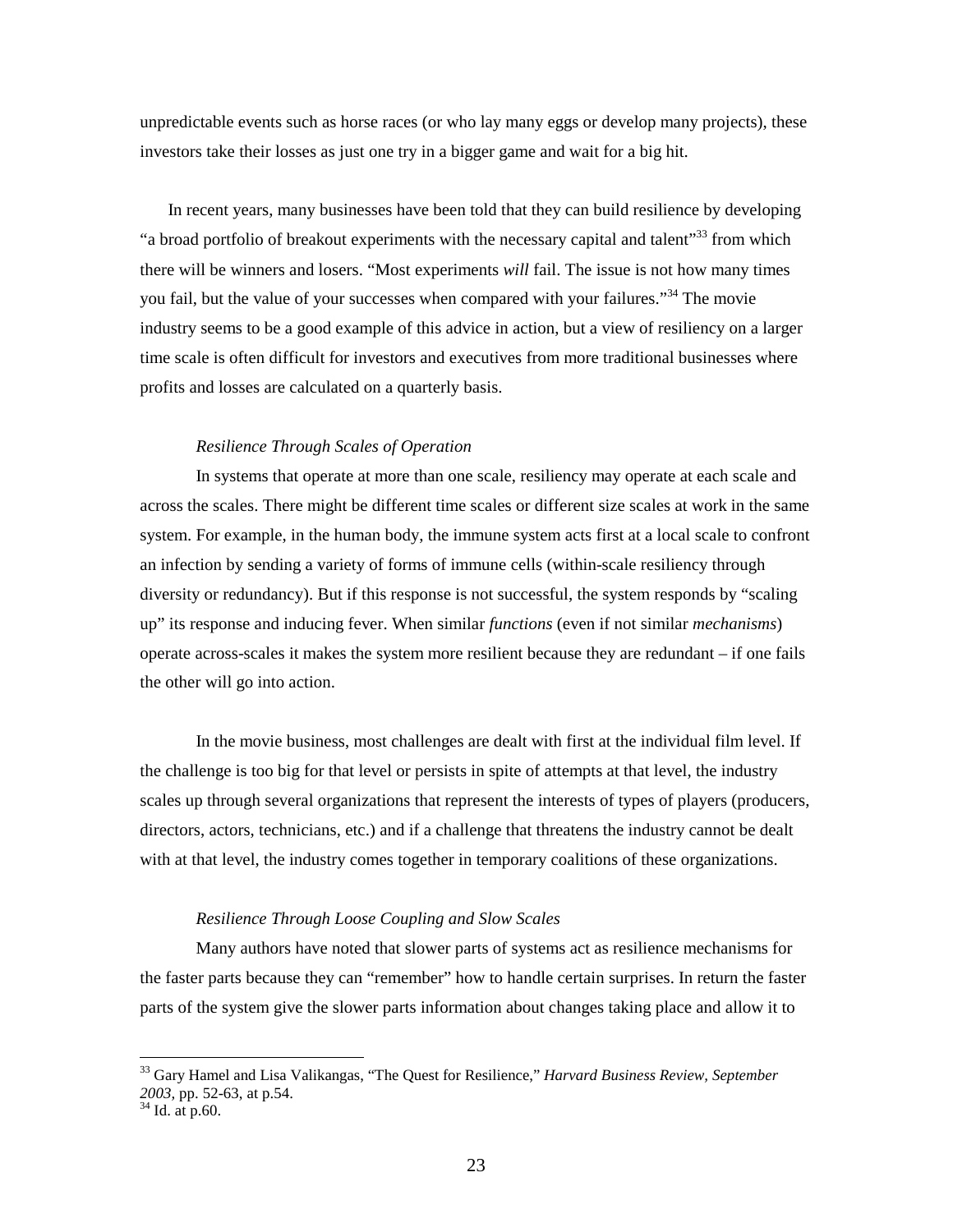adapt at its own time scale. In some cases, when the slower parts do not have this information they are liable to drastic, cascading change when the changes reach a critical level, particularly when the system has become tightly coupled. The very connectedness or sameness that makes it efficient can amplify internal weaknesses or external shocks. This has been seen in many systems.

 When the system is reaching the limits to its conservative growth, it becomes increasingly brittle and its accumulated capital is ready to fuel rapid structural changes. The system is very stable, but that stability derives from a web of interacting connections. When this tightly connected system is disrupted, the disruption can spread quickly, destabilizing the entire system. The specific nature and timing of the collapse-initiating disturbance determines, within some bounds, the future trajectory of the system. Therefore, this brittle state presents the opportunity for a change at a small scale to cascade rapidly through a system and bring about its rapid transformation. This is the "revolt of the slave variable." (Citing Diener and Poston  $1984$ )<sup>35</sup>

In the movie business, this cascading change at the slow level was seen in the relatively abrupt collapse of the studio system. Under this system, individual players were bound by contract (tightly coupled) to particular studios. A variety of surprises caused the highly connected studio system to collapse and break into the loosely coupled industry organization we see today.

The importance of the relative *strength* of the connections in a system is increasingly seen as critical to the analysis of the system's behavior. In fact, it is a fairly good predictor of the stability and resilience of any group. Strong coupling within or between organizations would be predicted if there is a high level of resources reliably available, the system changes rapidly, and influence spreads quickly in the system.<sup>36</sup> The movie business appears to be both loosely coupled in some respects and tightly coupled in others. The level of resources (the audiences) is not high or reliable and the major parts of the system change slowly. But information can spread rapidly due to the connected nature of the business.

If the individuals are truly *tightly coupled,* any disturbance in the system will affect them all and if any of them fails, there is a much greater likelihood that others will fail with them. Think of a team of horses that is hitched to a wagon. This aspect of tight coupling has very interesting implications for organizations seeking efficiency through developing economies of scale. One of the seldom-acknowledged tradeoffs for doing the same thing many times in a highly

 $35$  Gunderson, at note 25, pp.12-13.

<sup>36</sup> See, Karl E. Weick and Kathleen M. Sutcliffe, *Managing the Unexpected: Assuring High Performance in an Age of Complexity*, Jossey-Bass: San Francisco CA (2001); Longstaff, note 20.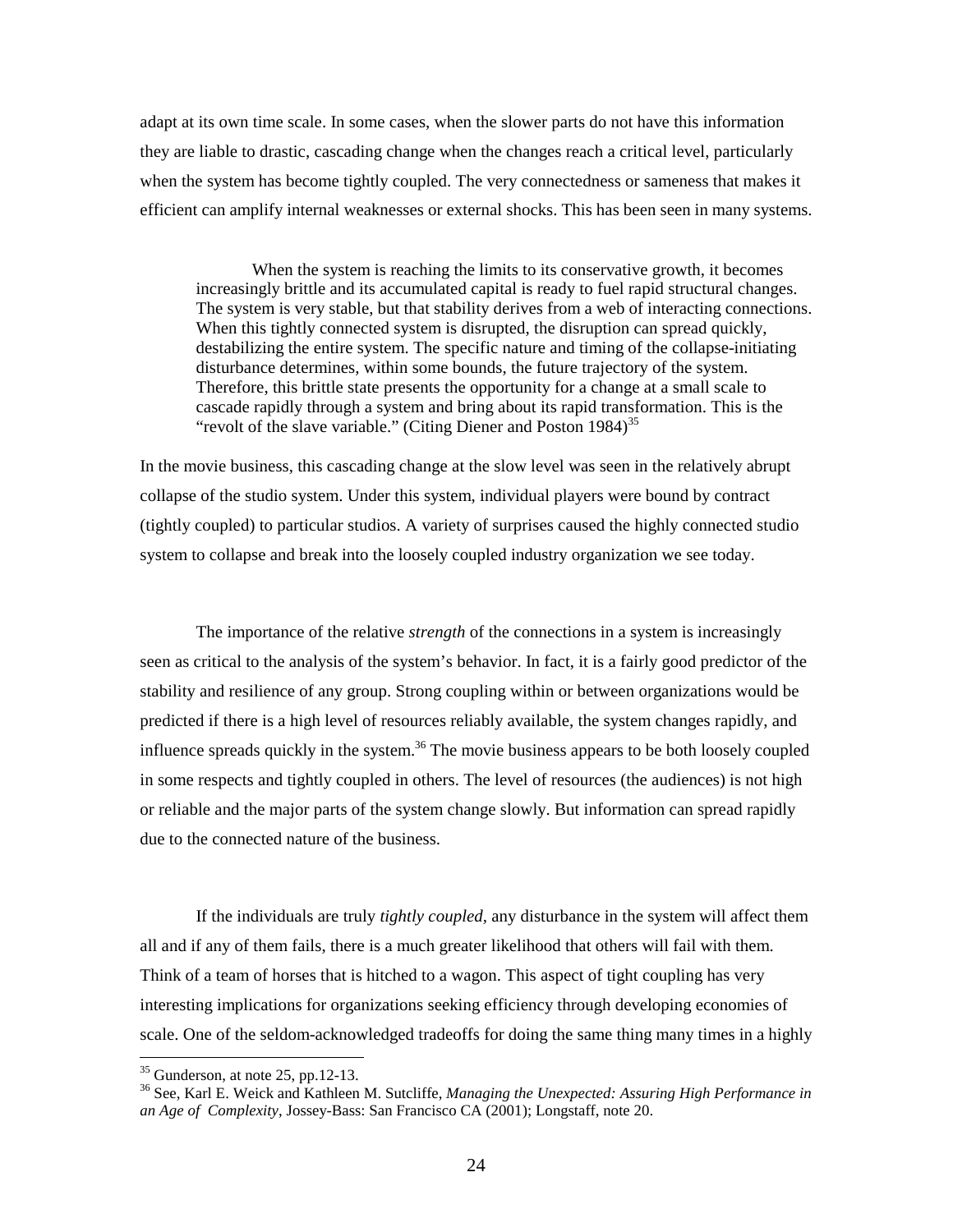connected way is that this tight coupling will inevitably create an unstable situation if redundancy is taken out of the system to lower costs. For example, we all know that you can produce individual widgets cheaper if you build a lot of them in the same way, using processes that are very closely tied to the processes of suppliers and customers. This kind of efficiency remains the Holy Grail for many firms that must compete with firms that have cheaper factors of production (e.g., lower labor costs). As attractive as this goal is, it comes with a dark side. If a critical supplier, customer, or piece of technology is removed, with no redundant source, the entire system is vulnerable to collapse. Loosely connected systems with built-in redundancy seem to be the most secure from this type of danger.

*Loosely coupled systems* are those where the components have weak enough links that they can ignore small perturbations in the system. The components of a loosely coupled system are said to have more independence from the system than tightly coupled components since they can maintain their equilibrium or stability even when other parts of the system are affected by a change in the environment. The components of loosely coupled systems are also better at responding to local changes in the environment since any change they make does not require the whole system to respond. Thus, if innovation or localized response to particular problems or opportunities in an unpredictable environment were the goal, then loosely coupled systems would have the best chance to find new answers and to develop resilience. A more tightly coupled system could lead to premature convergence on a solution since all the components would be responding more or less in unison.

 Once again, when we look at the movie business through this lens, we see resilience in both the tight and loose coupling. This industry is made up of many small firms and individuals with loose ties when they are not working on a project but very strong ties once they begin a project. They must coordinate schedules and work together closely to meet the budget and the production schedule. At the level of the project, anything that affects the contributions of one will affect everyone. But outside of a particular project, a failure of one has almost no effect on the others. If one of them finds a good solution to a problem several others may try it, but it will not be adopted by the entire industry unless it has shown that it works in many situations OR unless there is a need for uniformity.

25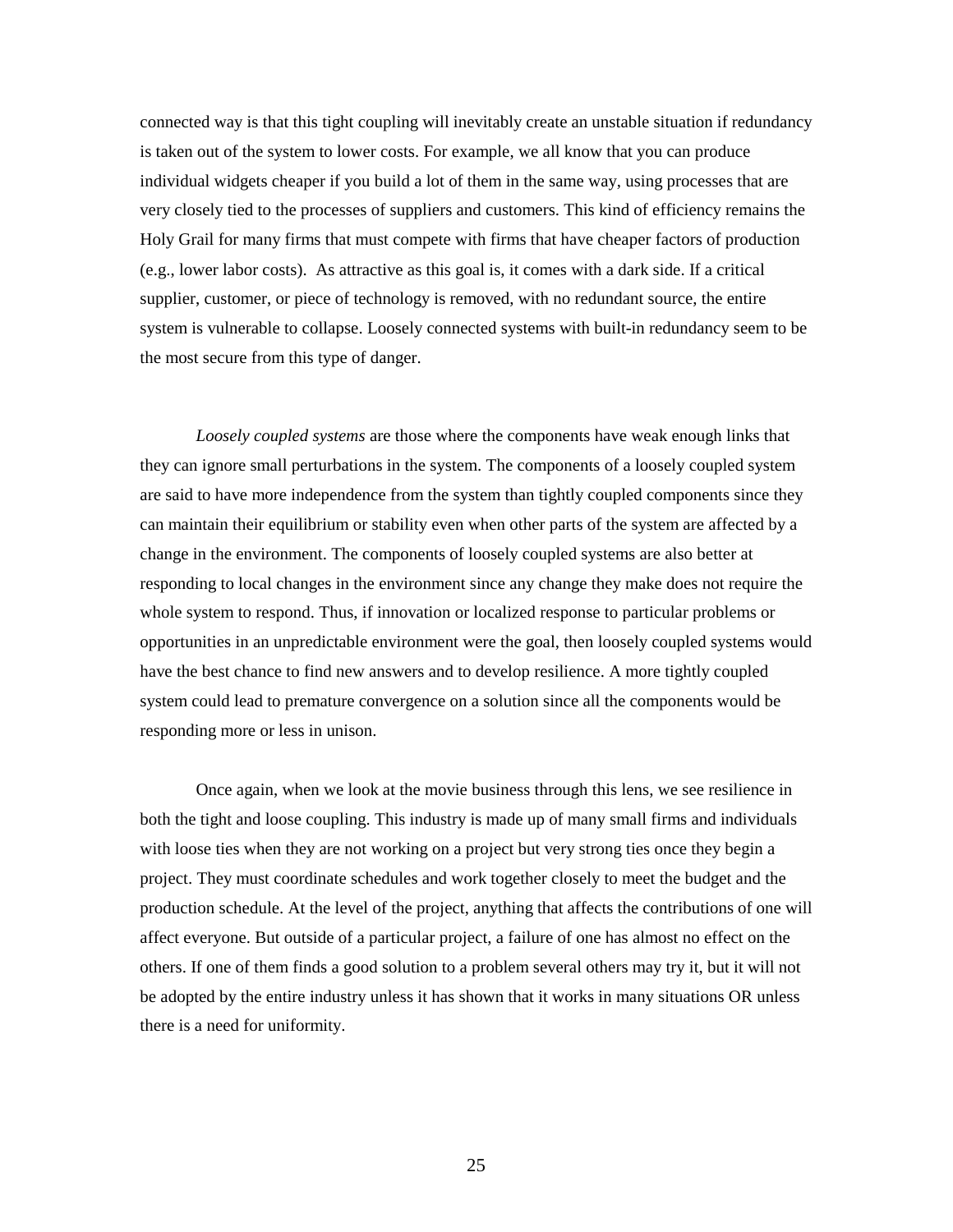When tight coupling is needed in the movie business, the individuals and firms look to the higher level of organization provided by the professional organizations such as the Motion Picture Producers Association of America (MPAA). The relative weakness of these organizations has implications for the adaptations of the larger industry because this process can take place only as fast as the most loosely coupled component can (or is willing to) move. The temporary or partial independence of one or more components in the movie business will slow down (or change) the process. This is an important insight for executives who must make predictions about the ability of a merged organization to develop "synergies" that result in higher profits or lower costs. For example, if one unit of the newly merged company is a film production company (they are famous for being loosely coupled internally) and it must be coupled with a telephone company (they are equally famous for tight internal coupling) the result may be a slower adaptation process than the telephone culture is accustomed to. If the telephone firm becomes unstable after it has become more tightly coupled to the film company, the latter will become unstable as well. At this point the film company is likely to seek a more loosely coupled relationship – or even a break in the relationship.

 The movie business may have been able to survive many failing movies because of its ability to organize many weak links into a network of influence. Networks have become the subject of much study in the search for resilience.

#### *Networks, Power Laws, and Resilience*

Note: Readers who are familiar with network theories may want to skip this section, but readers who have little or no knowledge of these relatively new ideas are urged read on because the conclusions of the paper rely, in part, on this section.

There is a new (and growing) body of work that looks at the connections between things that function as a network. Network Science gained popularity as the "small world" problem and, more recently, the "Kevin Bacon game." The former is the puzzle of why most people on the earth seem to be separated from one another by only six other people, or six degrees of separation. The latter uses movie actor Kevin Bacon and his connection to other people in the film industry to test the degrees of separation between them. The game proves that Hollywood is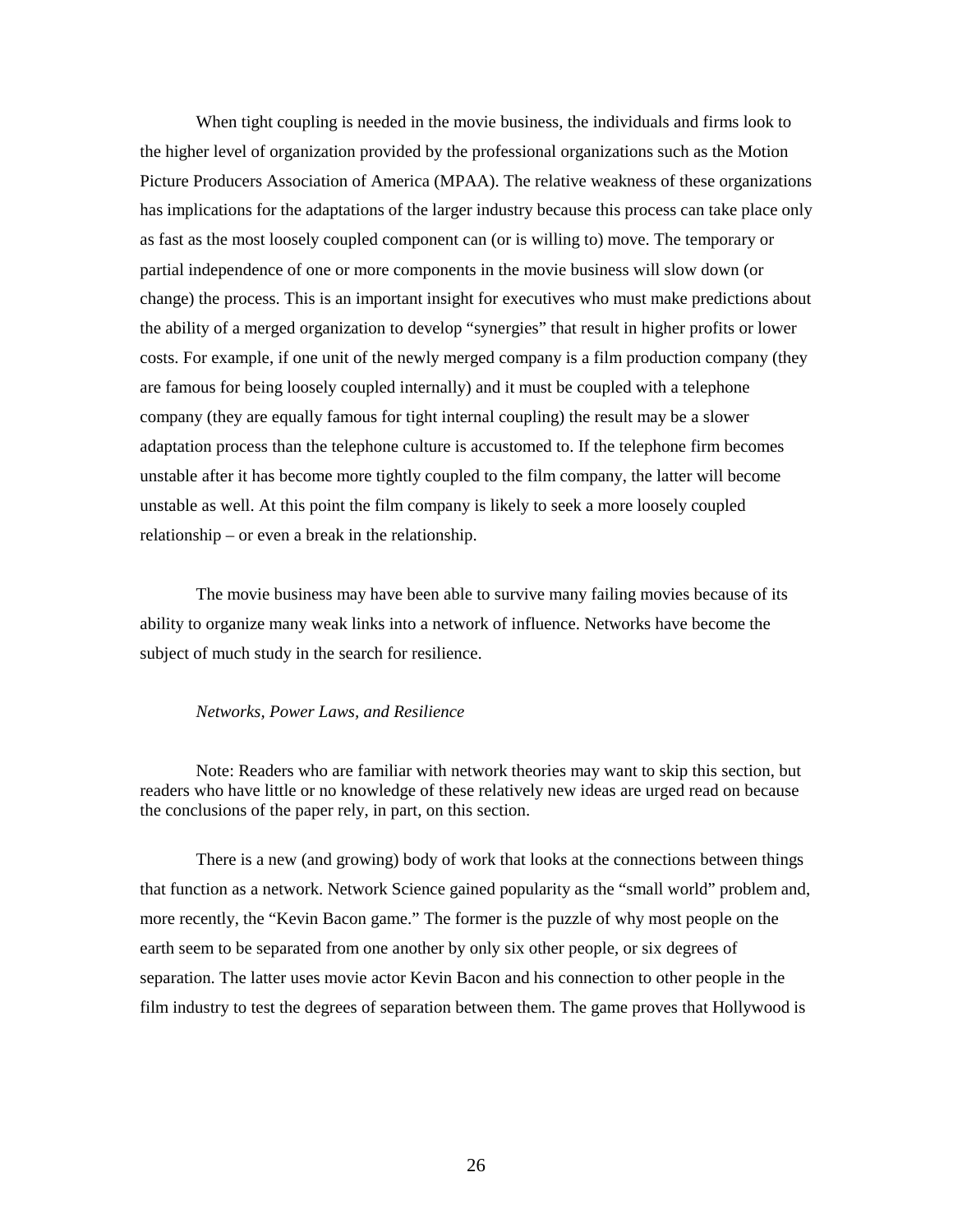a very connected place and that every actor is connected to every other one by about four steps. If the game counted connections to agents and producers the connections might be even smaller.<sup>37</sup>

This new research on networked systems was originally done in a branch of mathematics known as graph theory. It is now being examined by many disciplines including political science, biology, sociology, and computer science. In some of the networks studied, the distribution of things in the network (e.g., wealth, Web links) follows a power law and the place of any particular thing in that distribution was difficult to predict. As noted above, networks that exhibit a power law distribution are characterized by a continuously decreasing curve, showing many small things existing with a few large ones (many people with small amounts of money and a few with a large amount, many Web sites with a few links and a few with many links). This is in contrast to systems where the distribution follows the typical bell curve with a few things at either end of the spectrum (a few small things at one end and a few large things at the other) but most of the things clustered in the middle. We have demonstrated in this paper that each year successful movies follow a power law distribution and it is quite clear that the business has many characteristics of networking.

 There is some indication that networks following a power law develop differently from other systems. They seem to grow one node at a time (as in one Web page at a time, one person at a time) and some nodes will have preferential connections because the more connections they have the more they will get. These superconnected nodes are called "keystones" or "hubs." For example, some nodes become hubs when they are connected to more often by others because they were the first to fill a connection role or because they have more resources to devote to connections. Thus, if you are the first Ebay-type connection Web site, or you are a very large company such as Microsoft (with perceived resources to devote to connection) you are more likely to become superconnected. In these systems the connected tend to get more connected, not necessarily because they are better but because they were first or bigger to start with.<sup>38</sup>

Some networks have what is known as a "scale-free" topology. That is, there are many small nodes that connect to a few larger nodes that in turn connect to still larger nodes in a

 $37$  For a more comprehensive discussion of the game and why it is important even outside of Hollywood, see, e.g., Duncan J. Watts, *Six Degrees: The Science of a Connected Age*, New York and London: W.W. Norton & Co., 2003, pp. 92-100.<br><sup>38</sup> See, e.g., Albert-Laszlo Barabasi, *Linked: The New Science of Networks*, Cambridge MA: Perseus Press

<sup>(2002),</sup> Chapter Six.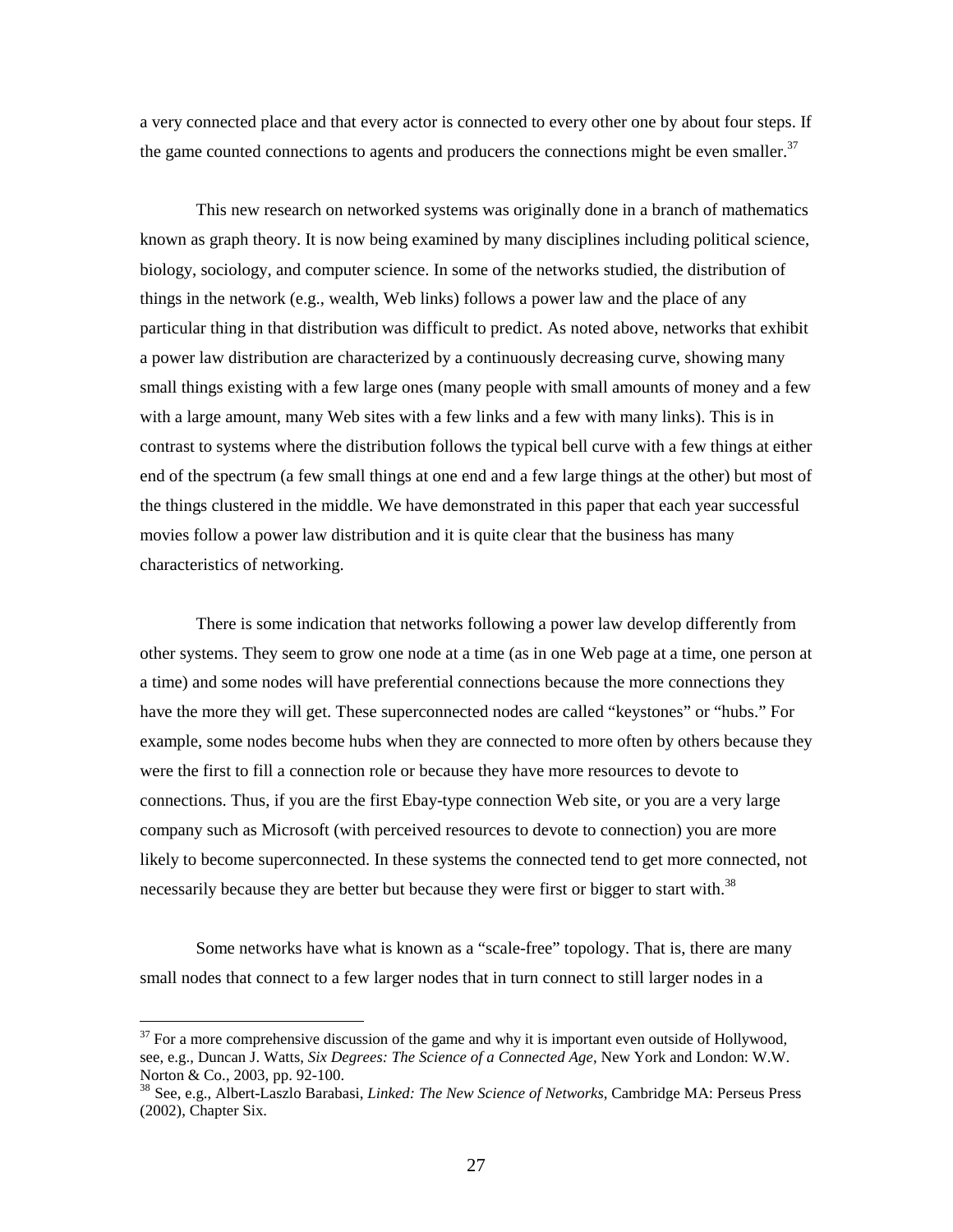hierarchical configuration. The lower level nodes have no way to connect to other nodes in the system except through their local hub. Imagine the telephone network. You cannot connect directly to anyone except through your local exchange, which acts as a hub for your area. Unfortunately, we are now discovering that this type of network will often

…perform terribly under conditions of failure. For the same reason they are vulnerable to congestion-related failure (because they are too centralized), if any of the hierarchy's top nodes do fail, they will isolate large chunks of the network from each other. It is here that connectivity at all scales really comes into its own, for in multiscale networks there is no longer any "critical" nodes whose loss would disable the network by disconnecting it. And because they are designed to be decentralized not only at the level of teams but also at larger scales, they can survive bigger failures.<sup>39</sup>

Multiscale networks allow nodes to connect across scales, without requiring them to go through a hierarchical routing system. While this may not be the most efficient configuration, it does make the network *robust*, that is, allows it to survive failures because taking out the one hub that you connect to (or those that it connects to) will not deny you access to the whole system. The movie business shows many attributes of a multiscale network because there is no formal hierarchy and most people have connections to people in many parts of the business. An actor will have connections to producers, directors, technicians, and just about everyone else. And all of them will have similar connections. Thus, if one of a person's connections to the business fails they will not be separated from the business and will still have access to the resources of the network of people and resources that they need.

In some networks the "winner takes all" when one node has all the connections and there is one giant hub with many nodes.<sup>40</sup> This happens when nodes can choose which hub they will use to connect to the system and they will choose the hub that gives them the most connections. The more connections a hub has the more likely it will be chosen and eventually the system will tip and all will choose the most connected hub.<sup>41</sup> In fact, there is strong evidence that the Internet is a winner-take-all network and only a few sites will have superconnections.<sup>42</sup> Any time you add a hub to a *random* network of individuals or groups (they are not connected except at random) you are likely to get this "aristocratic" (the rich get richer) configuration where power and scarce

<sup>&</sup>lt;sup>39</sup> Duncan Watts, note 25, at p. 285.

<sup>40</sup> Id., Chapter Eight.

<sup>&</sup>lt;sup>41</sup> A similar thing happens when people must choose a technology to connect to the system. They will choose the one that gives them the most connections to things in the system. The battle between VHS and Betamax was an example of this. The system tipped to VHS when consumers perceived that it gave them access to more movies.

<sup>42</sup> See, e.g., Barabasi, note 34, Chapter Eleven.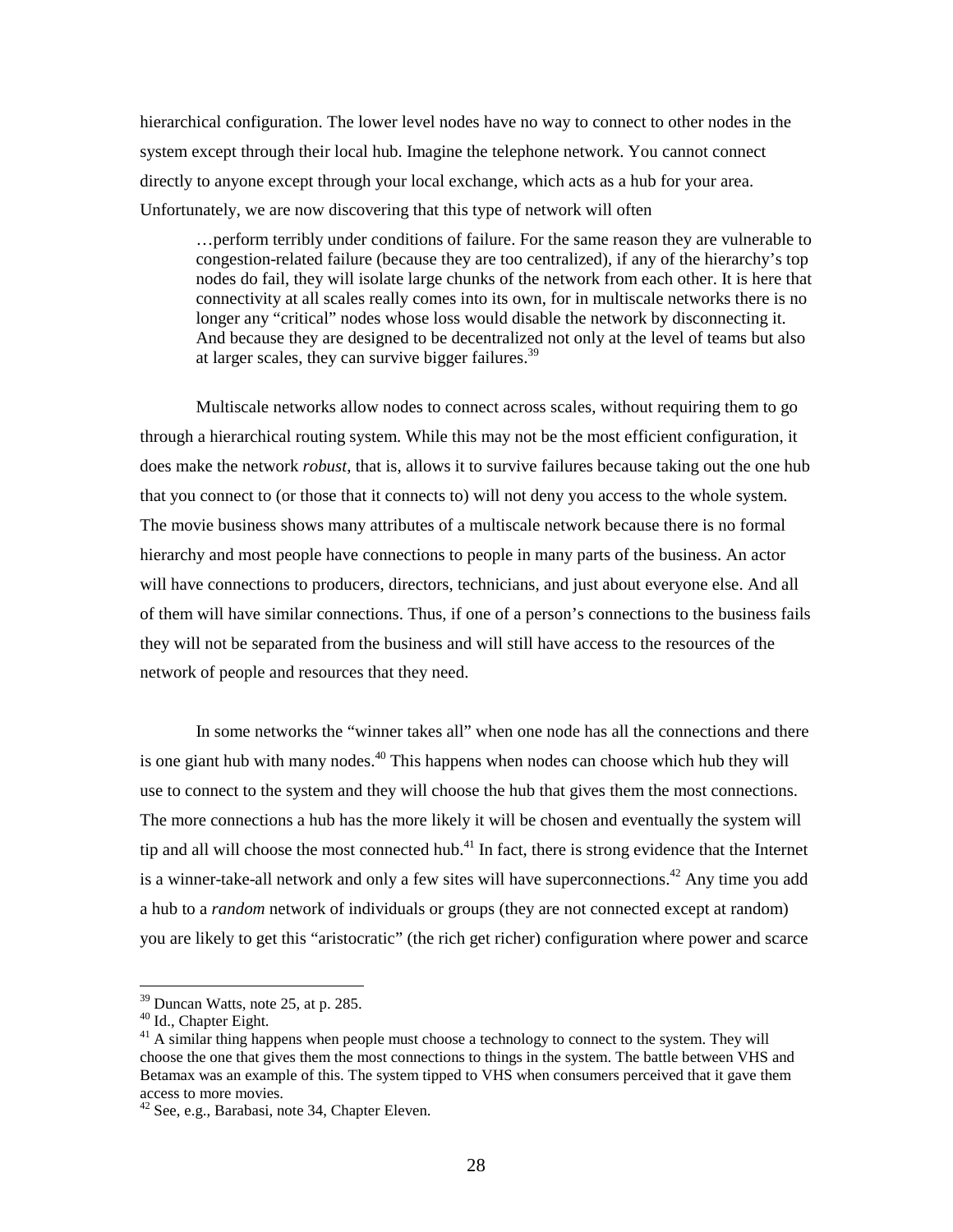resources are drawn to the spot with the most resources.<sup>43</sup> These networks where superconnected hubs form are often very efficient and robust at lower levels because destroying any of the less connected nodes will have little impact on the system. But this strength is also their Achilles' heel because destroying a superconnected hub can destroy the entire network. Any firm that becomes a superconnected hub for the sector becomes both an opportunity for efficiency and a danger because it can bring everyone down with it. The movie business would seem not to be this type of network because there are many people who serve as connectors and a "winner" that controls all the connections in the business has not emerged.

As in other complex systems, the work being done on networks also indicates that the strength of the ties between things is critical for understanding (if not always predicting) the operation of the networked systems. There is good evidence that weak ties (or loose couplings) are often more important than strong ones when dealing with a new opportunity or problem. If two firms are strongly linked (or tightly coupled) to each other they are probably also strongly linked to each other's links so what happens to one will affect all of them. Strong links work very efficiently as long as the firms (individually or collectively) don't face unique challenges or encounter new opportunities. If something unexpected happens, it will be the weaker links of each firm that will be bridges to other systems with other resources or ideas that can be used when they face a new problem.<sup>44</sup> Thus, the long-term stability of a system (or a firm) may actually increase if it has many weak ties – even if this means it is less predictable or less efficient in the short term. This has led to speculation that a balance between the need for stability and diversity is called for and the appropriate strength will depend on the number of connections available. "…the superconnected few should be linked to others mostly by weak links, while those with few links to others should be connected by strong links."45

#### *Resilience in networks*

Resilience in networks is also increased by diversity and redundancy. A variety of weak links for the superconnected hubs requires some diversity in the system because if everyone is the

<sup>&</sup>lt;sup>43</sup> This "rich get richer" phenomenon is observable even in physical systems with no "choice." For example, snowflake growth is often governed by this rule. If one of the plates of a developing snow crystal is a bit longer than the other it will pick up more of the scarce water vapor and grow faster. The longer it gets, the more water vapor it gets and eventually one plate will "win" over the other. See, Kenneth

Libbrecht, *The Snowflake: Winter's Secret Beauty*, Stillwater MN: Voyageur Press (2003), p.78. 44 See, e.g., Mark Buchanan, *Nexus: Small Worlds and the Groundbreaking Science of Networks*, New York and London: W.W. Norton & Co. (2002), Chapter Two, "The Strength of Weak Ties."45 Id. At p. 149.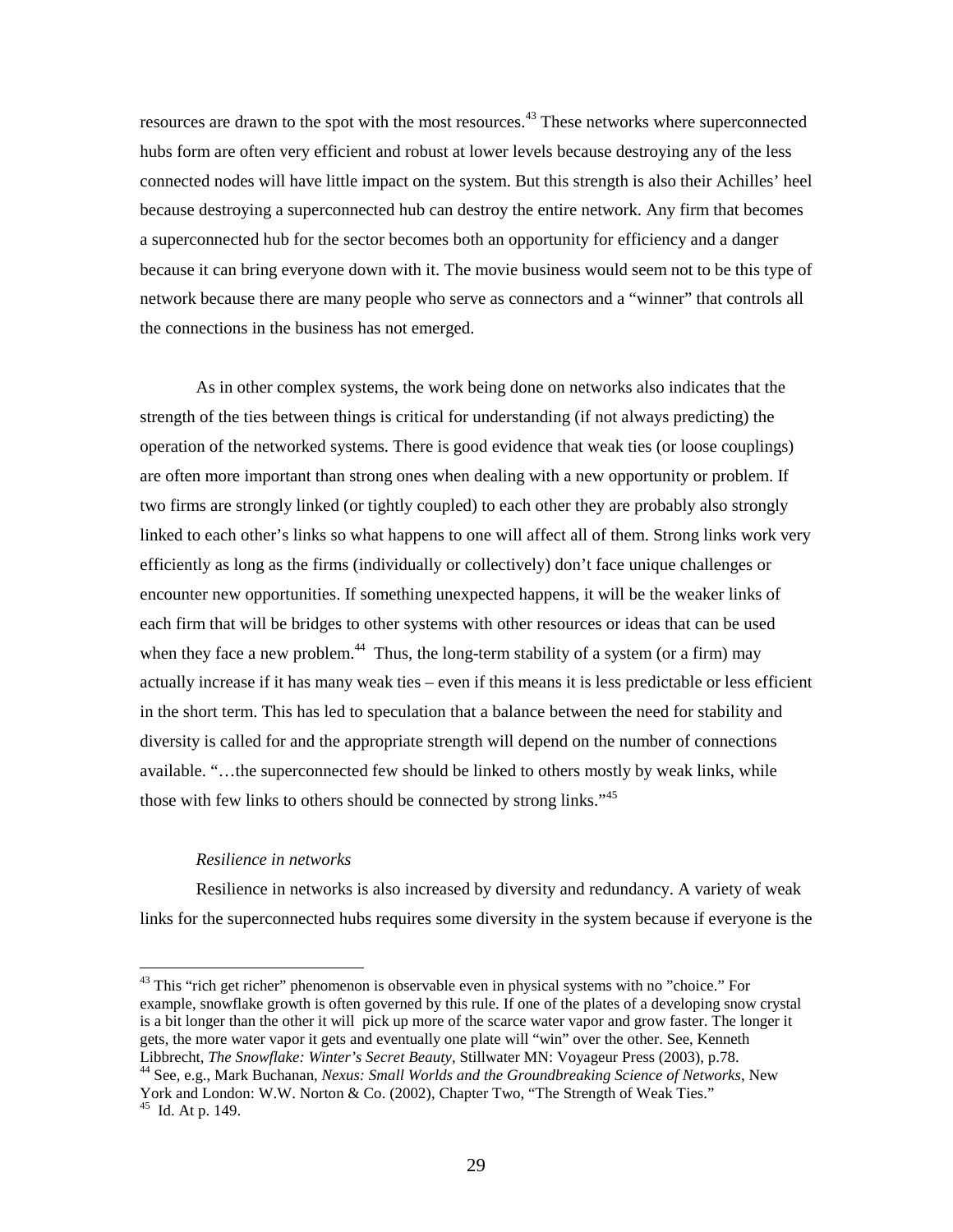same it will be difficult to develop the variety of links that would be useful in case something unpredicted happens. Thus, a loss of too many of these weak links will have serious implications for the resilience of the system. As we have noted, the movie business is made up of many different types of people who are connected to one another through weak links to highly connected individuals. If these hub individuals connected to only certain types of people they would not be able to pull together all the resources needed to put a project together, and they would require connections to other hubs. The diversity of their links also makes them more likely to be able to take advantage of unexpected opportunities or deal with potential disasters.

Resilience is also improved in a network if hubs have some functional redundancy. If they are unexpectedly removed from the system there is something or some function that will perform their role in the system. In Hollywood this redundancy of hubs is accomplished by allowing many different professionals to serve as connectors: producers, agents and lawyers all often perform the task of putting people and deals together.

 While this work on resilience in complex networked systems is still in the formative stages, Duncan Watts, one of the original researchers in this area, has this to say:

> Already we can understand that connected, distributed systems, from power grids to business firms to even entire economies, are *both* more vulnerable and more robust than populations of isolated entities. If two individuals are connected by a short chain of influences, then what happens to one *may* affect the other even if they are completely unaware of each other. If the influence is damaging, then each is more vulnerable than they would be if they were alone. On the other hand, if they can find each other through that same chain, or if they are both embedded in some mutually reinforcing web of relations with other individuals, then each may be capable of weathering a greater storm than they would be by themselves.<sup>46</sup>

Most people with experience in the movie business would probably agree with these sentiments, even if they don't understand the science behind them. People who make movies must work in an environment that is complex, ever changing, and where what worked last year will not work next year. The causes of success and failure remain elusive. And yet the movie business is clearly successful. It may be an example to all industries that must operate in similar situations. It is possible that the goal for managers in complex, networked systems that exhibit a power law distribution may not be better predictions, but more loose connections across all scales

 $46$  Duncan Watts, note 25, at p. 303.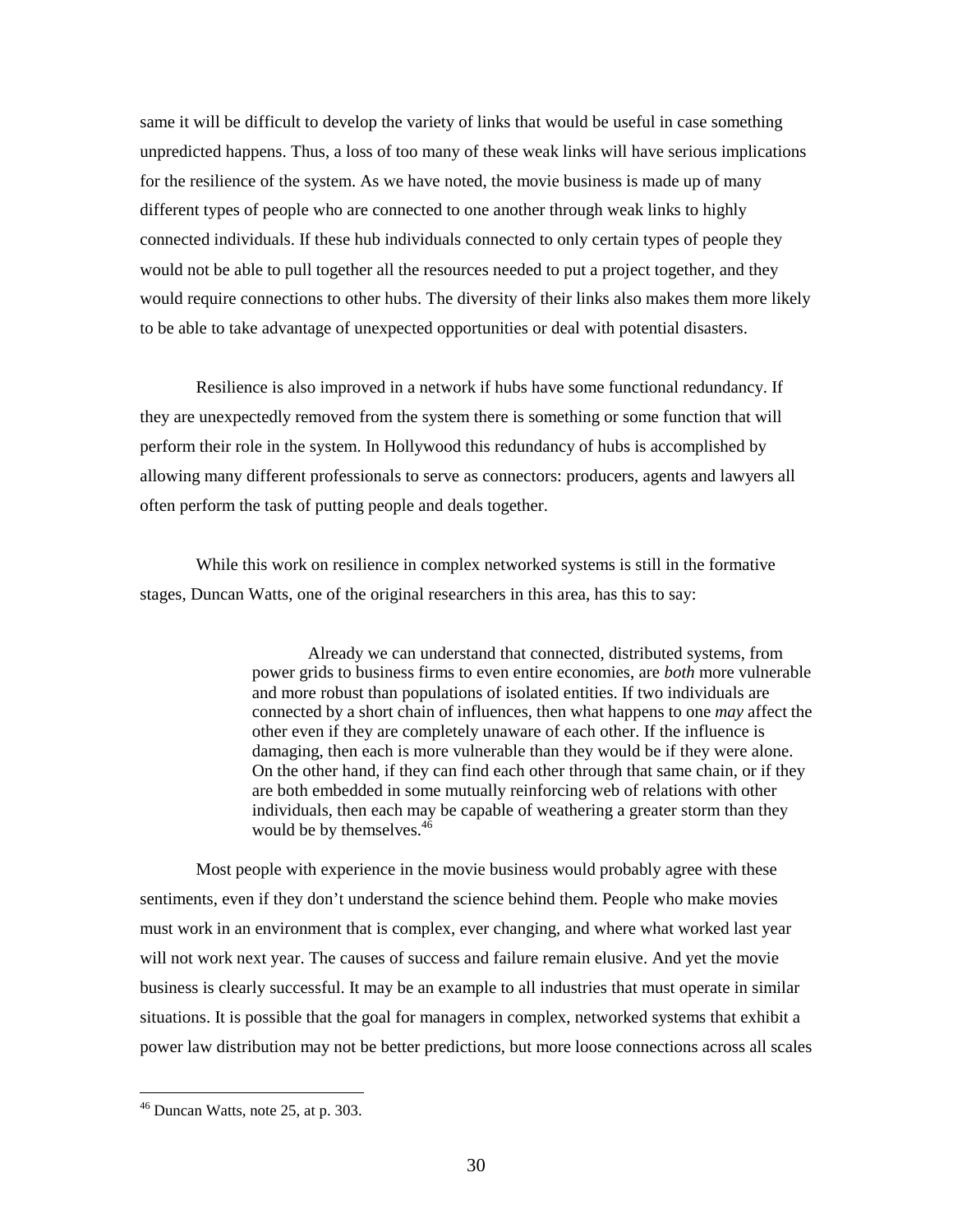of the business. In this kind of unpredictable environment, resilience may be the greatest (or only) success.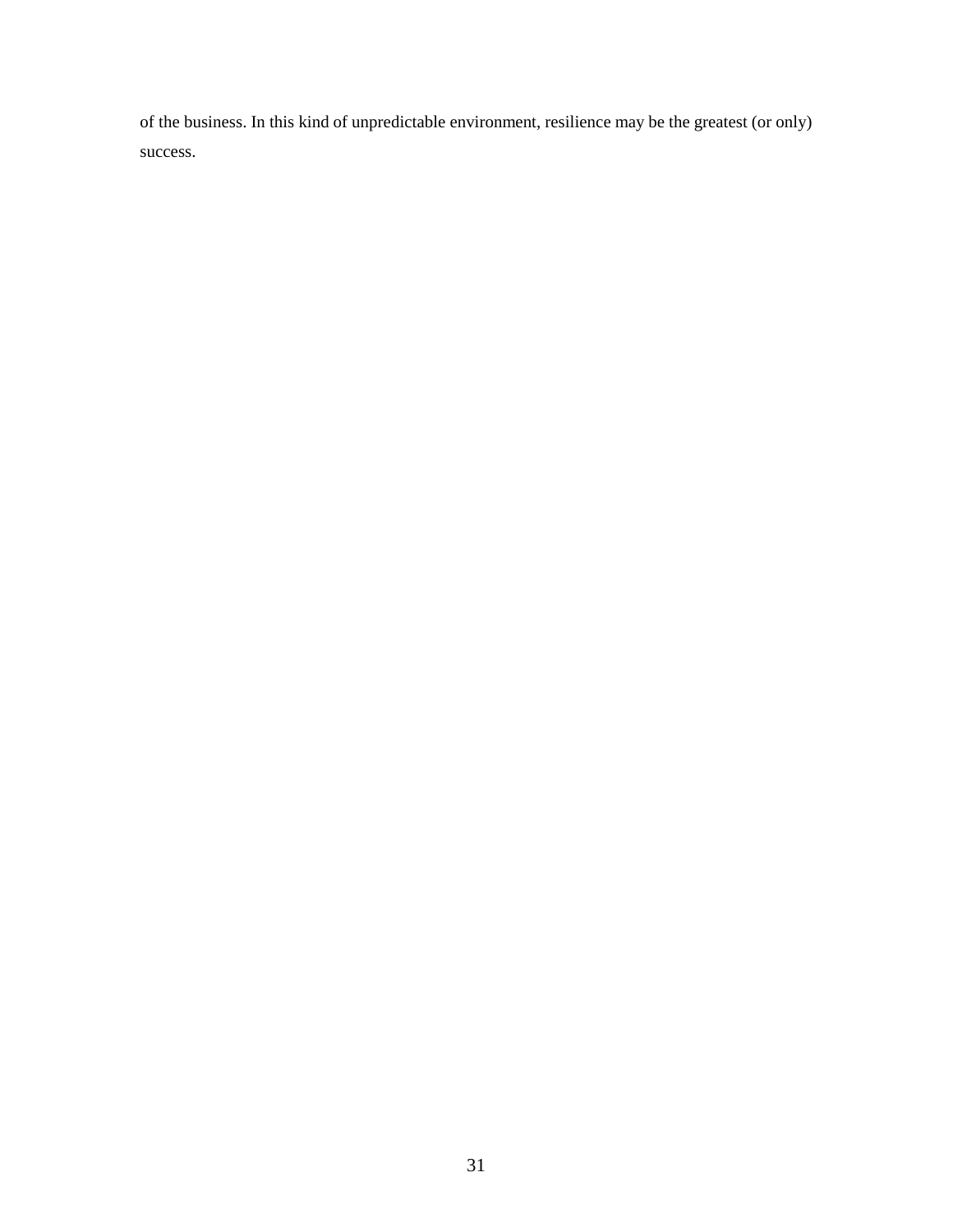#### **Conclusions**

 $\overline{a}$ 

What does all this mean for business strategy? Can this information be used to make better decisions? Yes. As long as "better" does not mean "predictable" – particularly in a business with unreliable access to resources, intricate interdependencies, many variables, nonlinear inputs, and adaptation. If a business does not have these attributes of complexity, it is possible that better does mean more predictable.

 Even if they can't predict the forces working on their organizations, managers may be able to make their organizations more resilient. But beware! The insight provided by the study of these systems seems to indicate that if resilience is the goal, bigger is not better and increased efficiency (by eliminating redundancy or tight coupling with customers/suppliers) has serious consequences. These are not always welcome ideas.

 Previous attempts at improving complex systems have met with some spectacular failures. James Scott has documented some of these well intended but disastrous policies and believes they argue for smaller, more diverse and more flexible institutions or strategies that can adapt with the system they are trying to improve.

The intervention of scientific forestry, freehold tenure, planned cities, collective farms, ujamaa villages, and industrial agriculture, for all their ingeniousness, represented fairly simple interventions into enormously complex natural and social systems. After being abstracted from systems whose interactions defied a total accounting, a few elements were made the basis for an imposed order. At best, the new order was fragile and vulnerable, sustained by improvisations not foreseen by its originators. At worst, it wreaked untold damage in shattered lives, a damaged ecosystem, and fractured or impoverished societies.

...we gain in ease of appropriation and in immediate productivity [with increased economies of scale], but at the cost of more maintenance expenses and less "redundancy, resiliency, and stability." If the environmental challenges faced by such a system are both modest and predictable, then certain simplification might also be relatively stable.

…Even in huge organizations, diversity pays dividends in stability and resilience…. Much has been made of the rather complex family firms in Emilia-Romagna, Italy, which have thrived for generations in an extremely competitive world textile market by virtue of mutuality, adaptability, and a highly skilled and committed workforce…. These firms and the dense, diverse societies upon which they depend, have increasingly seemed less like archaic survivals and more like forms of enterprise ideally suited to postindustrial capitalism.47

<sup>47</sup> James C. Scott, *Seeing Like a State: How Certain Schemes to Improve the Human Condition Have Failed*, Yale University Press: New Haven and London, 1998, pp. 352-354.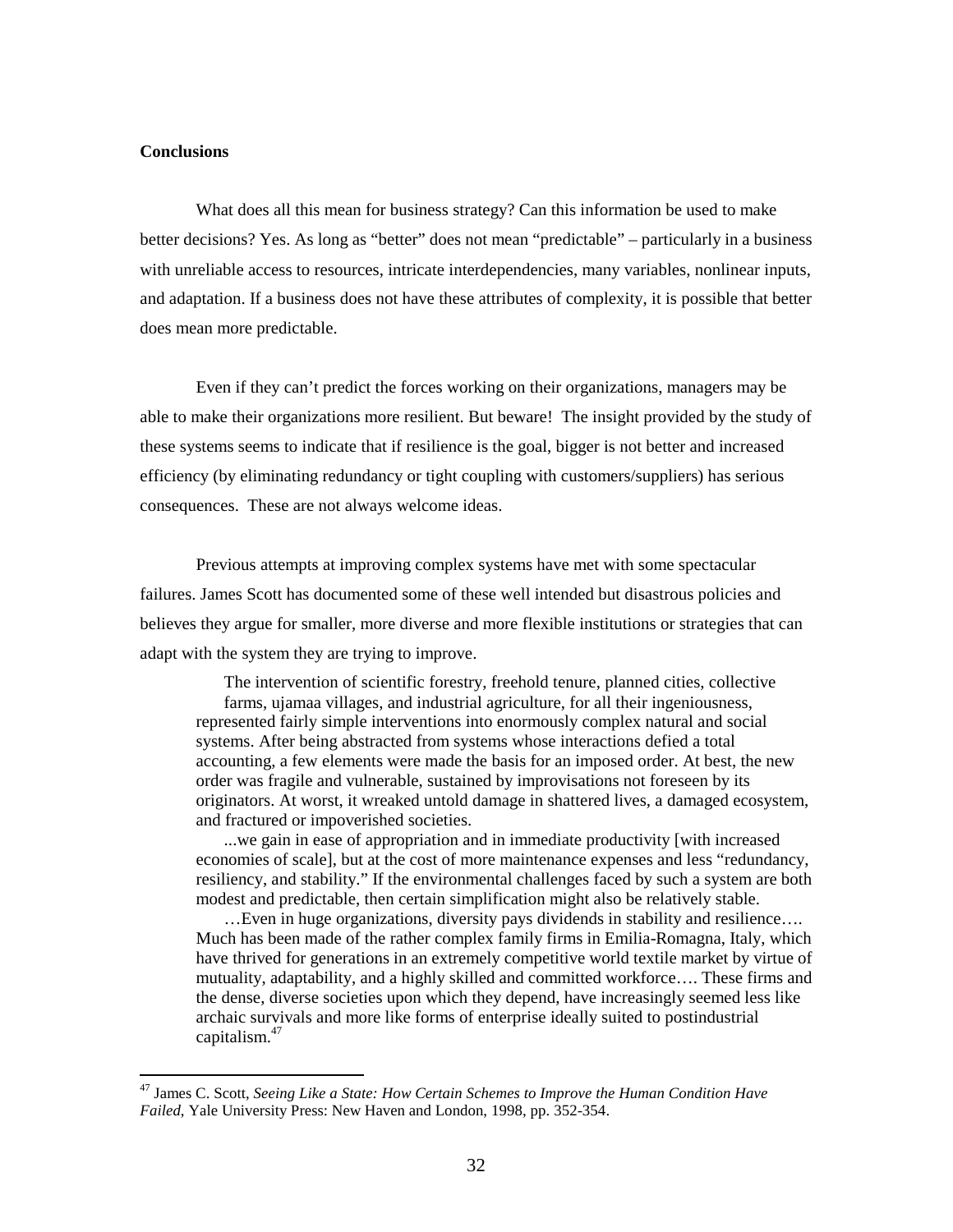Does the movie business fit the pattern that is beginning to emerge in the study of other complex networked systems that must operate in unpredictable environments? In all of the ways examined here, the answer is yes. While acknowledging that this work is only in its infant stages, it is possible to formulate some ideas that warrant much closer attention and some possible strategies for organizations that can't wait until the definitive votes are cast. Many organizations in unpredictable environments may find that they accomplish their goals not by building organizations (and the rules that govern them) based on predictions, but based on adapting to the unpredictable and remaining resilient in the face of multiple failures. It is acknowledged that this will be a tough sell to those who have come to believe in the inevitability of finding the right formula for success. But sooner or later we may have to give up on trying to turn lead into gold and get down to the business of watching the world change while we change with it. Organizations looking for a model could do worse than studying the movie business.

Since all businesses live in different environments there is no one-size-fits-all plan for developing resilience. Not all businesses have the potential for the big hits that makes the system resilient in the face of many failures. But it will be worth any manager's time to look the ideas presented here in order to discover which ones might work for them. The following ideas are developed in this paper. Business managers will recognize that several things on this list are consistent with well known ideas in management science. This is probably additional evidence that these ideas from other disciplines are not irrelevant to business.

1. Decide if your business (your industry and/or your firm) is unpredictable by nature or if it is just in an unpredictable phase of its development and stability can be expected to return. There may be a temporary unpredictability in resource availability or customer demand due to recession. You would then want a resilience strategy that allows you to bounce back when things return to normal and won't burden the enterprise with some complex coping mechanism that is no longer needed. If their has been a fundamental (or structural) change in the environment so that this unpredictability will be with you for the foreseeable future you will want to examine fundamental processes, particularly those that are tightly coupled with unpredictable resources.

2. Acknowledge the unpredictability (either permanent or temporary) and how this changes the definitions of success for the industry, the firms in it, and individuals in those firms. Expand the time scale for measuring success and acknowledge the goal of resilience. This may be the most difficult thing to do. It involves changing the expectations of all stakeholders, particularly investors and employees. It means acknowledging risk in specific terms and not punishing failure that is caused by unpredictable complexity.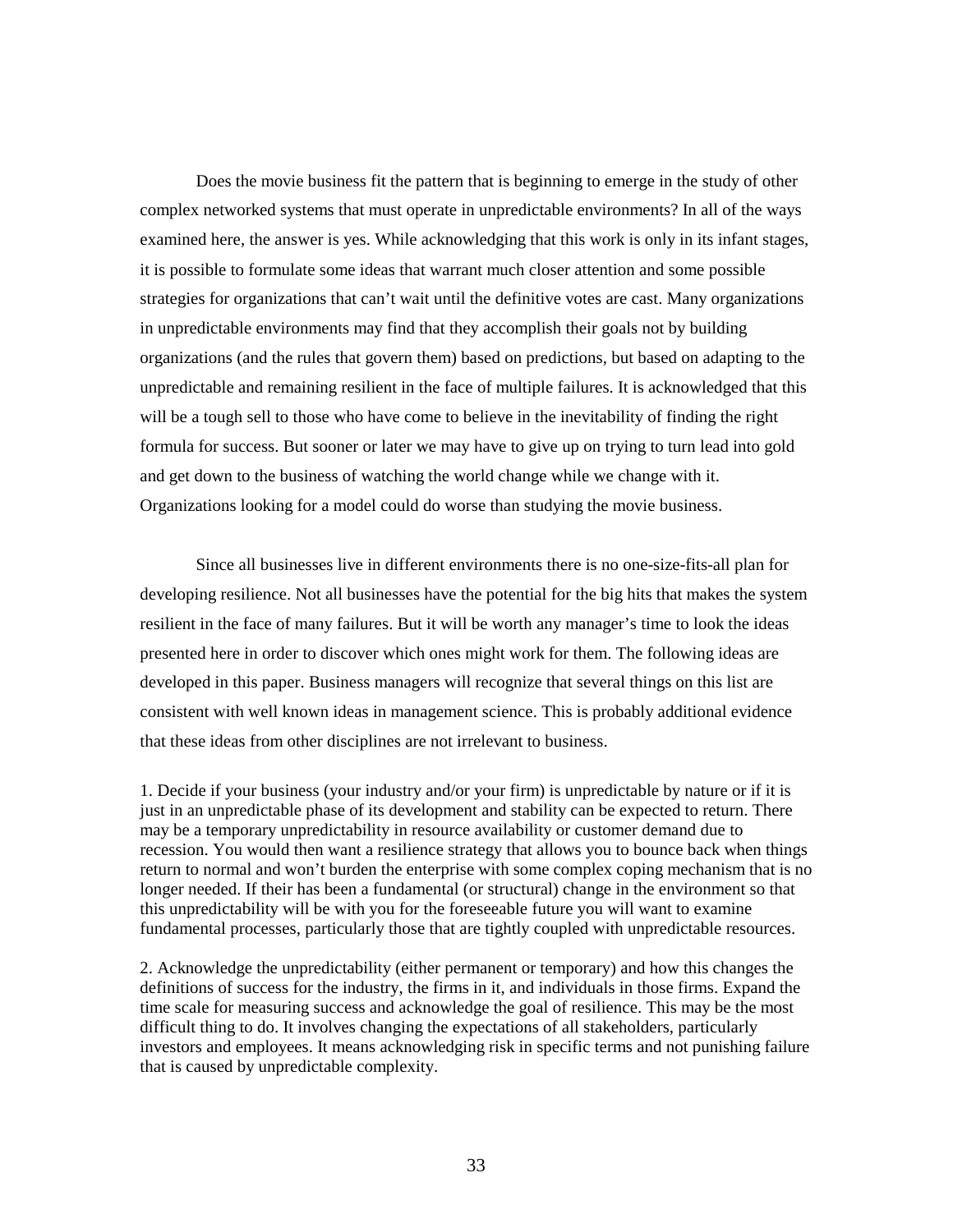3. Throw many seeds and acknowledge that there will be failures. Either throw many of the same kinds of seed in many environments and see where they grow, or, throw many different kinds of seeds and see which ones thrive in a particular environment. Once again, this means acknowledging risk and making failure part of the cost of doing business, not a personal and professional death knell for those involved with the seeds that do not grow.

4. Set up feedback mechanisms that allow you to distinguish success and failures as early as possible. If the system is likely to have tipping points, decide how you will know them and how you will rush resources to (or from) the tipping system. This is especially important if the system is tightly coupled and subject t cascading failure or runaway success. For many companies (and government organizations) this is very difficult because their cultures punish anything that looks like failure. It's not surprising that nobody signals that things are failing (or not growing) because to do so would be professional suicide and jeopardize one's bonus.

5. Set up mechanisms that give you maximum adaptability and allow you to invest in success and cut losses on flops. This might include adaptive contracts and contingency compensation. This may mean fewer long-term contracts (for both employment and other resources) in "seedling" enterprises or products. It will also mean having resources ready to throw at any seedling that looks like it's about to take off. This may mean keeping a resource reserve for this purpose (but they will not be making maximum return while waiting in reserve) or having resources that can be quickly redeployed from other projects (those without long-term commitments).

6. Make sure there are weak links to resources outside your business, ones that can be used when the unpredictable happens. These links should be weak enough that they are not be affected by problems in either business. You might consider using a variety of suppliers or paying a supplier to be on "standby." Strong coupling should be used where efficiency is critical, but acknowledge the trade-off in stability and resilience for that function – strong coupling to resources prone to surprise would be limited to functions that have redundancy (back-up that will take over the function). If you need electric power to perform critical functions (cooling, running computers, etc.) you might have a strong link to an electric power supplier that gives you quantity discounts, but only if you have auxiliary generators or standby power suppliers that can step in to perform the function if the power is cut off by a terrorist attack.

7. Make sure that people who have to deal with the unexpected have links to many resources. These links should be on multiple scales and not require going through a hierarchy in times of opportunity or danger. If the person running your plant needs to get electric power quickly they should not have to go up the chain of command to get permission and they should have direct access to the persons who can deliver what they need, regardless of whether they are at similar levels of the organizations chart. If the night supervisor has to call the VP at the standby supplier the considerations of hierarchy should not get in the way.

8. Make sure that important functions have redundancy, preferably at different scales so that if the function is damaged at one scale it can be picked up at another. This is especially true for any function that acts as a hub. If communication services are centralized there should be redundant communication services at the local level.

9. Hubs should have diverse connections that allow the people who use them to access many different types of resources – even ones they don't use very often. People and functions where things come together (such as manufacturing) need to have access to many things that they *might need* and even to things that nobody thinks they will ever need. This allows them to fix the problem without having to fix the supply chain first.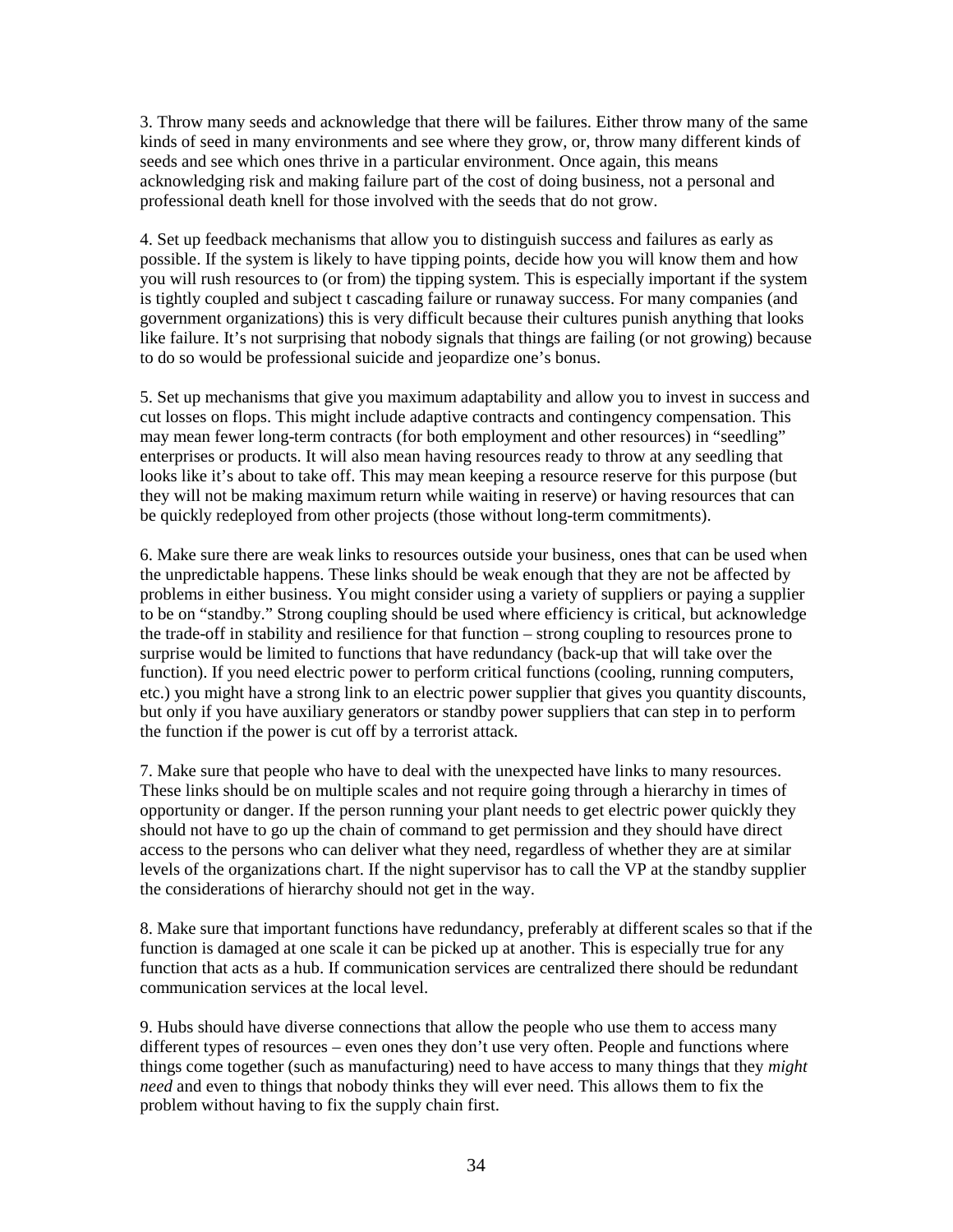10. Stay in touch with both the slow and fast parts of the business. The part that changes slowly is just as important as the part that responds to every change in the environment. "The Fast proposes but the Slow disposes." There is great value in the people who have been performing a function for many years. They should never be treated as failures. Likewise, new ideas should not be dismissed without real consideration – particularly in light of feedback mechanisms set up to alert the organization about changes in the environment. Many of us do not notice changes in the environment until it is too late to respond with considerable effort, slowing down resilience.

While these ideas are applicable both to established firms and to startups, each group will have special advantages when building resilience. Startups have the advantage of being able to build hubs, establish links of various strengths, and create "ramp up" and "get out" trigger points from the outset, thereby avoiding any legacy networks and locked-in systems that will be difficult to adapt quickly enough to meet important surprises. Established firms and industries have the advantage of deeper understanding of the slow scales for their systems and the resources for building in redundancy. But all firms must get better at surviving surprises in an ever more connected and complex world.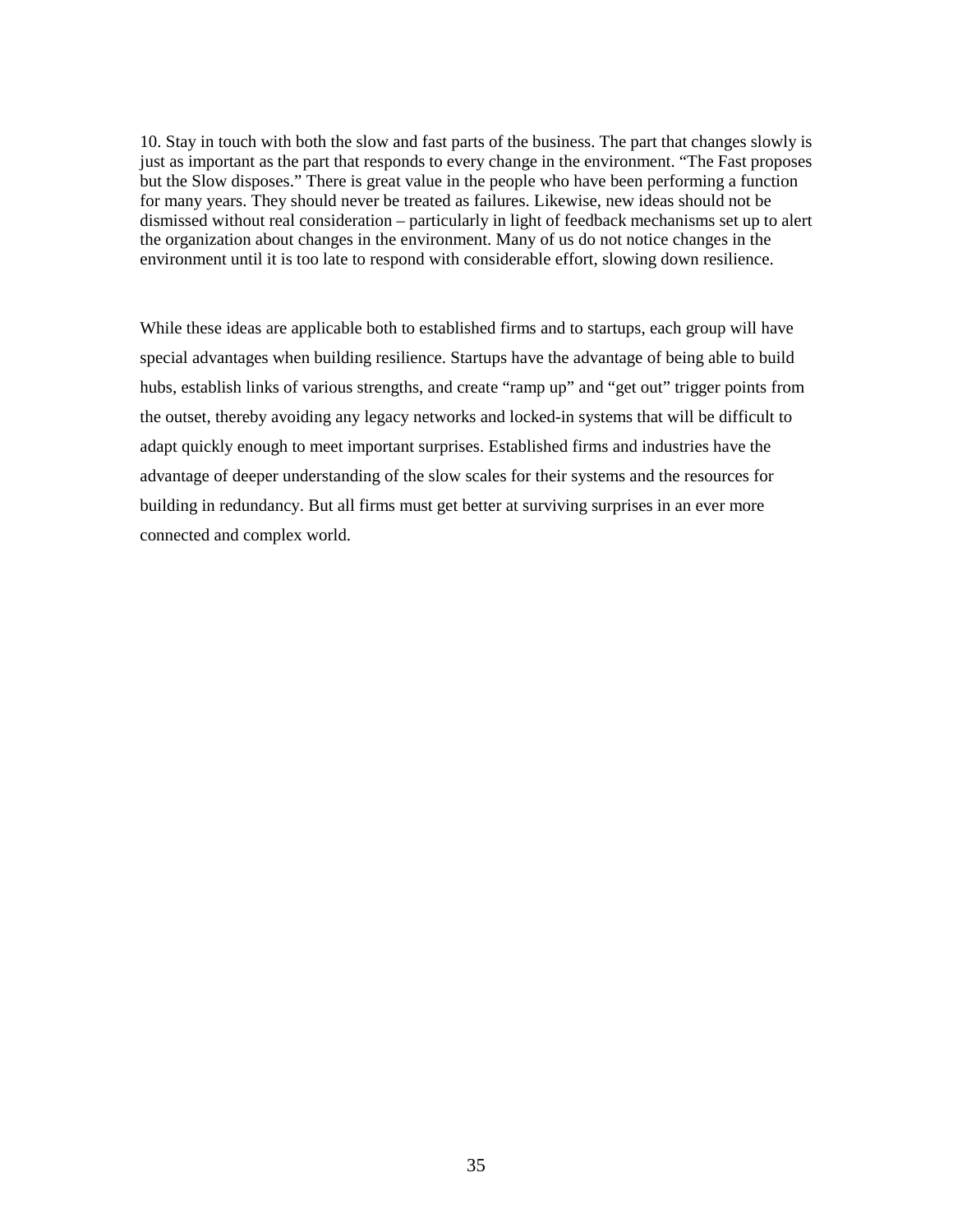#### **Further Reading**

#### **(All are appropriate for nonspecialists)**

#### **Complexity, Chaos, General Systems Theories**

- Yaneer Bar-Yam (ed.) *Unifying Themes in Complex Systems: Proceedings of the International Conference on Complex Systems*, Cambridge MA: Perseus Books (2000).
- Ludwig von Bertalanffy, *General System Theory: Foundations, Development, Applications*, New York: George Braziller, Inc. (1969).
- Mark Buchanan, *Ubiquity: The Science of History…Or Why the World is Simpler Than We Think*, New York: Crown Publishers (2000).
- Murray Gell-Mann, *The Quark and the Jaguar: Adventures in the Simple and the Complex*, New York: W.H. Freeman (1994).
- James Gleick, *Chaos: The Making of a New Science*, New York: Penguin Books (1988).
- Stephen Hawking, *The Universe in a Nutshell*, New York: Bantam (2001).
- John H. Holland, *Hidden Order: How Adaptation Builds Complexity*, Reading MA: Addison-Wesley (1995).
- Steven Johnson, *Emergence: The Connected Lives of Ants, Brains, Cities, and Software*, New York: Scribner (2001).
- Stuart Kauffman, *At Home in the Universe: The Search for the Laws of Organization and Complexity*, New York: Oxford University Press (1995).
- F. Davis Peat, *From Certainty to Uncertainty: The Story of Science and the Ideas of the Twentieth Century,*" Washington, D.C.: John Henry Press (2002).
- Phillip R. Wallace, *Paradox Lost: Images of the Quantum*, New York: Springer (1996).
- M. Mitchell Waldrop, *Complexity: The Emerging Science at the Edge of Order and Chaos*, New York: Simon & Schuster (1992).
- Stephen Wolfram, *A New Kind of Science*, Wolfram Media: Champaign, IL. (2002).

#### **Networks**

• Albert-Laszlo Barabasi, *Linked: The New Science of Networks*, Cambridge MA: Perseus Press (2002).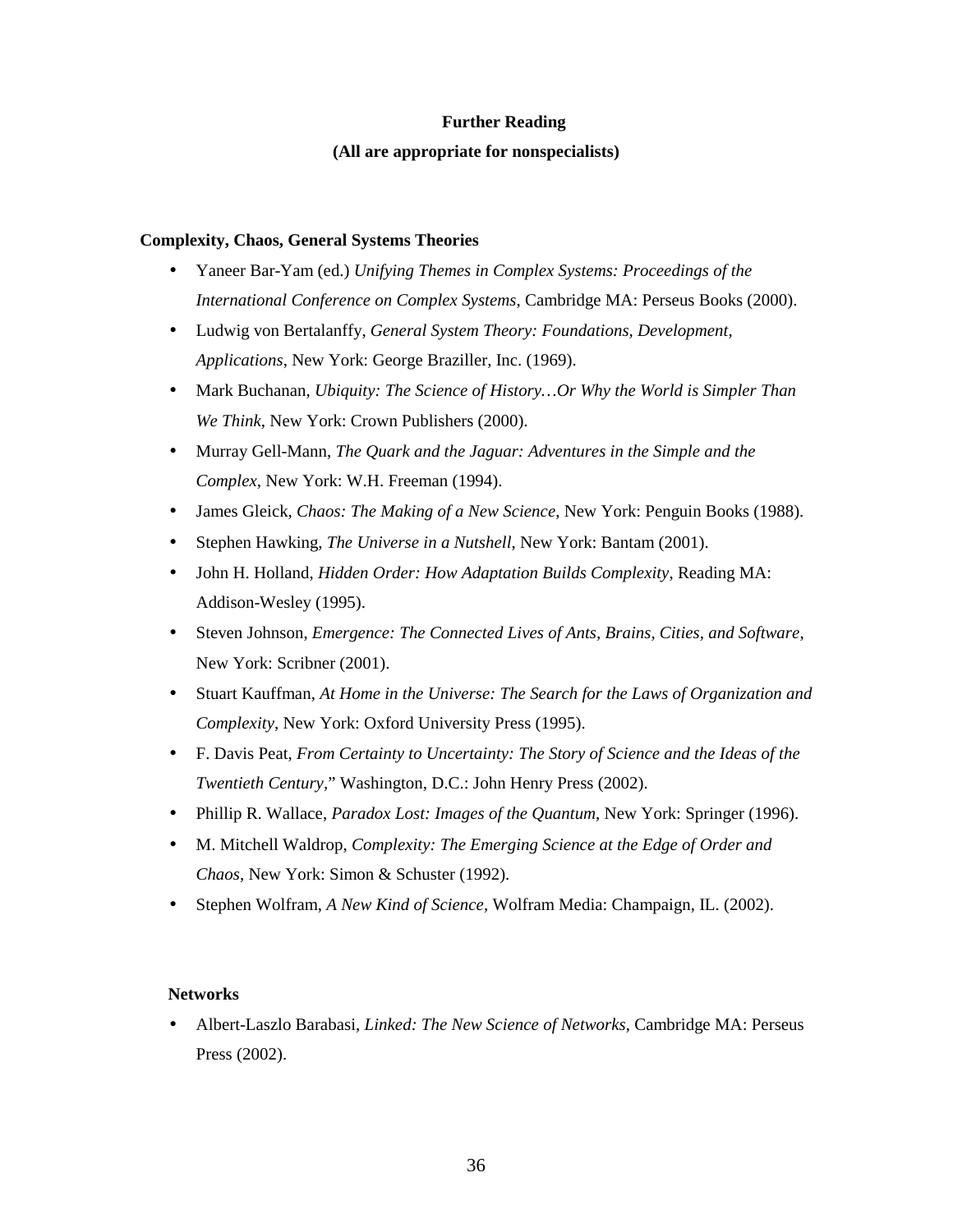- Mark Buchanan, *Nexus: Small Worlds and the Groundbreaking Science of Networks*, New York: W.W. Norton (2002).
- Steven Strogatz, *Sync: The Emerging Science of Spontaneous Order*, New York: Hyperion (2003).
- Duncan Watts
	- ! *Six Degrees of Separation: The Science of the Connected Age,* New York: W.W. Norton (2003).
	- ! *Small Worlds: The Dynamics of Networks Between Order and Randomness*, Princeton, NJ: Princeton University Press (1999).

#### **Organizational Management and Complexity**

- Robert Axelrod and Michael D. Cohen, *Harnessing Complexity: Organizational Implications of a Scientific Frontier*, New York: The Free Press (1999).
- Dietrich Dorner, *The Logic of Failure: Recognizing and Avoiding Error in Complex Situations*, New York: Metropolitan Books (1996).
- P.H. Longstaff, *The Communications Toolkit*: *How To Build Or Regulate Any Communications Industry.* Cambridge MA and London: MIT Press: (2002).
- Scott Snook, *Friendly Fire: The Accidental Shootdown of U.S. Black Hawks Over Northern Iraq,* Princeton, NJ: Princeton University Press (2000).
- Ralph D. Stacey, Douglas Griffin and Patricia Shaw, *Complexity and Management: Fad or Radical Challenge to Systems Thinking?* London and New York: Routledge (2000).
- John D. Sterman, *Business Dynamics: Systems Thinking and Modeling for a Complex World*, Boston MA: McGraw Hill (2000).
- Karl E. Weick and Kathleen M. Sutcliffe, *Managing the Unexpected: Assuring High Performance in an Age of Complexity*, Jossey-Bass: San Francisco CA (2001).
- Robin Wood, *Managing Complexity: How Business Can Adapt and Prosper in the Connected Economy,* London: The Economist Association with Profile Books (2000).

#### **Regulation and Economics**

• Richard H. Day, *Complex Economic Dynamics*, Two Volumes, Cambridge MA: MIT Press (1998).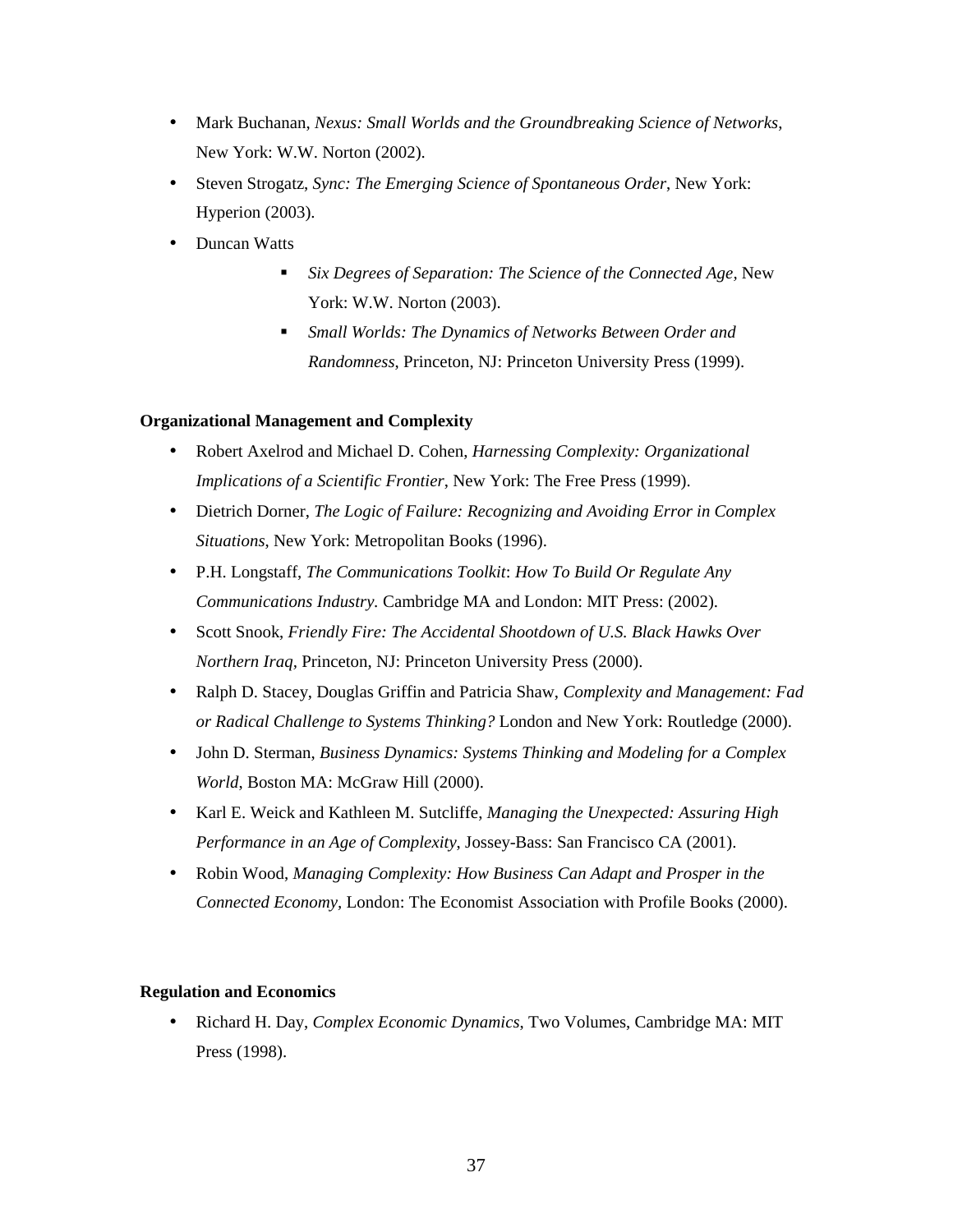- Geoffrey M. Hodgson, *Economics and Evolution: Bringing Life Back Into Economics*, Ann Arbor MI: University of Michigan Press (1993).
- Charles E. Lindblom, *The Market System: What It Is, How It Works, and What To Make Of It*, New Haven CT and London: Yale University Press (2001).
- P.H. Longstaff,
	- o The Communications Toolkit: How To Build Or Regulate Any Communications Industry. Cambridge MA and London: MIT Press (2002).
	- o *The Puzzle of Competition in the Communications Sector: Can Complex Systems be Regulated or Managed?*" Program for Information Resources Policy, Harvard University, July, 2003.
- Paul Ormerod, *Butterfly Economics: A New General Theory of Social and Economic Behavior*, New York: Pantheon Books (1998).
- John Sutton, *Technology and Market Structure: Theory and History*, Cambridge MA: MIT Press (2001).

#### **Interdisciplinary Studies**

- D.Batten, J. Casti, and R. Thord (eds.), *Networks in Action: Communication, Economics and Human Knowledge*, Springer-Verlag, Berlin, New York, London (1995).
- Fikret Berkes, Johan Colding, and Carl Folke, eds., *Navigating Social-Ecological Systems: Building Resilience for Complexity and Change*, Cambridge University Press: London and New York (2003).
- D. Brooks, *"The Typology of Surprises in Technology, Institutions, and Development, in Sustainable Development and the Biosphere*, pp. 325-47, ed. W.C. Clark and R.E. Munn, IIASA: Laxenburg, Austria (1986).
- John L. Casti, *Complexification: Explaining a Paradoxical World Through the Science of Surprise*, Harper Collins: New York (1994).
- John L. Casti and Anders Karlqvist (eds.), *Cooperation and Conflict in General Evolutionary Processes*, John Wiley & Sons: New York (1995).
- Dorner, *The Logic of Failure: Why Things Go Wrong and What We Can Do to Make Them Right*, Metropolitan Books: New York (1996).
- L.H. Gunderson and C.S. Holling, eds., *Panarchy: Understanding Transformations in Systems of Humans and Nature*, Island Press: Washington D.C. (2002).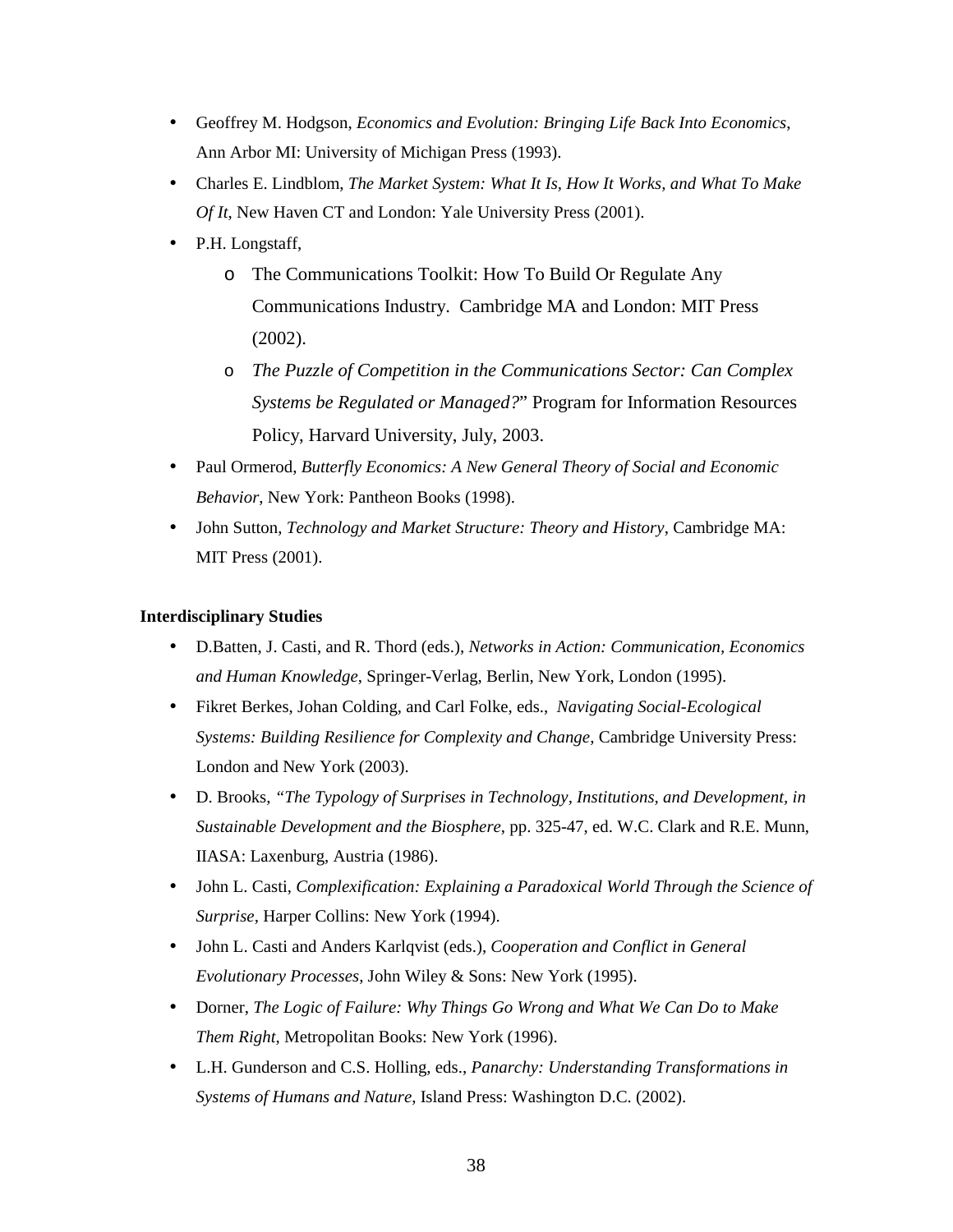- C.S. Holling, "Understanding the Complexity of Economic, Ecological, and Social systems, *Ecosystems*, 4: 390-405 (2001).
- Lee A. Segel and Irun R. Cohen (eds.), *Design Principles for the Immune System and Other Distributed Autonomous Systems*, Oxford University Press: Oxford and New York (2001).

#### **Management**

- Chris Frost, David Allen, James Porter, and Philip Bloodworth, *Operational Risk and Resilience*, Oxford and Boston: Butterworth Heinemann (2001).
- Peter Schwartz, *Inevitable Surprises: Thinking Ahead in a Time of Turbulence*, New York: Gotham Books (2003).
- R. Stacey, D. Griffin, & P. Shaw, *Complexity and Management: Fad or Radical Challenge to Systems Thinking,* London and New York: Routledge (2000).
- R. Stacey, *Complex Responsive Processes in Organizations: Learning and Knowledge Creation*, London and New York: Routledge (2001).
- R. Stacey, *Strategic Management and Organisational Dynamics: the Challenge of Complexity*, London: Pearson Education, 4th Edition, (2003).
- R. Stacey, *Complexity and Group Processes: A Radically Social Understanding of Individuals*, London: Brunner-Routledge (2003).
- Wayner, Peter, "Predict the Future? You Can Bet On It," *New York Times*, October 2, 2003.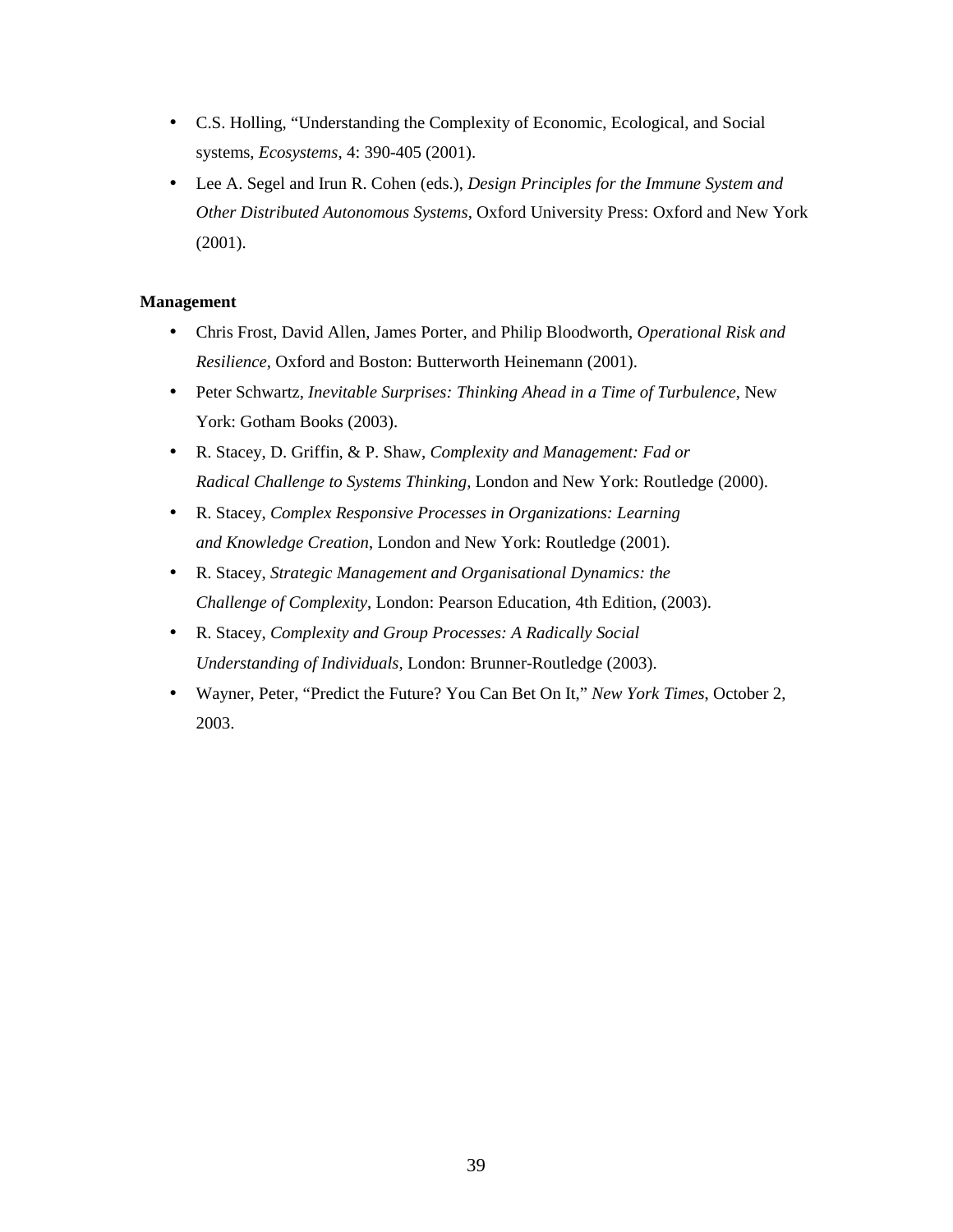

Appendix 1: Graphs of Normal and Gamma Distributions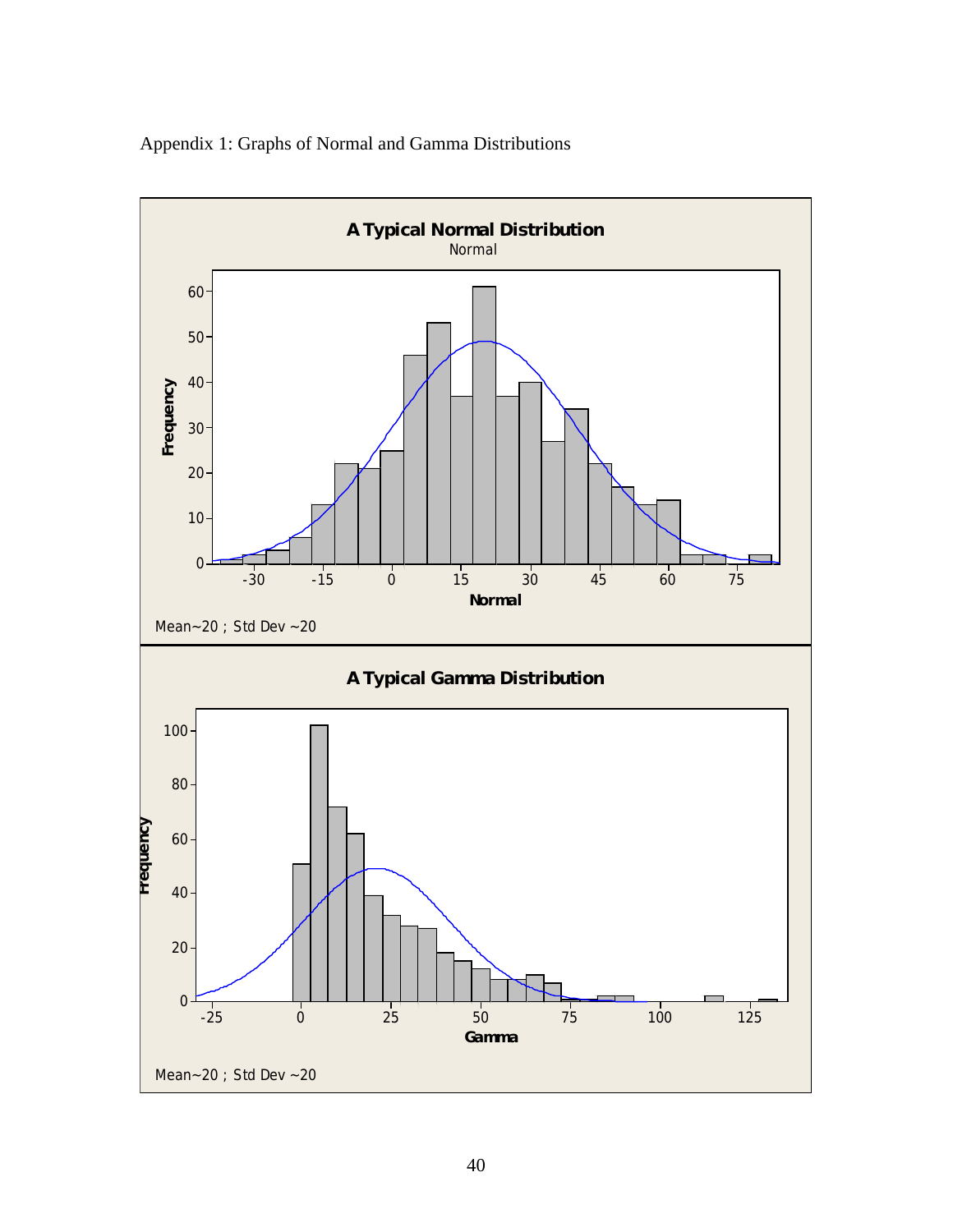# Appendix II

# **Budget:1996**



Mean~ 33.4ml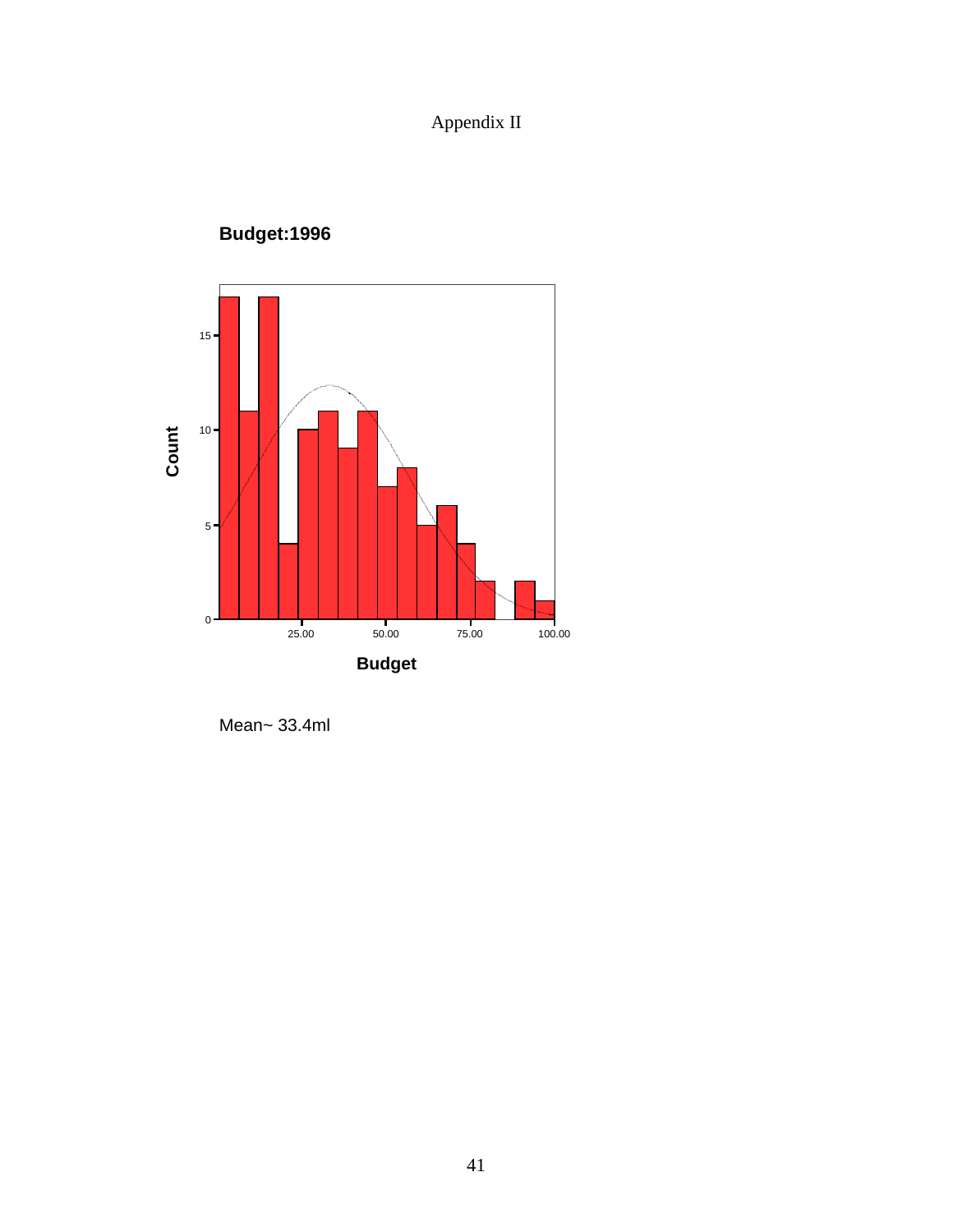



Mean~ 45.6ml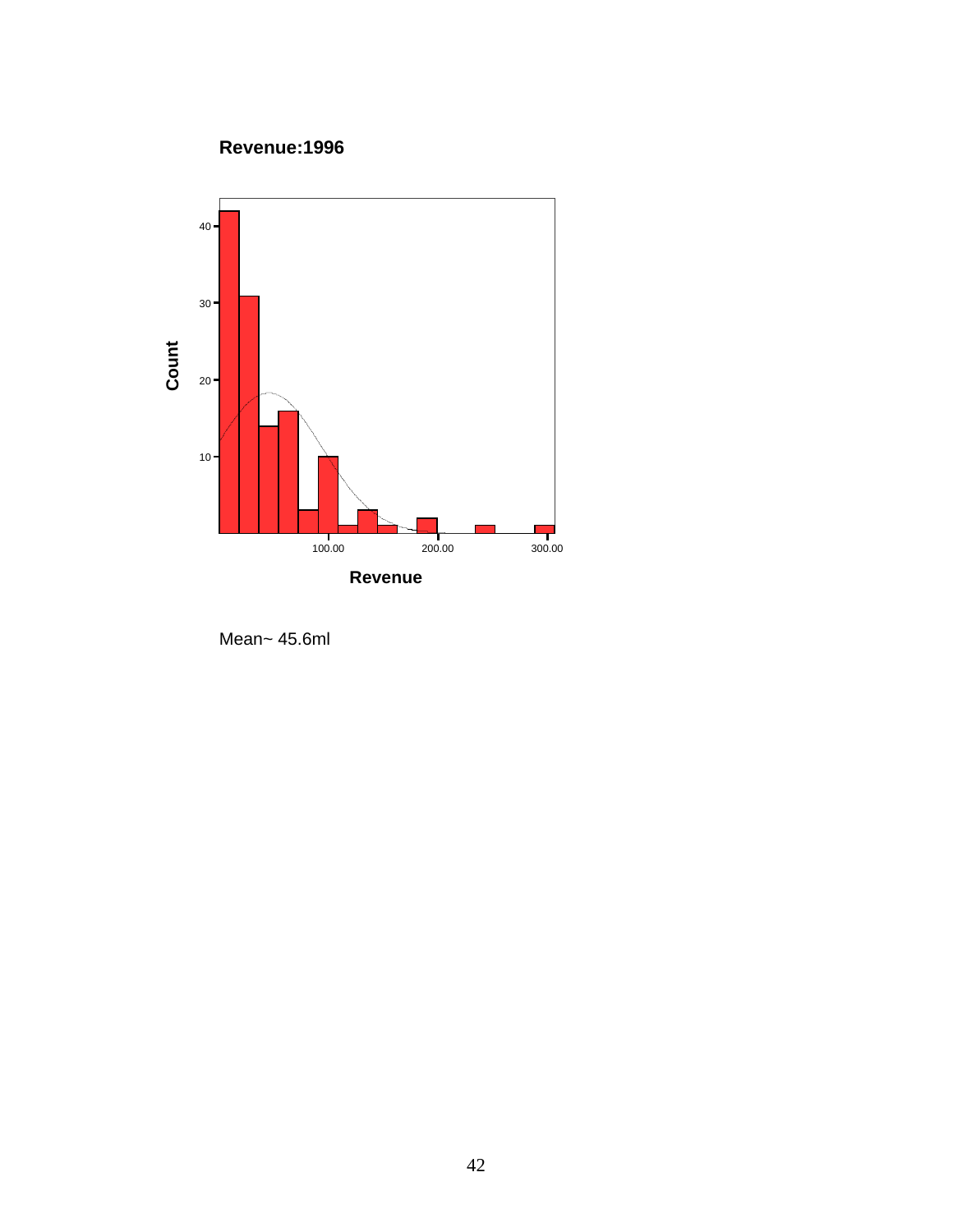



Mean~ 83%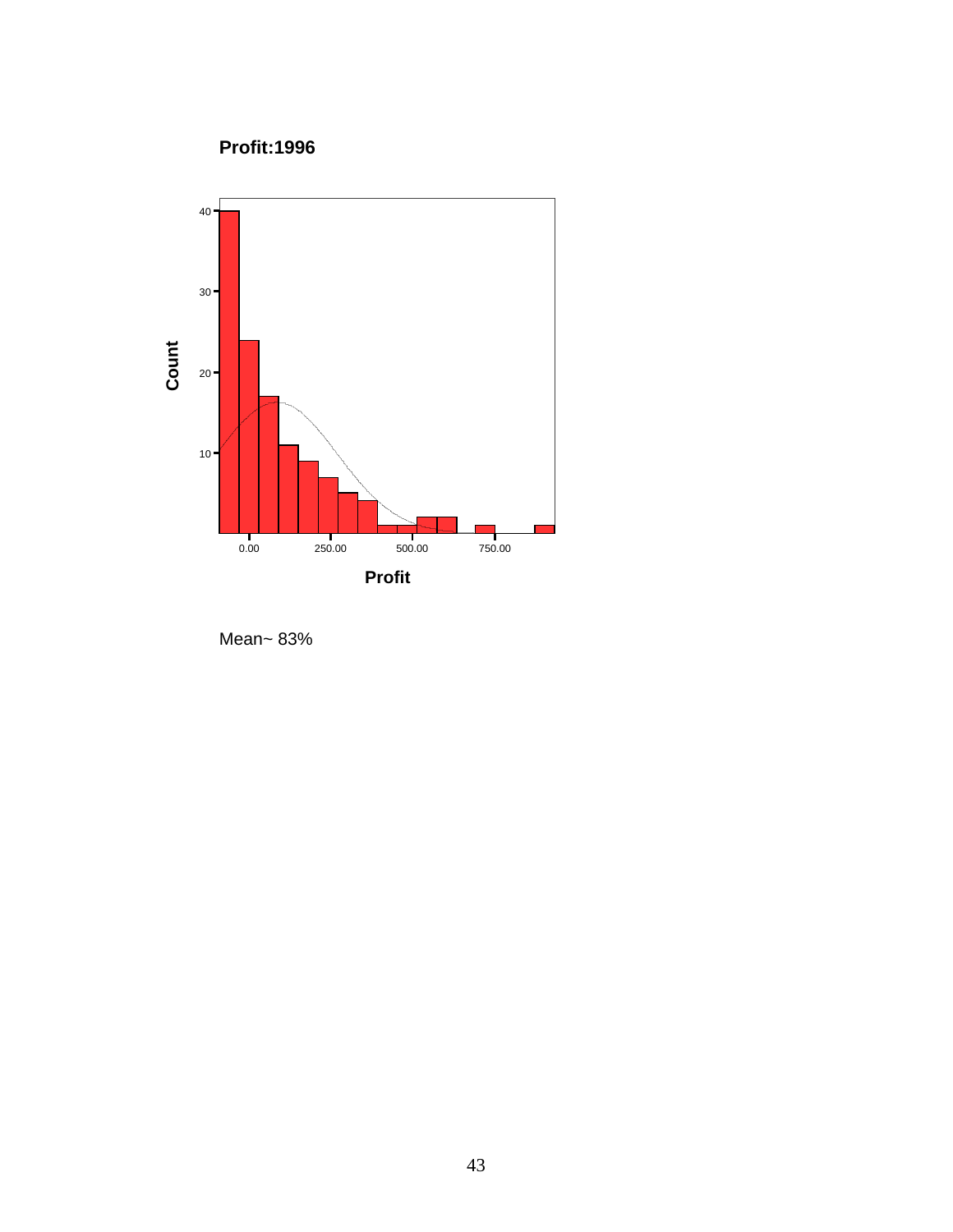



Mean~ 38.8ml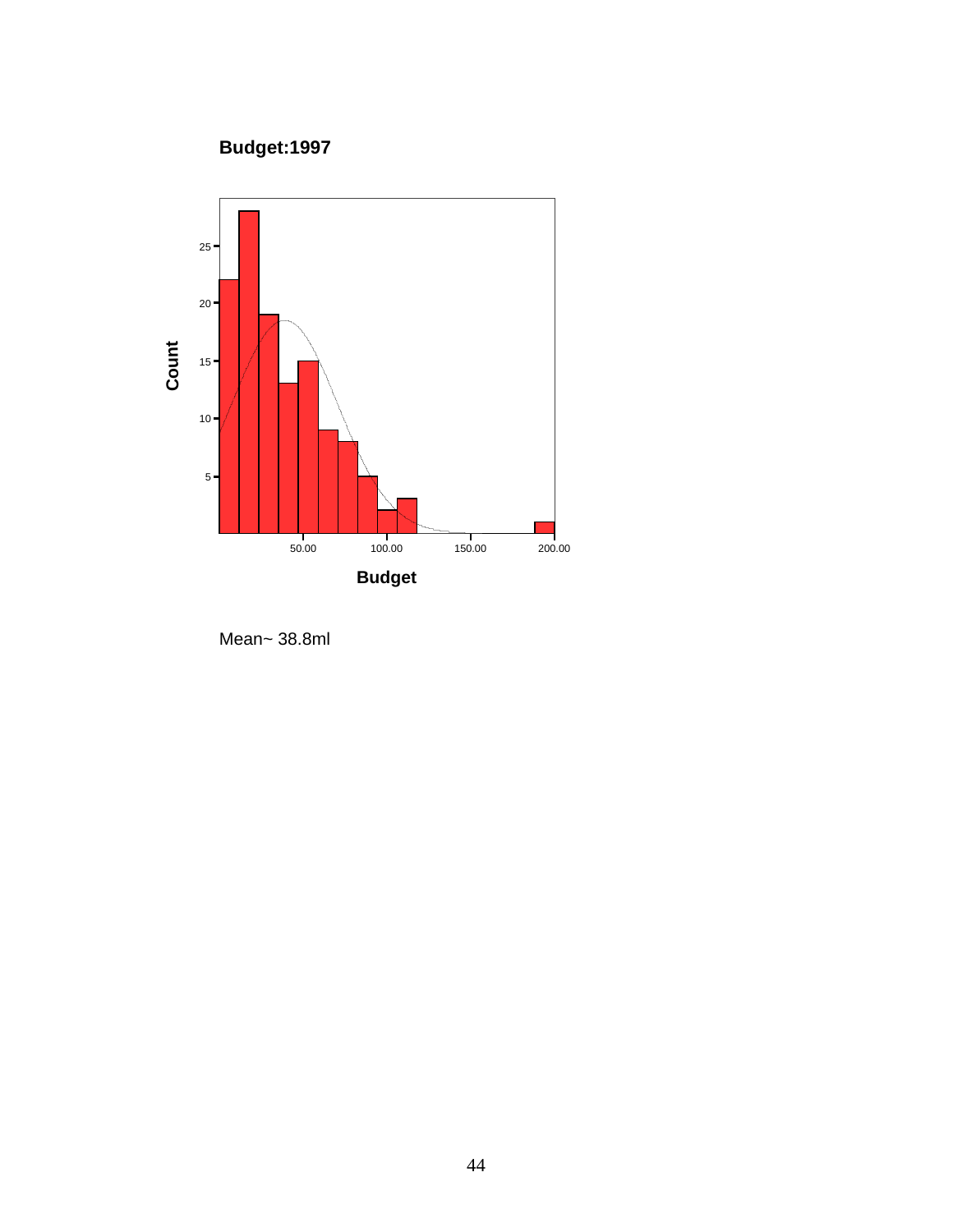



Mean~ 50.4ml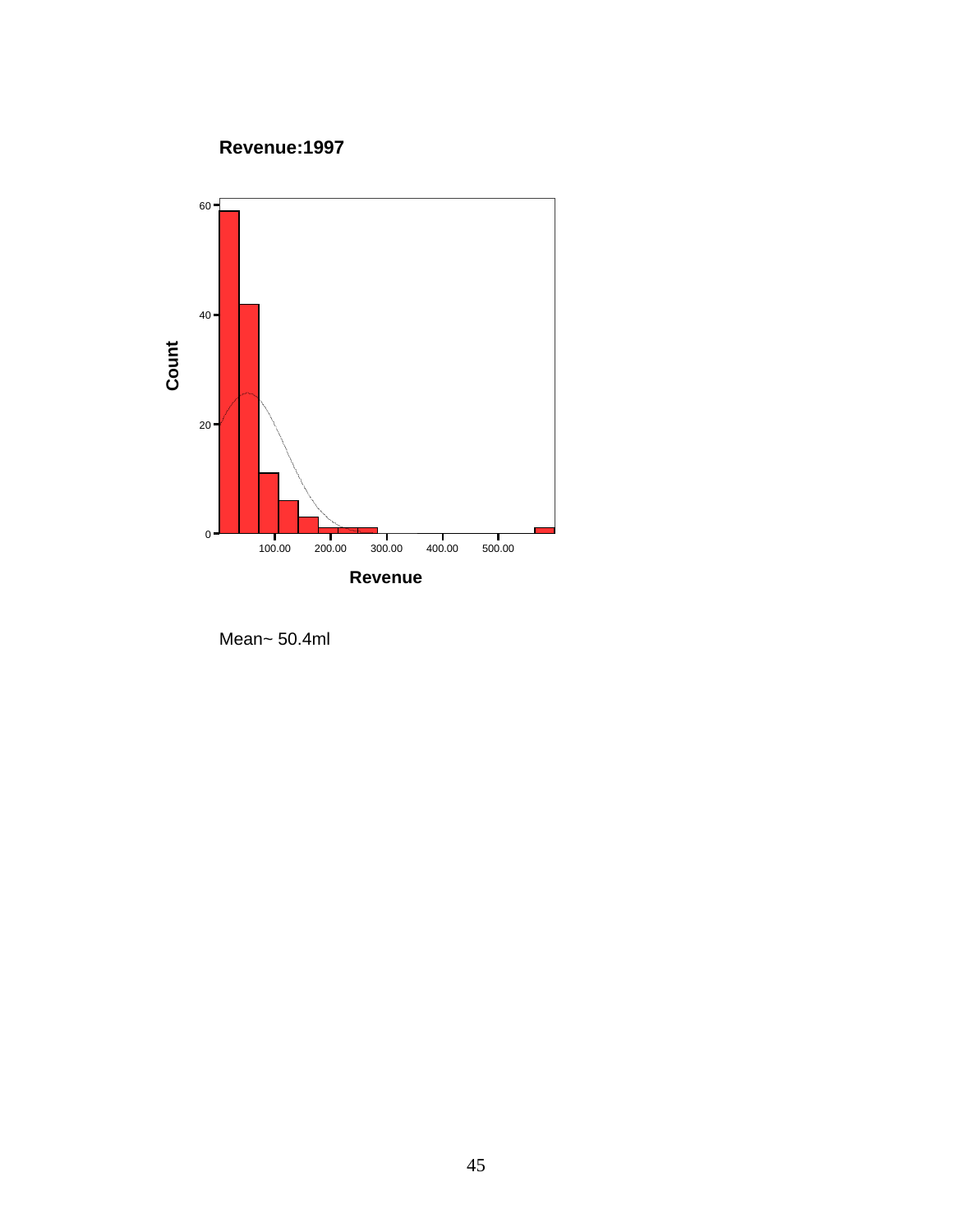



Mean~ 200%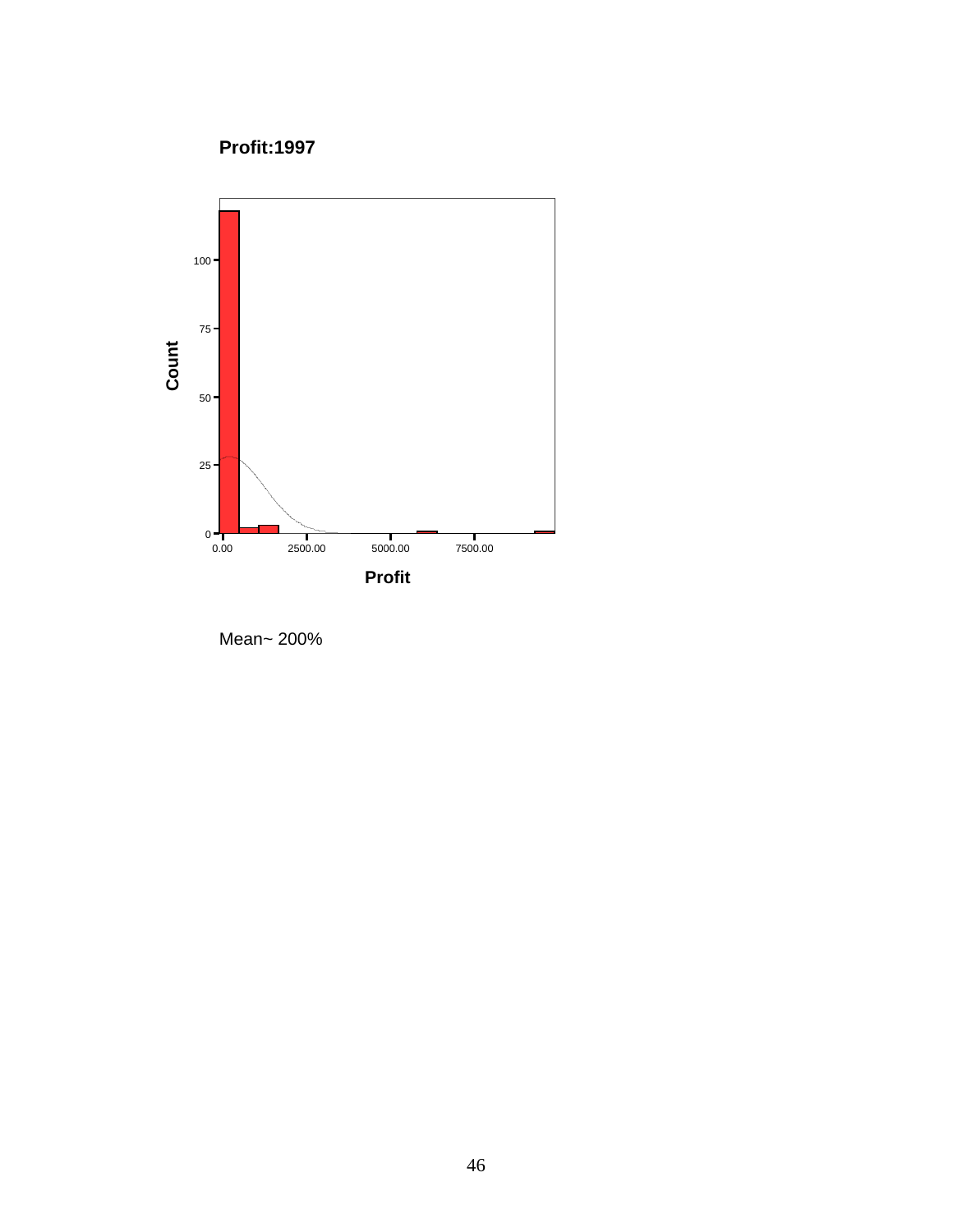



Mean~ 43.2ml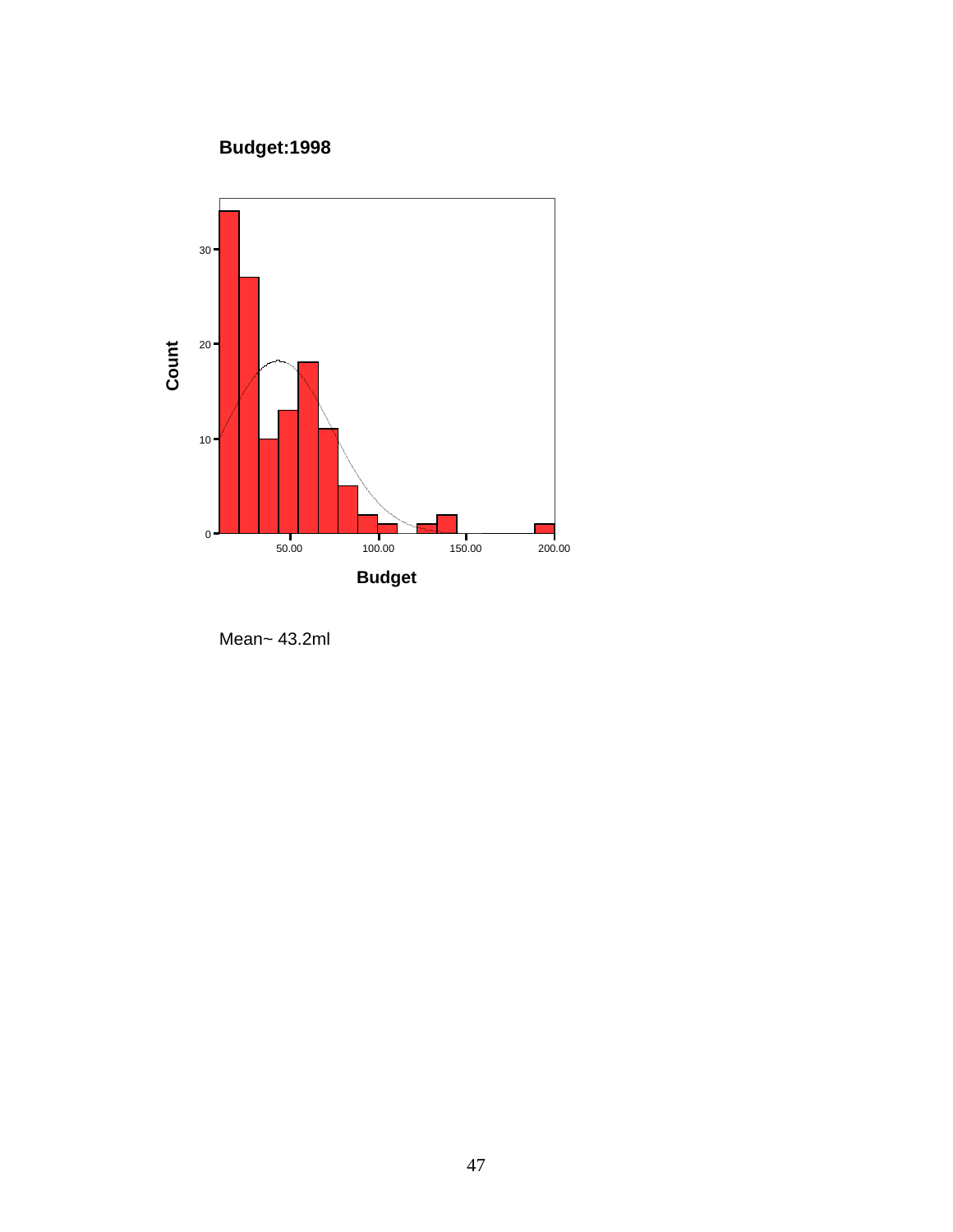



Mean~ 56ml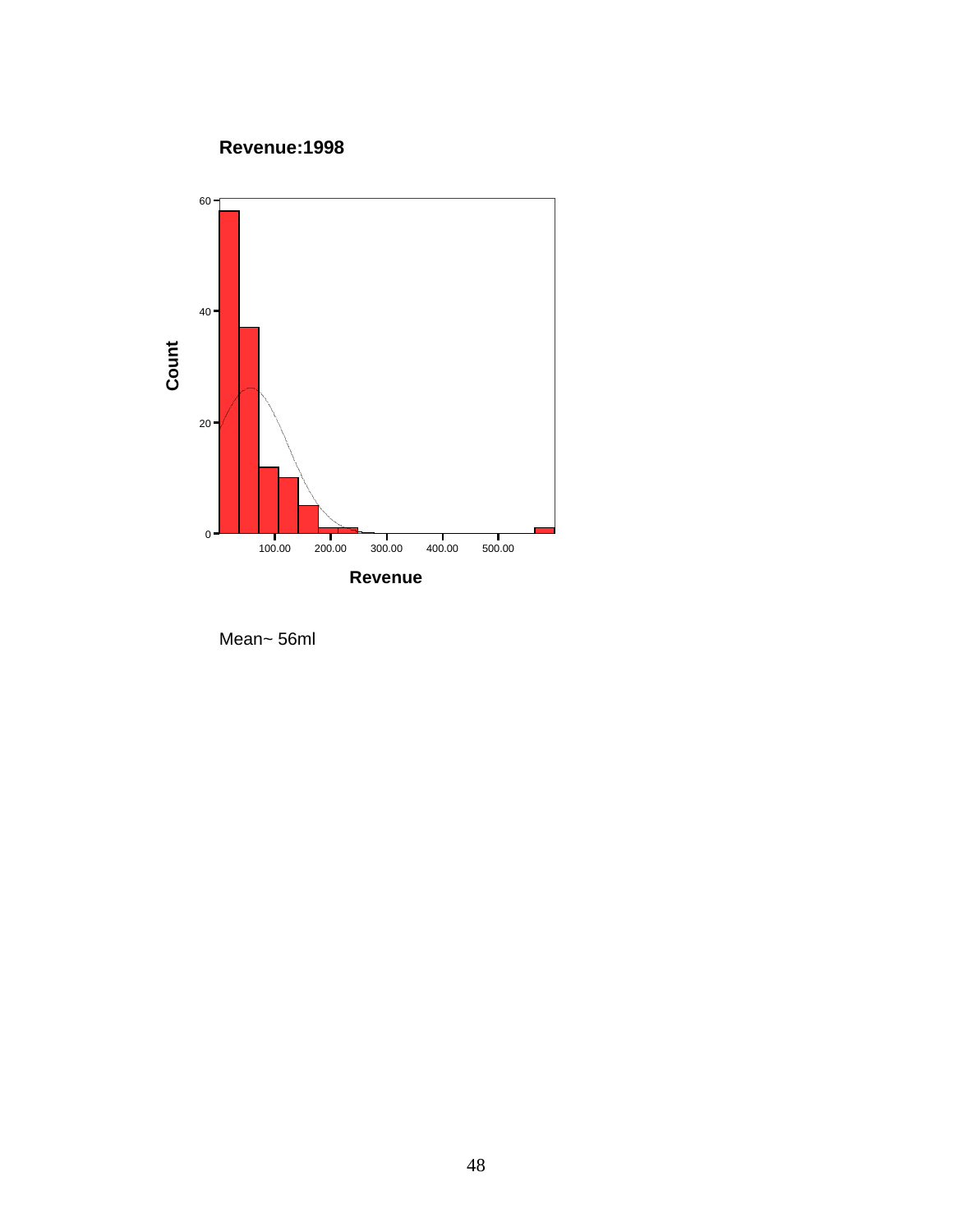



Mean~ 40%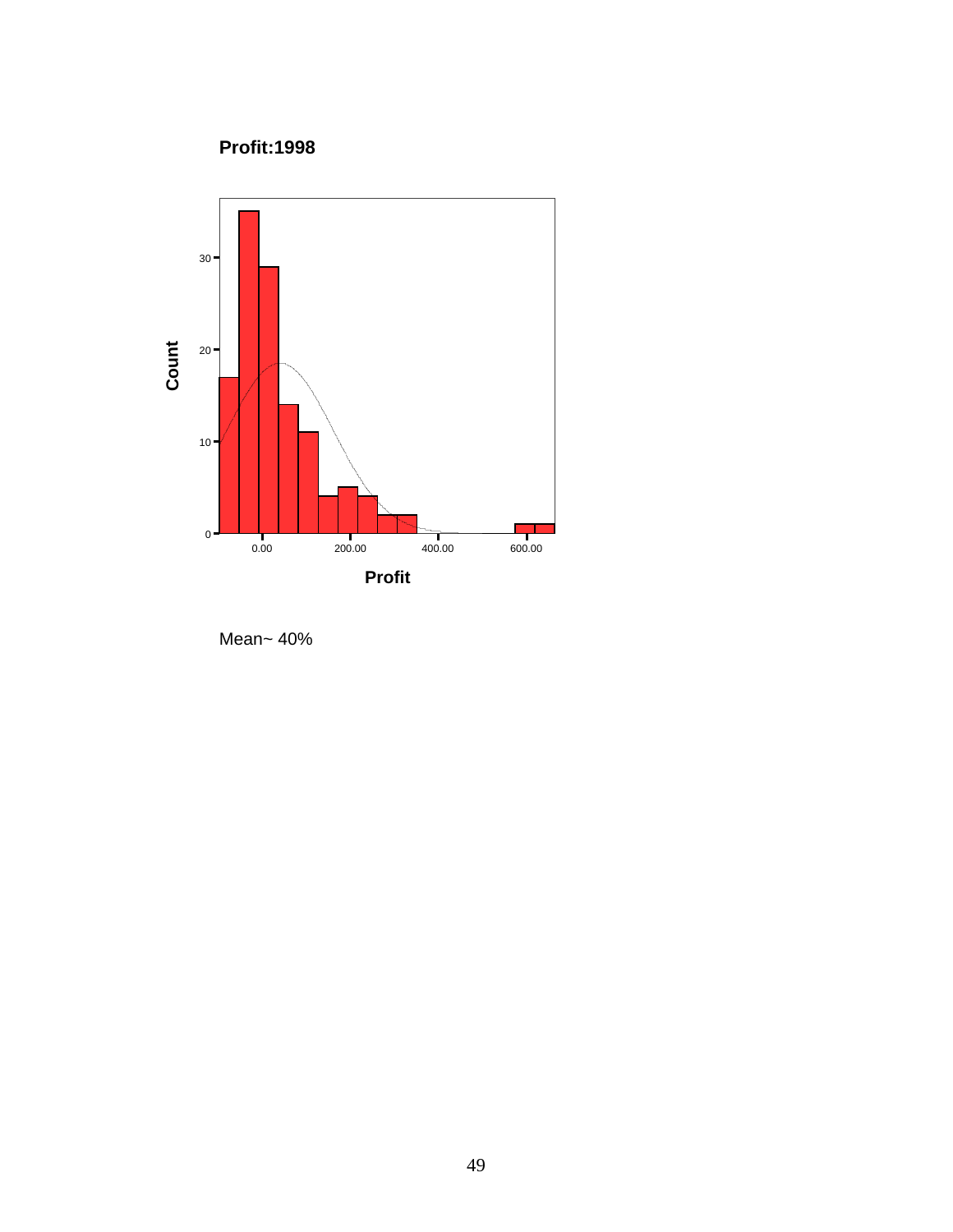



Mean~ 47ml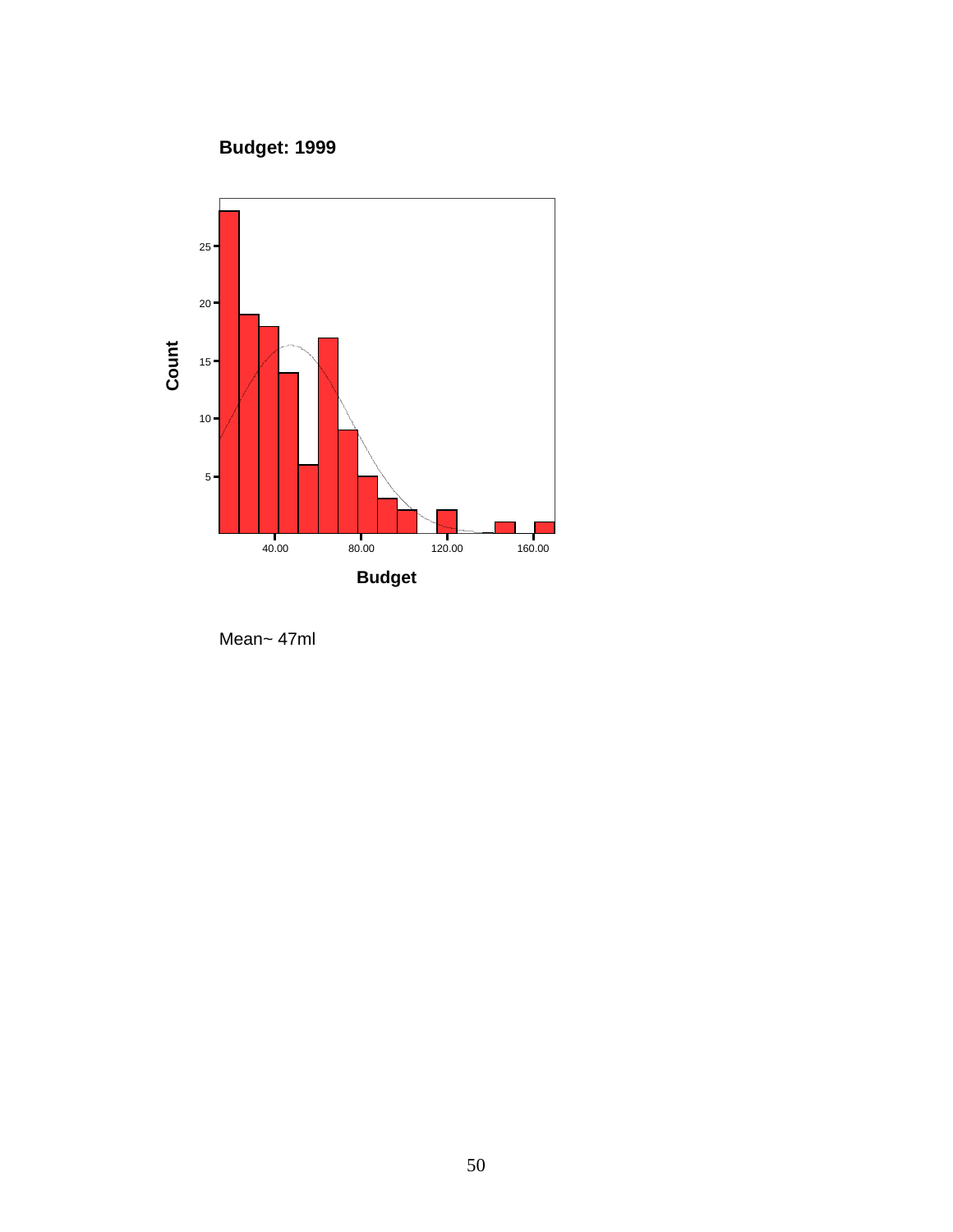



Mean~ 65.4ml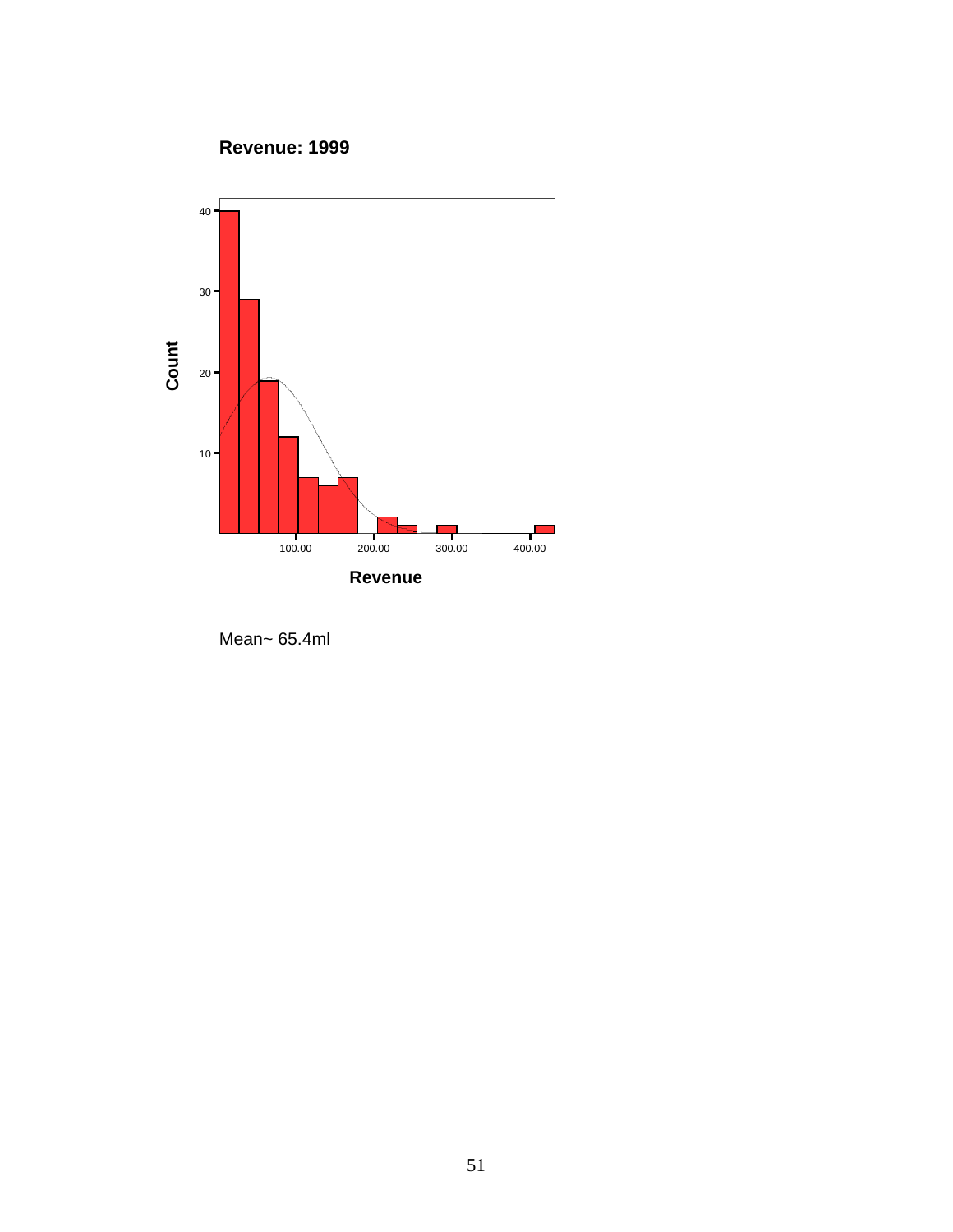



Mean~ 51%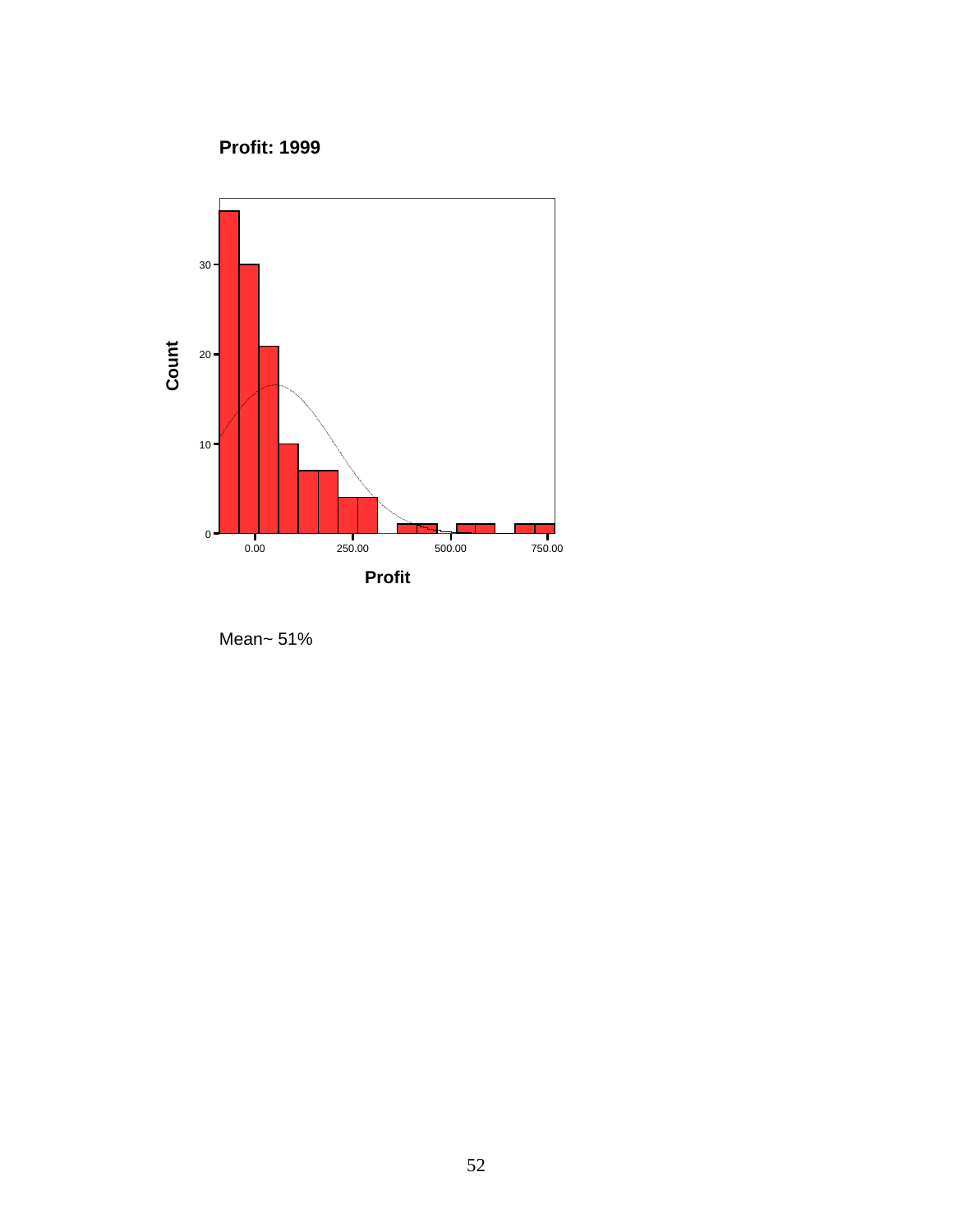



Mean~ 52.7ml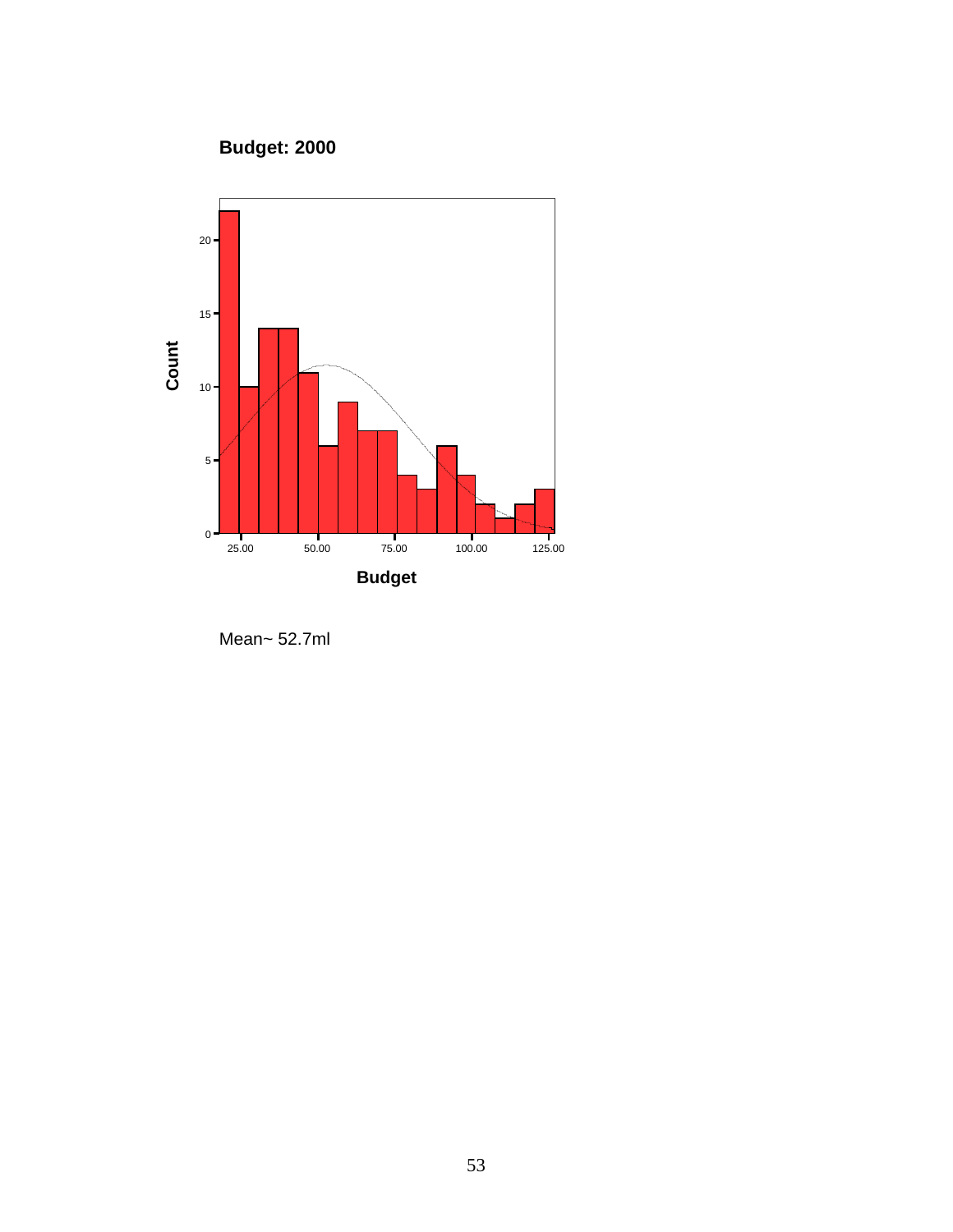



Mean~ 64.5ml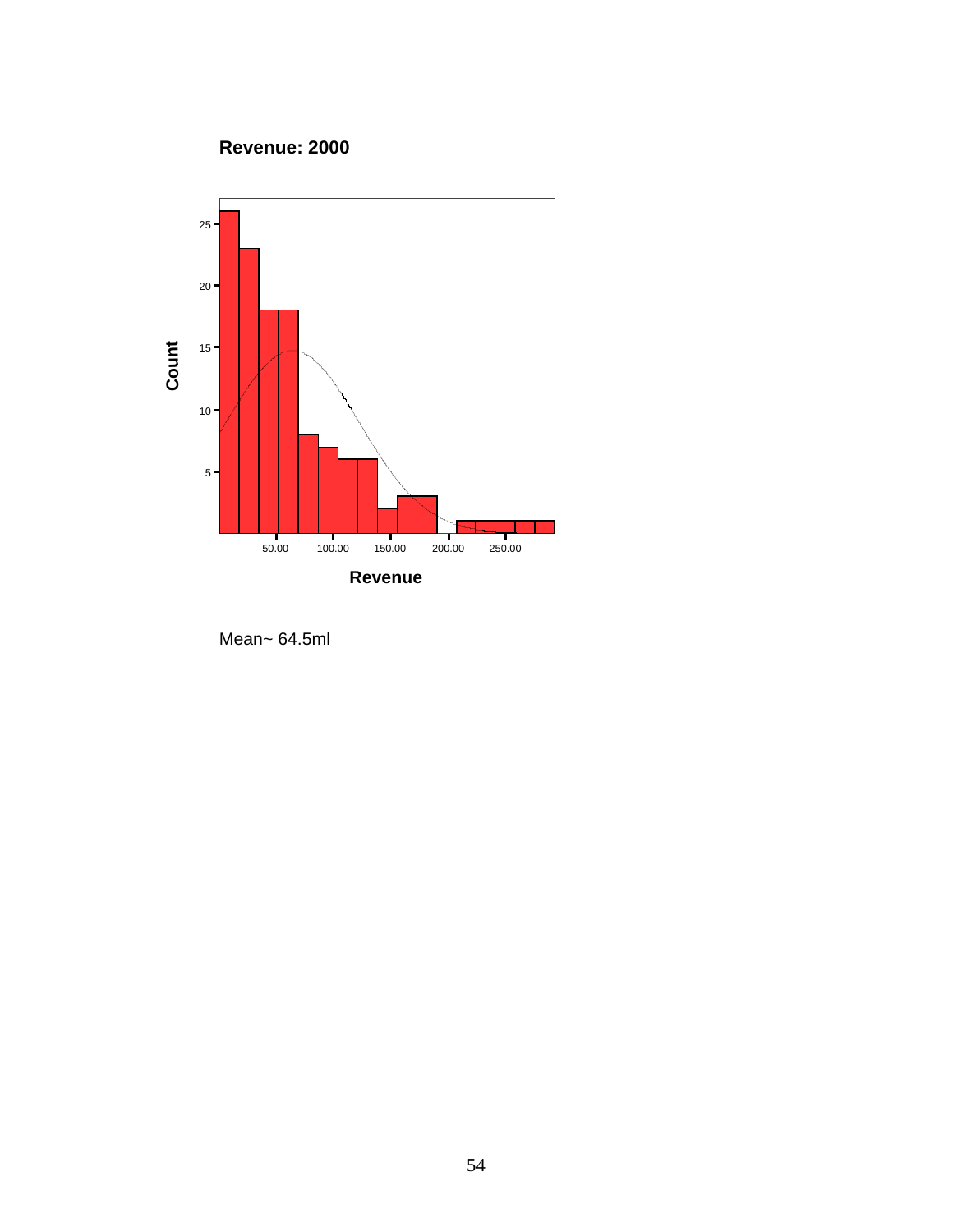



Mean~ 27%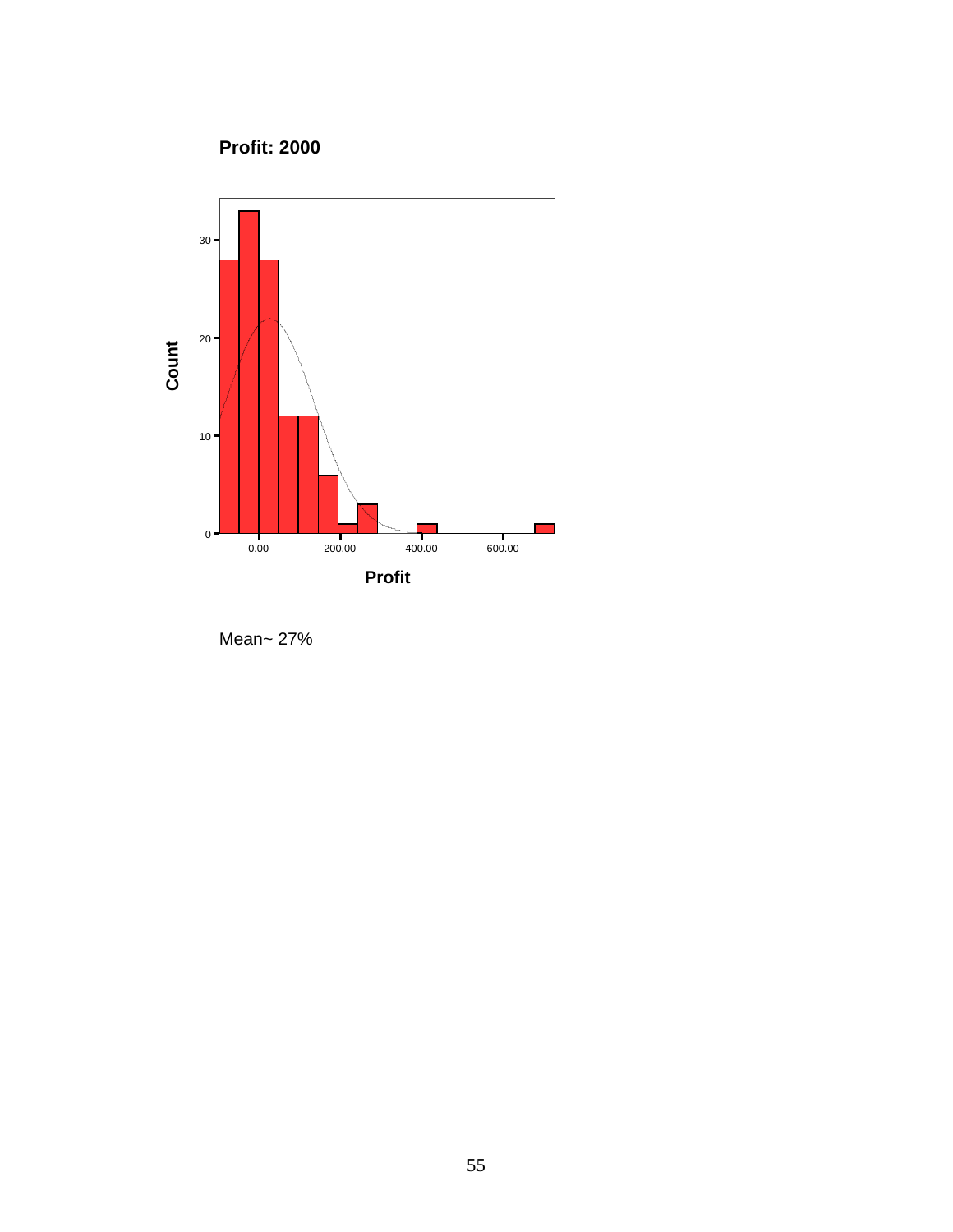



Mean~ 52.9ml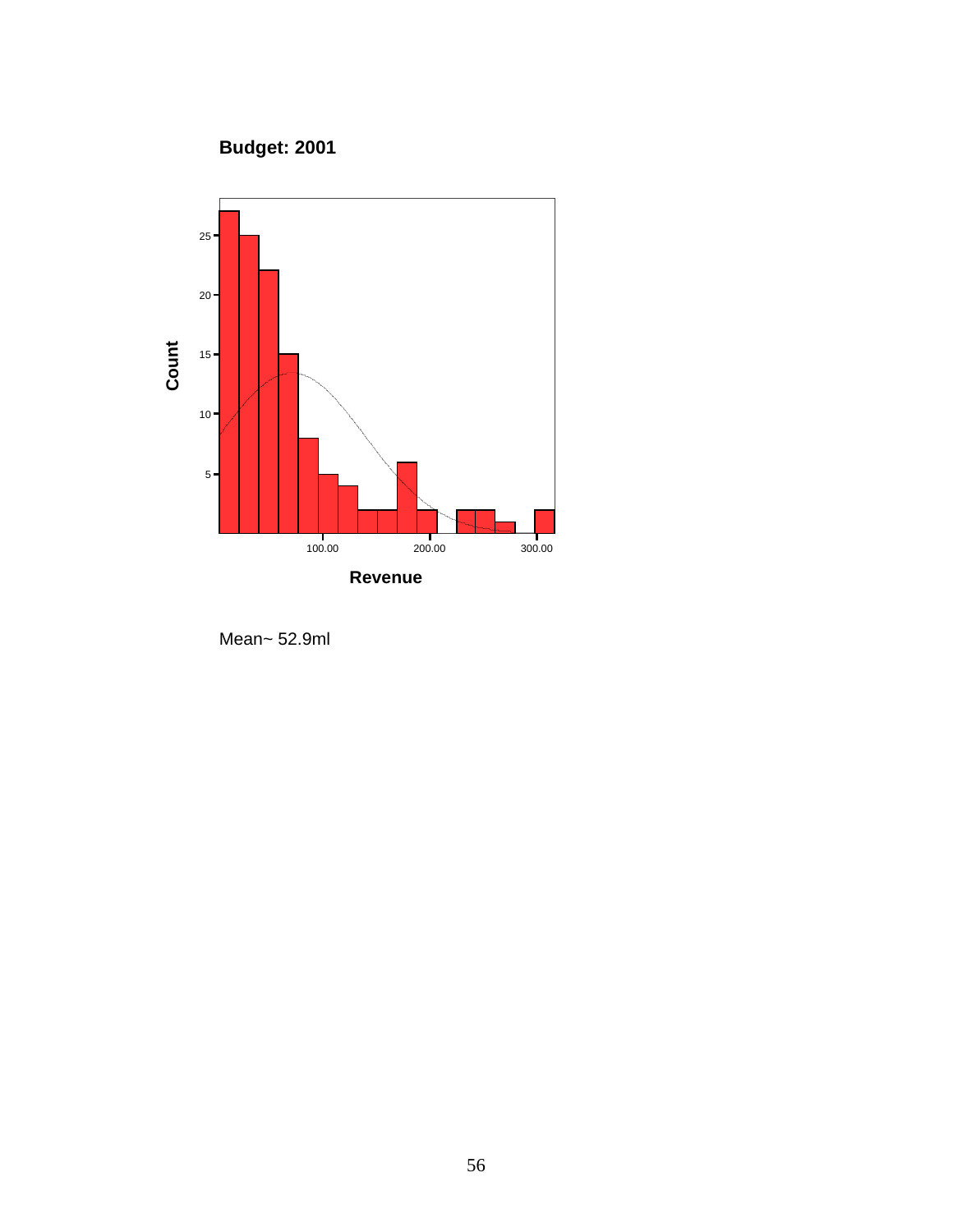



Mean~ 71.6ml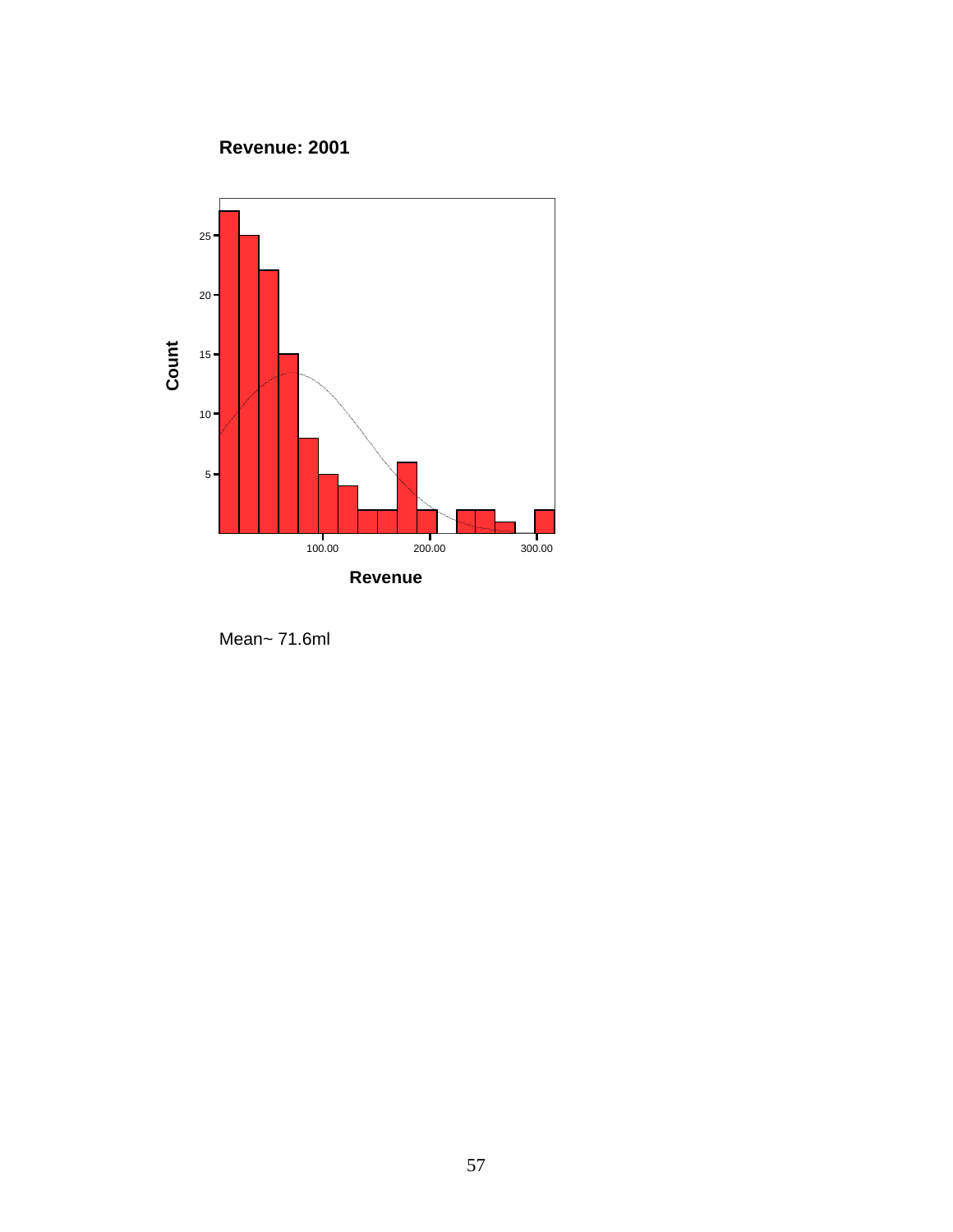



Mean~ 38%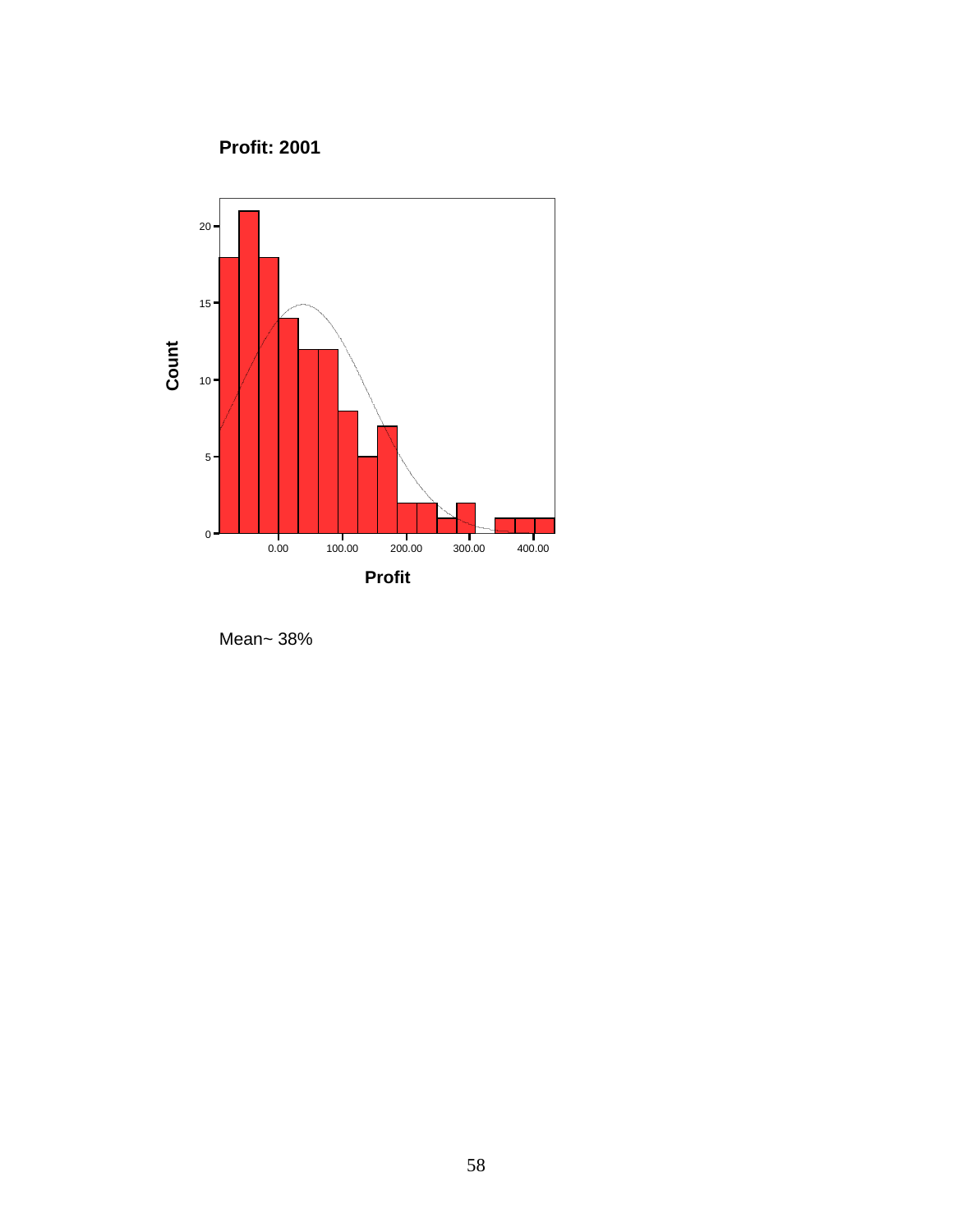**Budget: 2002**



Mean~ 56.3ml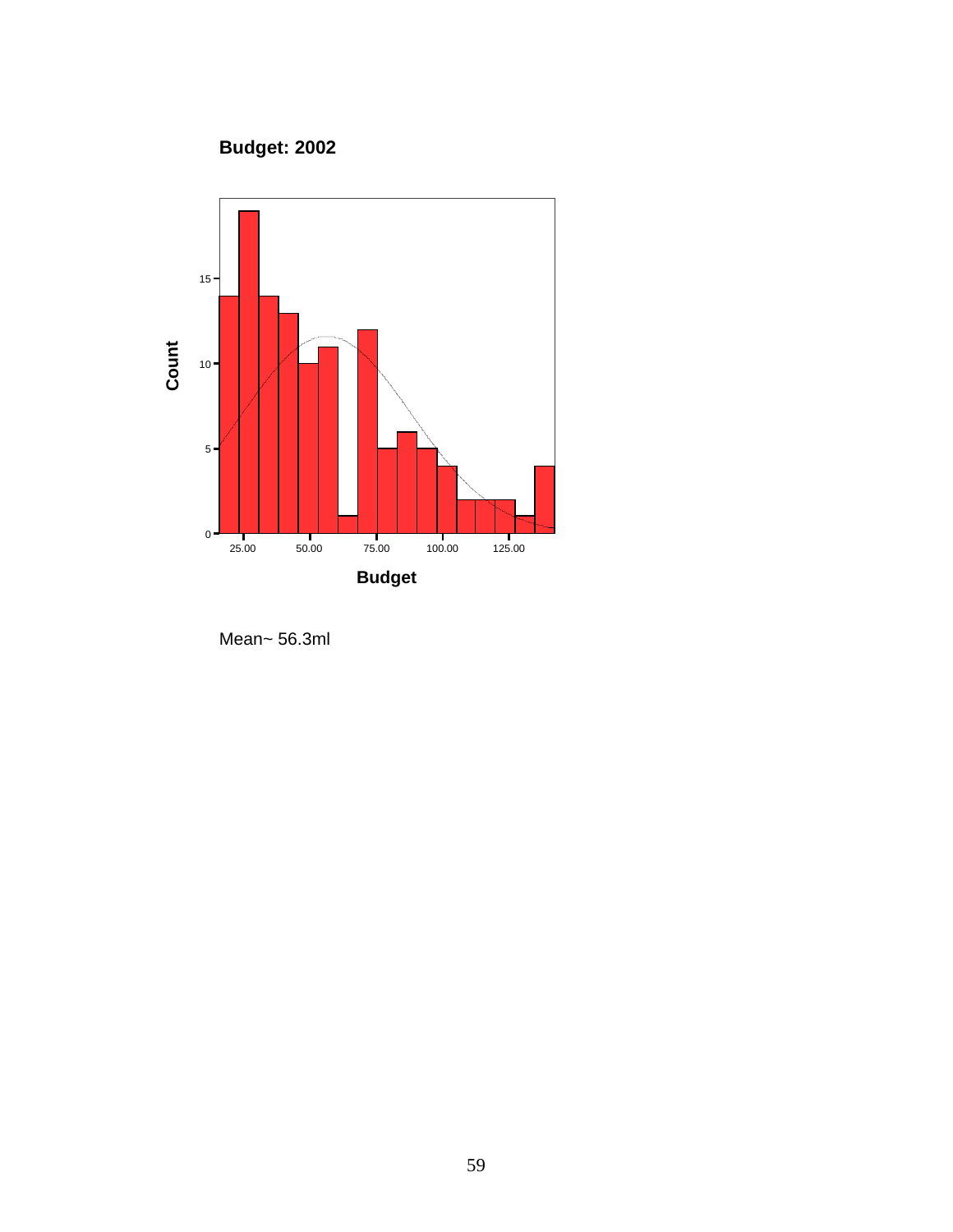



Mean~ 75.3ml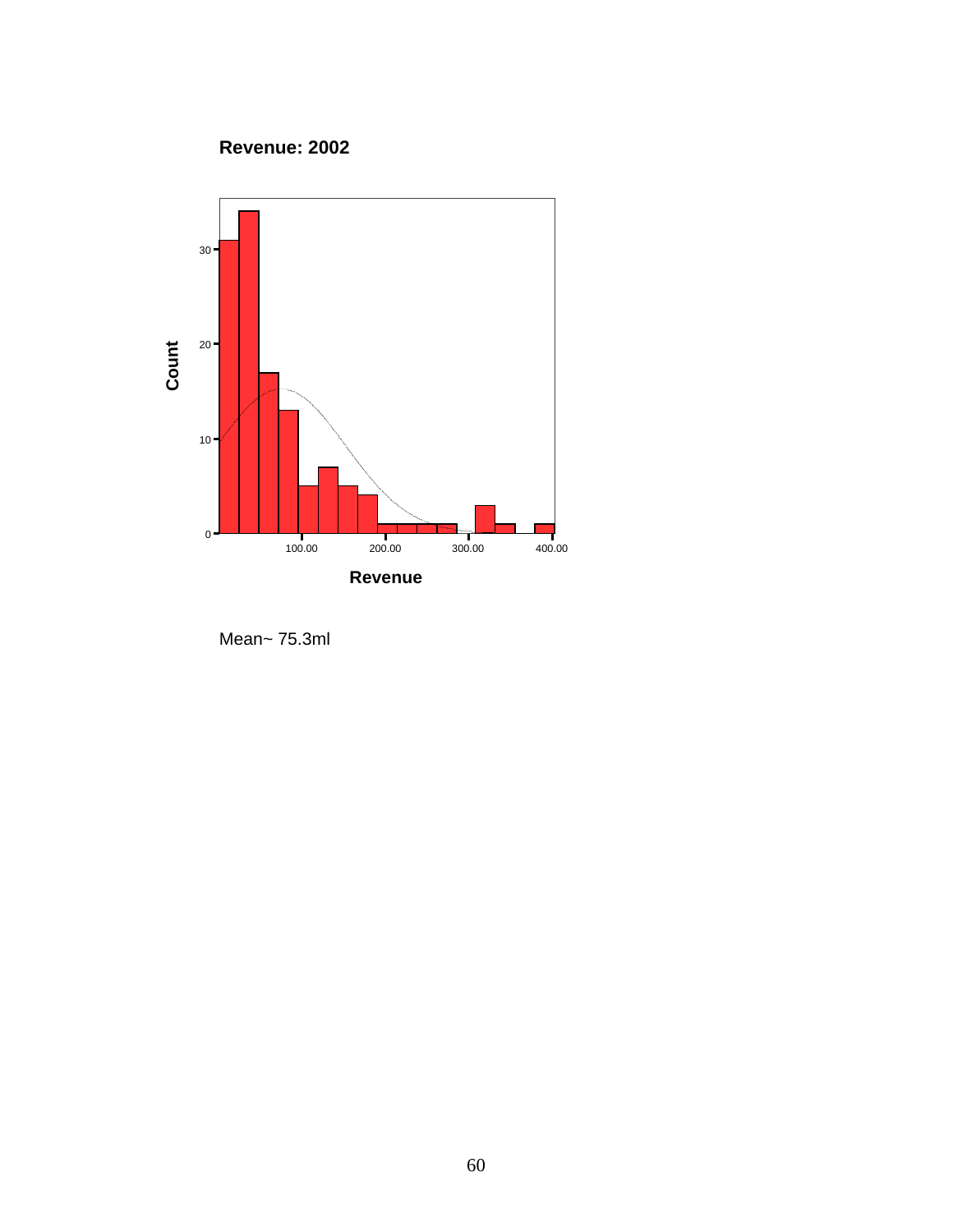



Mean~ 35%